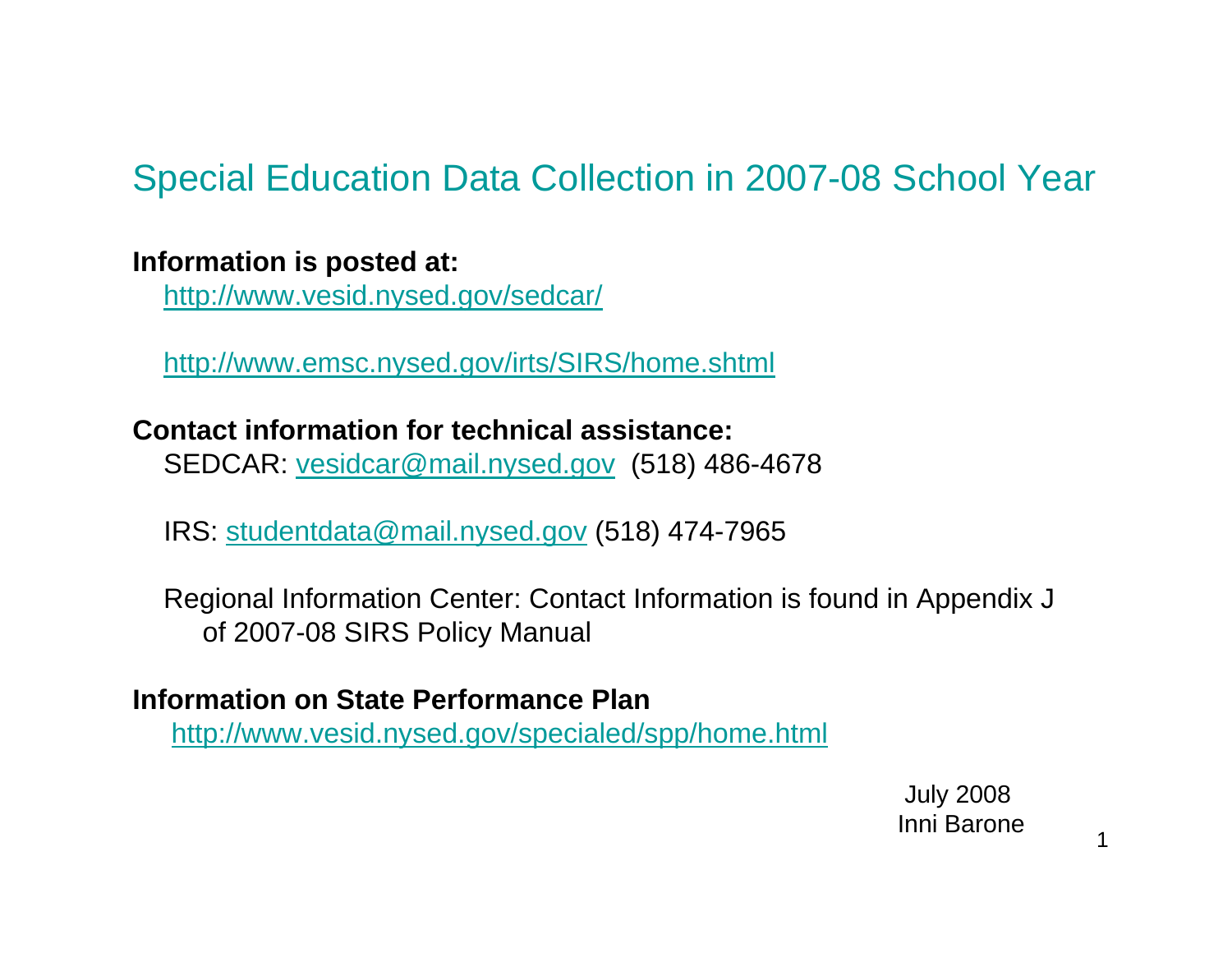#### **No Changes**

**There are no changes to forms in 2007-08 school year and the process for reporting these data is the same (through the PD data reporting system):**

PD-6: Report of Personnel Employed or Contracted to Provide Special Education and Related Services to Students with Disabilities

PD-8: Report of Students with Disabilities Subject to Disciplinary Removal

SEDCAR-1: Request for IDEA federal funds

SEDCAR-2: Designated LEA through whom to receive an allocation of IDEA federal funds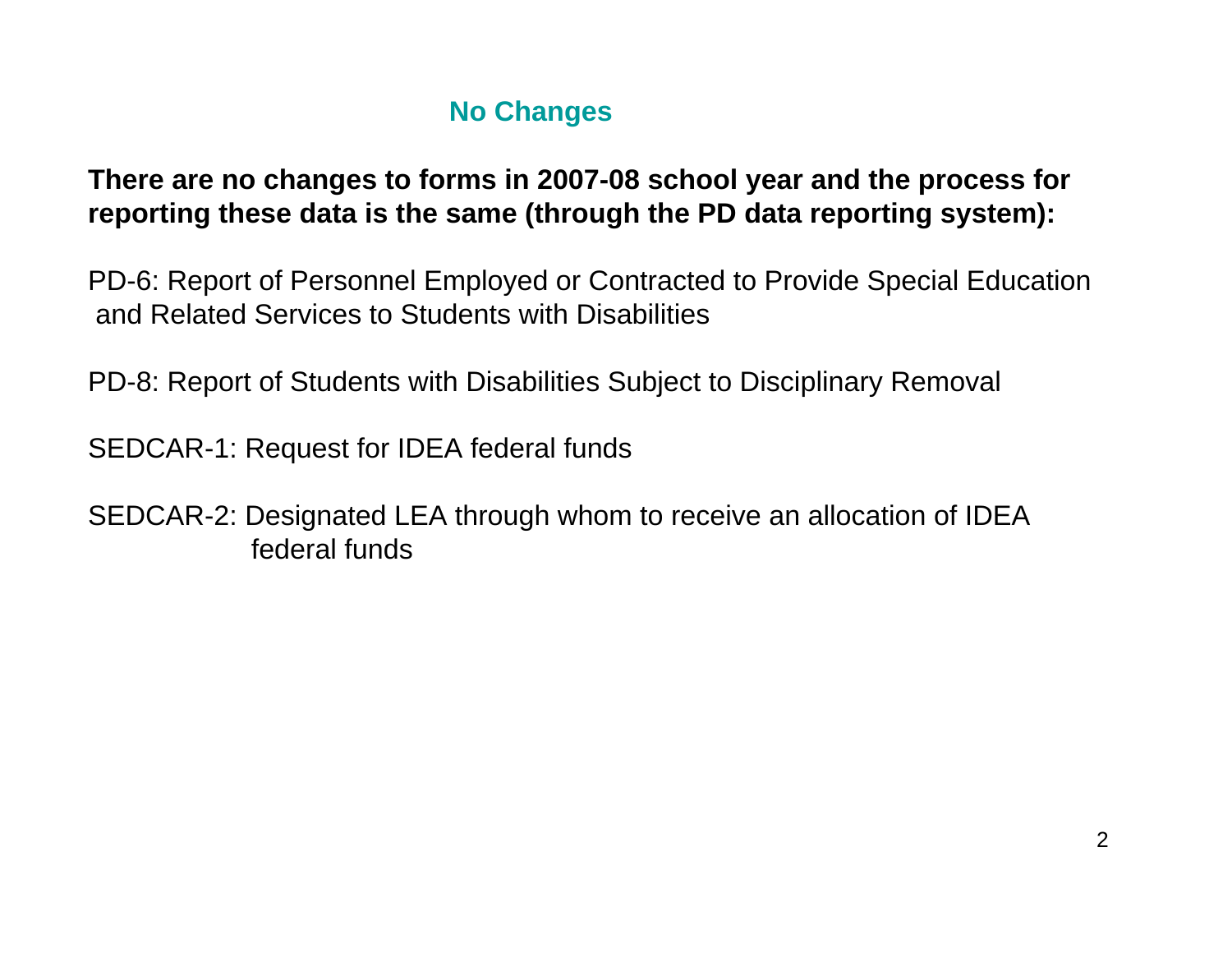# **Data Collection System Change**

**See memo from Johanna Duncan Poitier and Rebecca Cort of June 19, 2007**

**Data for the following reports will be submitted at the individual student level through SIRS, not through the PD data reporting system:**

#### *All school districts:*

PD-1/4, PD-2A/4 and PD-3A/4: child count, LRE for preschool and school age students with disabilities

PD-5: exiting (diploma, dropped out, declassified, moved, etc.)

PD-7: preschool services, data on parentally placed school age students in nonpublic schools

#### *Selected school districts (see schedule of the year in which school districts are assigned to submit or resubmit these data at*

*http://www.vesid.nysed.gov/sedcar/sppschedule.html and http://www.vesid.nysed.gov/sedcar/resubschedule.html) :*

PD-10: preschool outcomes (SPP Indicator 7)

PD-11: timely evaluations of preschool and school age students for eligibility for special education (SPP Indicator 11)

PD-12: transition of preschool students from Early Intervention to preschool (SPP Indicator 12)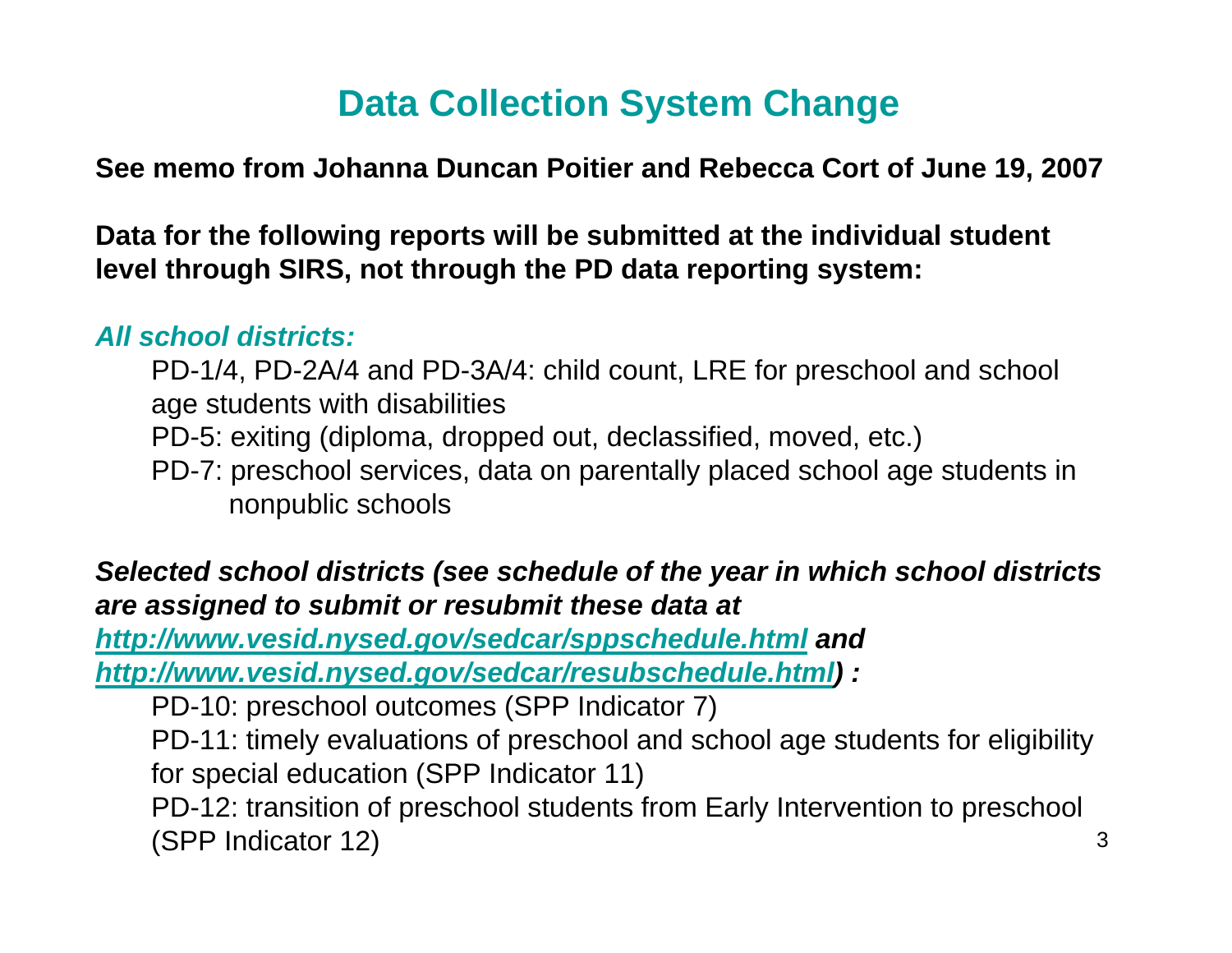#### **Reporting Special Education Data Through SIRS**

Regional Information Centers provide data warehouse services and support.

Collaboration required between general education and special education personnel to ensure all students are in the system and the data are complete and accurate.

All preschool and school age students require unique student IDs, enrollment records, annual submission of records including all required data elements in all required templates.

Two new templates added to accommodate special education Thirteen new special education data elements added Two new reasons for beginning enrollment (5905 and 4034) One new reasons for ending enrollment (140) Two reasons for ending "disability program service" (901 and 912) A new test group added to Assessment Fact table to collect preschool outcomes on Child Outcomes Summary Form (COSF)

Information on special education data collection included in: *SIRS Policy Manual Guidelines for Creating Data Extracts Dictionary of Reporting Data Elements*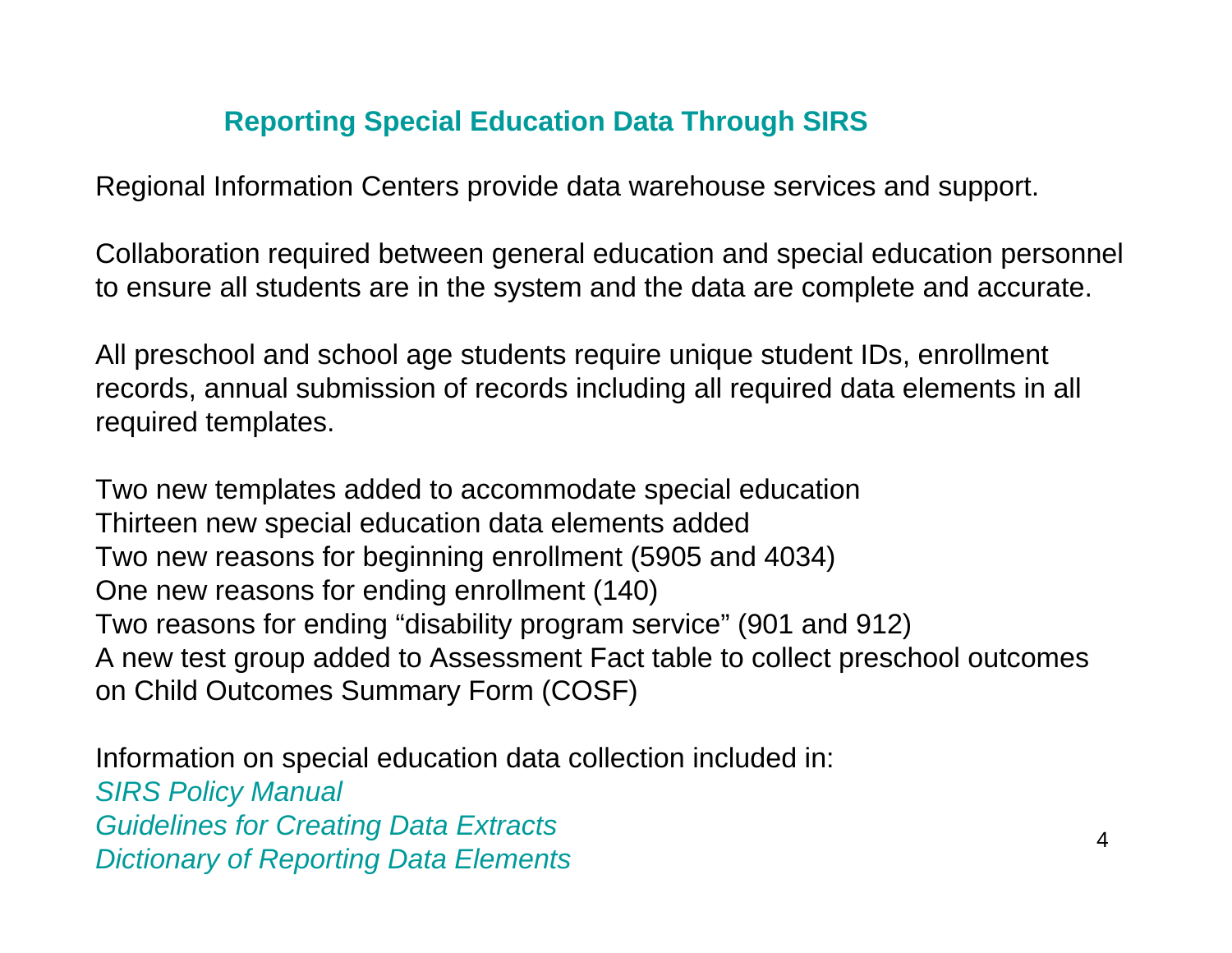#### **All Data Sets Include Preschool and School Age Students with Disabilities**

#### **Information from these data sets is needed for students with disabilities:**

- Student Identification (NYSSIS)
- Student Demographic Data
- Student Enrollment Data
- Program Service Data (this is where disability is identified, including reasons for ending disability)
- Student Assessment Data (including data on Child Outcomes Summary Form for preschool students with disabilities)
- Student Assessment Item Data
- Special-Education Data Sets
	- December 3 snapshot
	- End Of Year snapshot
	- Special Education Events (evaluation of preschool and school age
		- students; transition of children from Early Intervention to preschool;
		- evaluation and services for parentally placed students in nonpublic schools)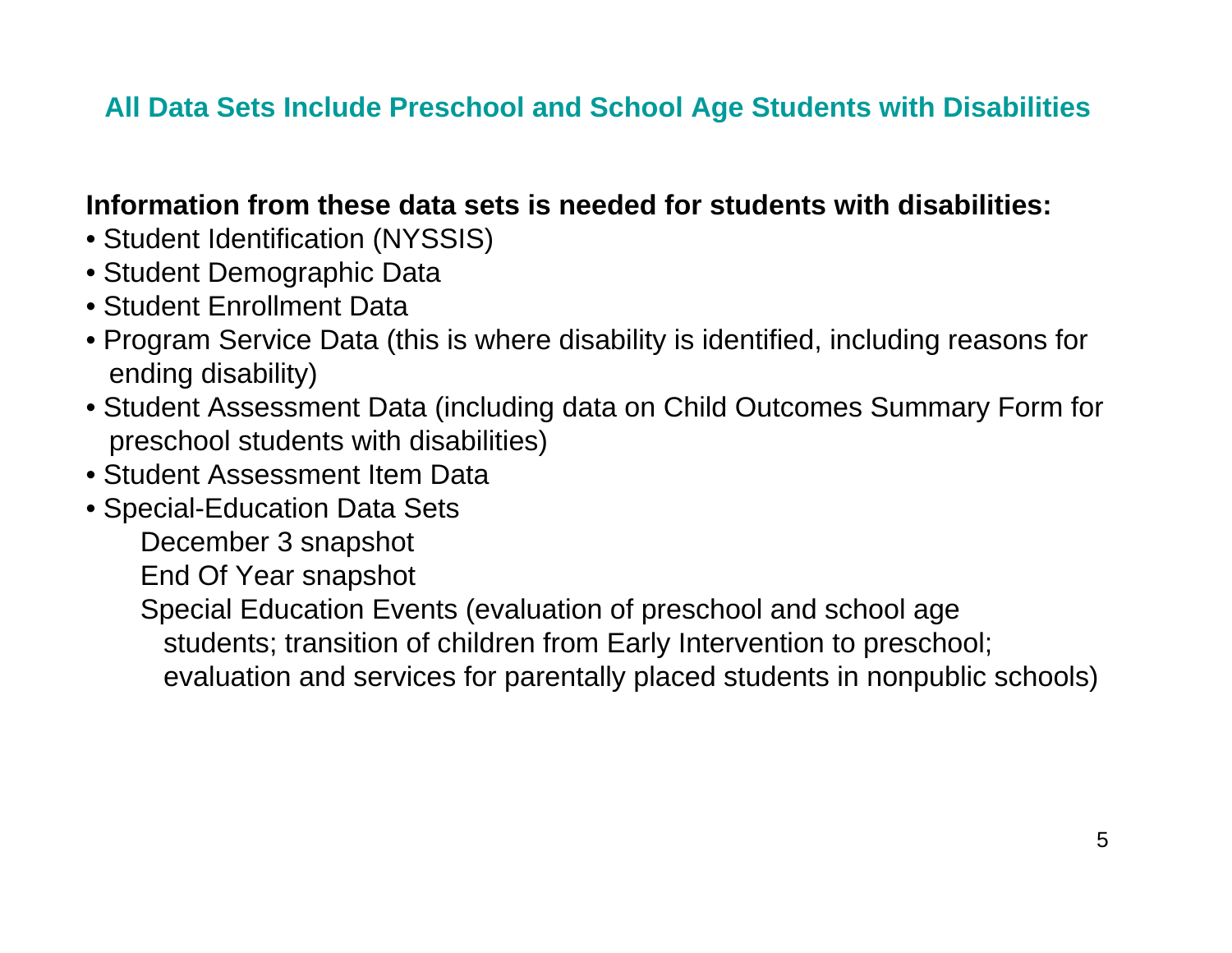### **Special Education Data Collection Through SIRS in 2007-08 School Year**

#### **Student IDs**

•Student ID's for all preschool and school-age students who are referred to the CPSE or CSE for eligibility determination or who are provided special education services.

#### **Who Submits Special Education Records?**

- Special education records must be submitted by the following entities for students for whom they have CPSE or CSE responsibility:
	- $\triangleright$  school districts
	- $\triangleright$  State agencies with educational programs
	- ¾ Child care institutions with affiliated schools (for students placed by courts and social service agencies)
	- ¾ NYS School for the Blind
	- ¾ NYS School for the Deaf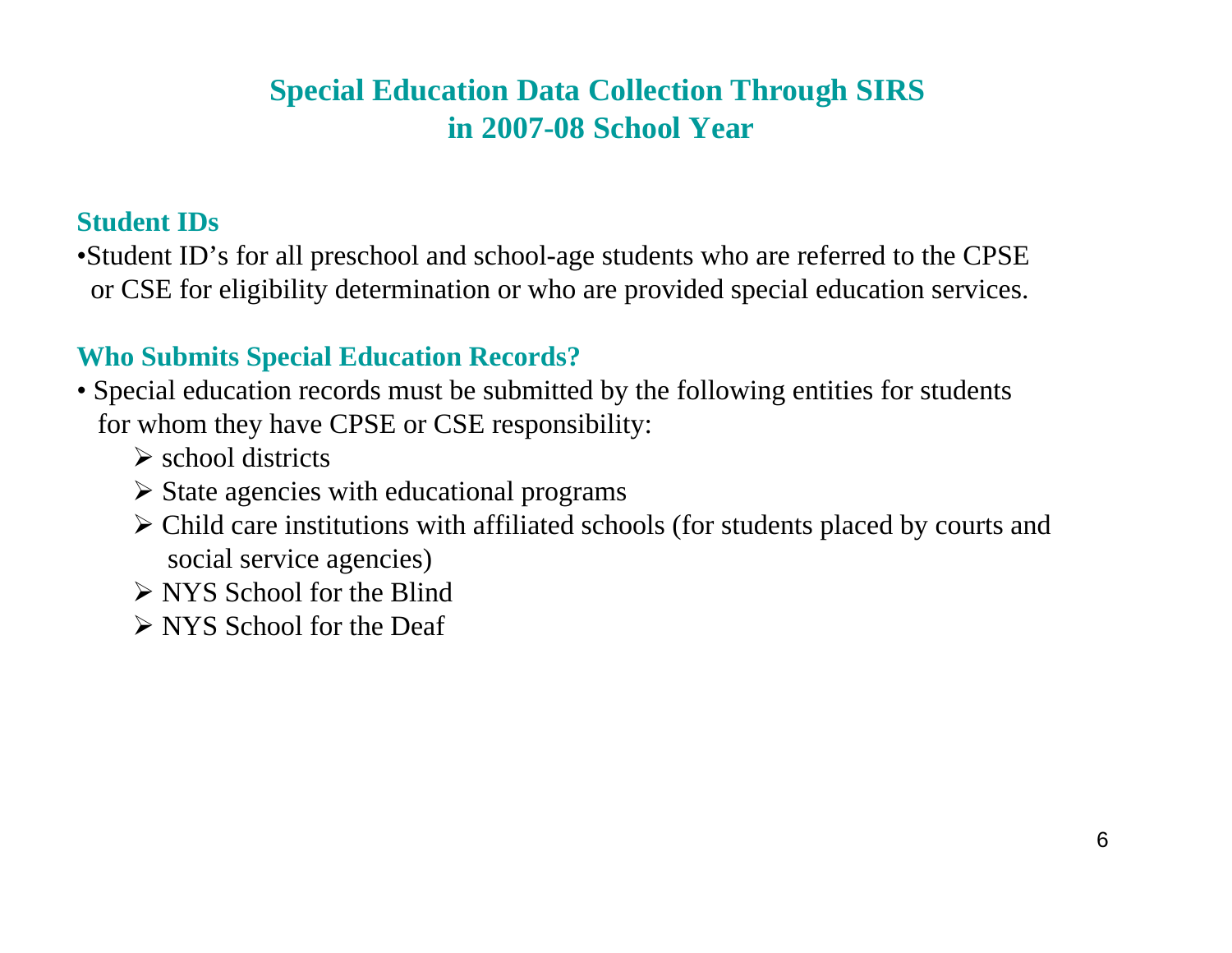#### **Differentiating Accountability Responsibility from CSE Responsibility (Some students will be reported by two entities)**

In the following cases two entities will submit records on the same students. Enrollment code 0011 (or 5544, 5654, 7000, 7011) from schools where students are enrolled. Enrollment code 5905 from districts with CSE/CPSE responsibility, but not accountability responsibility:

- $\triangleright$  students enrolled by parents in charter schools;
- $\triangleright$  students enrolled by parents in a different district from the one in which they reside; and
- ¾ students enrolled by parents in nonpublic schools located in the school district.

School districts will also submit student records with enrollment code 5905 for the following students if they are referred for special education eligibility determination or are receiving special education services:

- ¾ students who are home-schooled by parent choice;
- ¾ kindergarten age students who are not enrolled in kindergarten programs but are receiving special education services as school age students.
- ¾ students who are placed by the courts or social service agencies in out-of-State facilities and who resided in the district at the time of placement.
- ¾ preschool students with disabilities enrolled in Pre-K programs in districts other than their own districts of residence.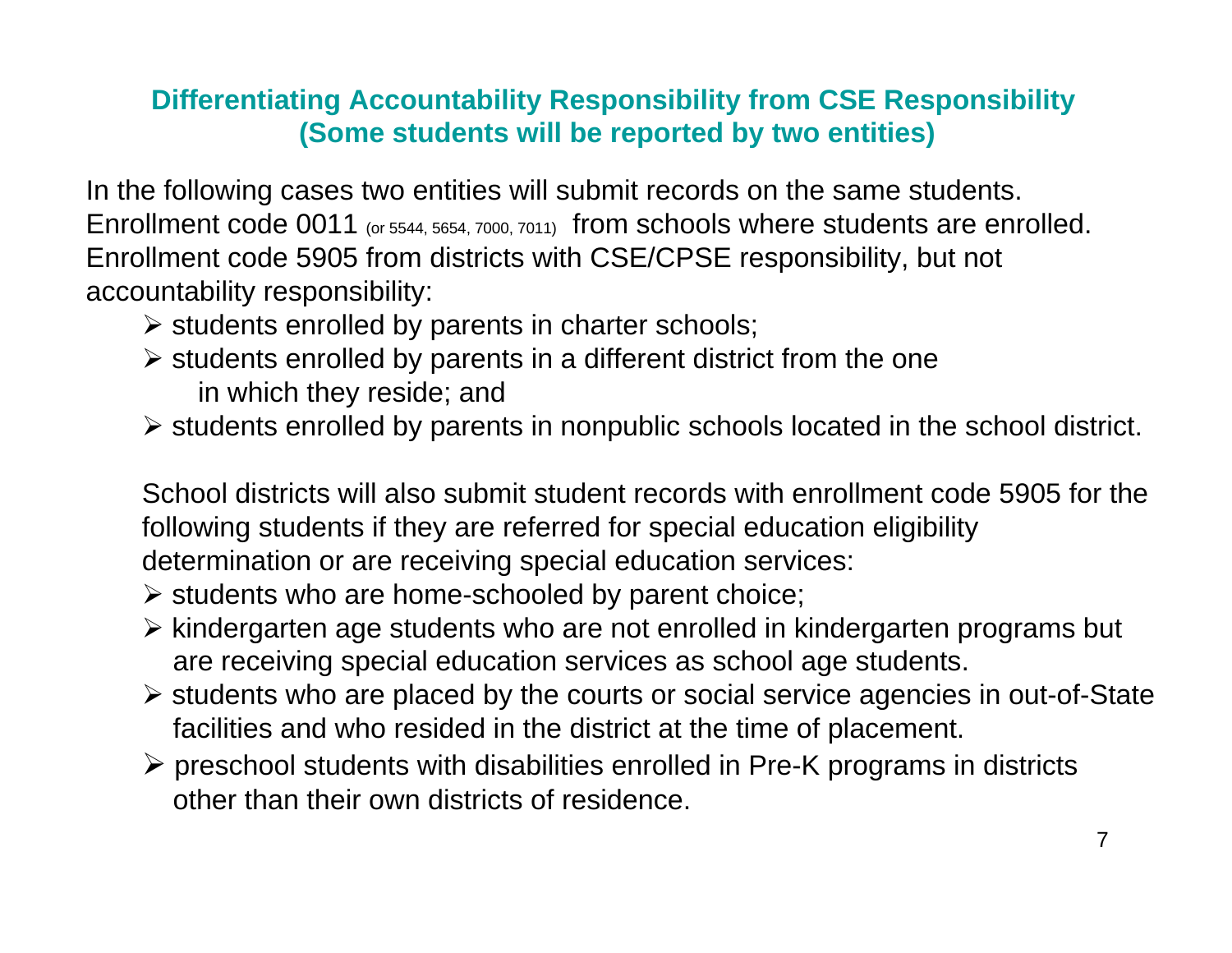#### **Reporting on Preschool Students with Disabilities**

- Student IDs must be assigned to preschool students when they are initially referred to the CPSE for preschool special education eligibility determination.
- All identified preschool students with disabilities must be added to SIRS with enrollment code 0011.
- Use the new reason for beginning enrollment code 4034 to designate that a preschool child has been referred to the CPSE.
- Use the new reason for ending enrollment code 140 to designate that special education eligibility decision for the preschool child has been made or the decision making process has ended for any reason.
- If the preschool child has been determined to be eligible for special education, and the student is enrolled in a preschool special education program, a new enrollment record must be submitted with code 0011.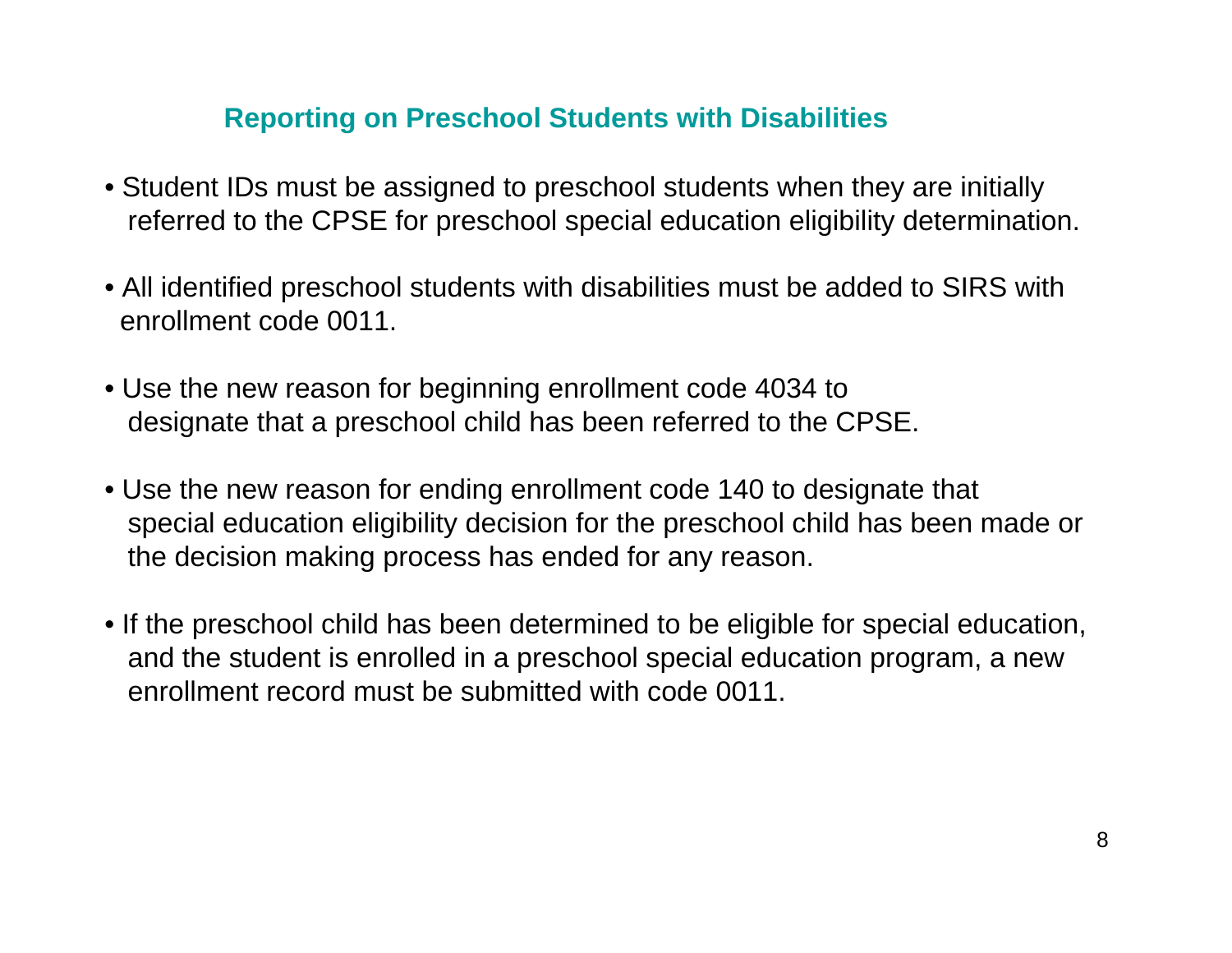#### **Building of Enrollment (Location) Information**

- Building of enrollment (location) codes will be provided by school districts. These will identify the building in which the school age student is enrolled and the special education service provider for the preschool student. This will permit the Department to aggregate data for students with disabilities attending BOCES, approved private schools, State-supported schools, or other programs.
- The Department will discontinue requesting data directly from BOCES, approved private schools, State supported schools except for the PD-6, SEDCAR-1 and SEDCAR-2 forms.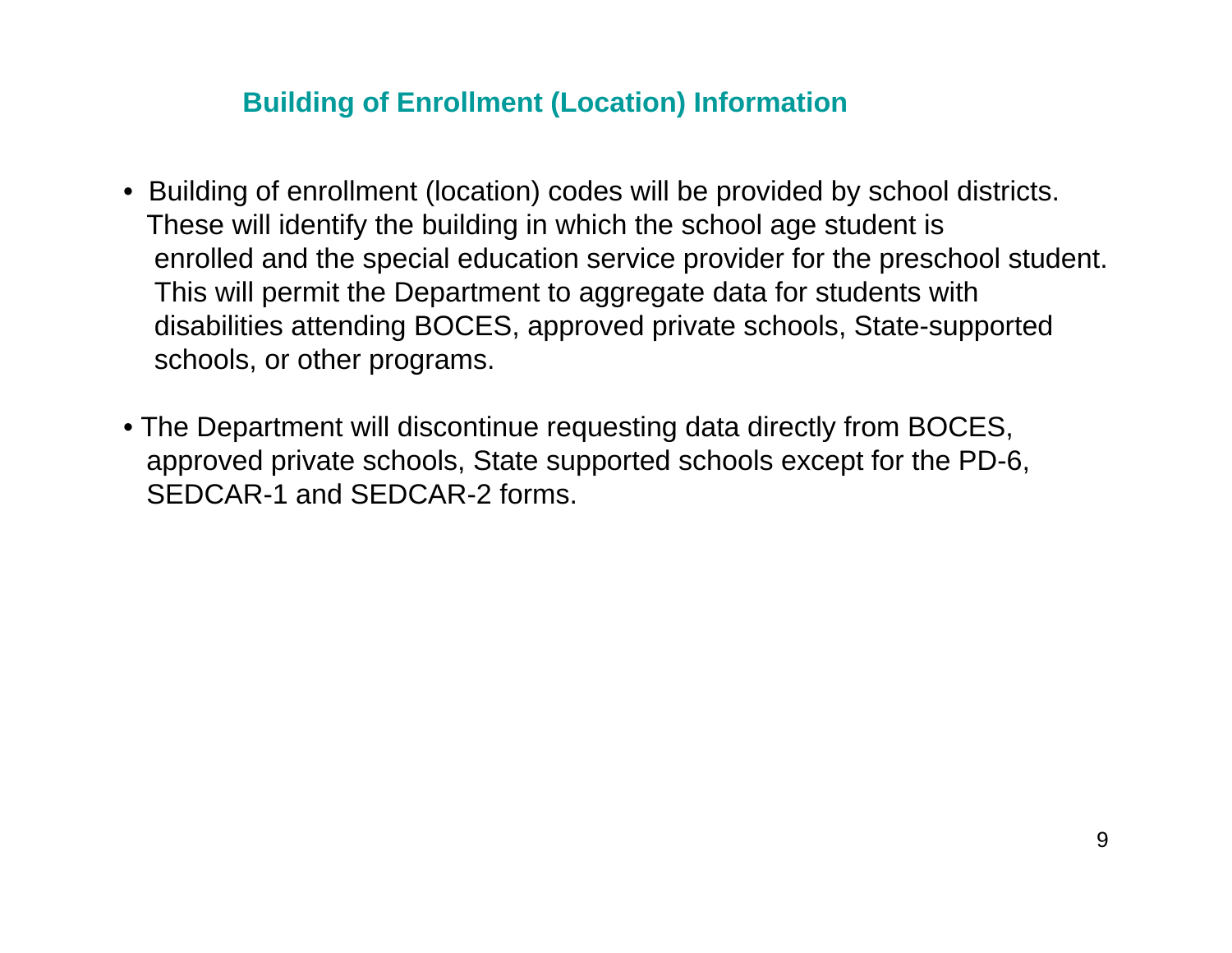#### **Selecting Building of Enrollment (Location) Codes**

- Selecting Building of Enrollment Code for preschool students with disabilities (in order):
	- If student is participating in a pre-k or UPK program, location code is BEDS code of district building or BOCES in which pre-K or UPK program is provided. If not a district or BOCES building, use district code ending with "0666"
	- If not in pre-K or UPK program, use BEDS code of "coordinating service provider" or sole preschool special education service provider. (Use BEDS code of an APPROVED preschool special education provider.)
	- If no approved preschool special education service provider is involved, and the county is providing special education service by contracting with an independent service provider (not an approved provider), use BEDS code of the county.
- Selecting Building of Enrollment Code for school age students with disabilities:
	- For students with disabilities in BOCES programs, use the generic 12 digit BOCES code that ends with "9000000000".
	- For parentally placed students with disabilities in nonpublic schools that do not have a BEDS code, district applies to SEDREF@mail.nysed.gov for a code.
	- For school age students who are instructed full-time in community based organizations that do not have a BEDS code, district applies to cmessick@mail.nysed.gov for a code.
- Building of enrollment codes for all approved preschool and school age special education programs for students with disabilities are posted at http://www.emsc.nysed.gov/irts/SIRS/documentation/location-codes.shtml and at http://www.vesid.nysed.gov/sedcar/locationcodes.html.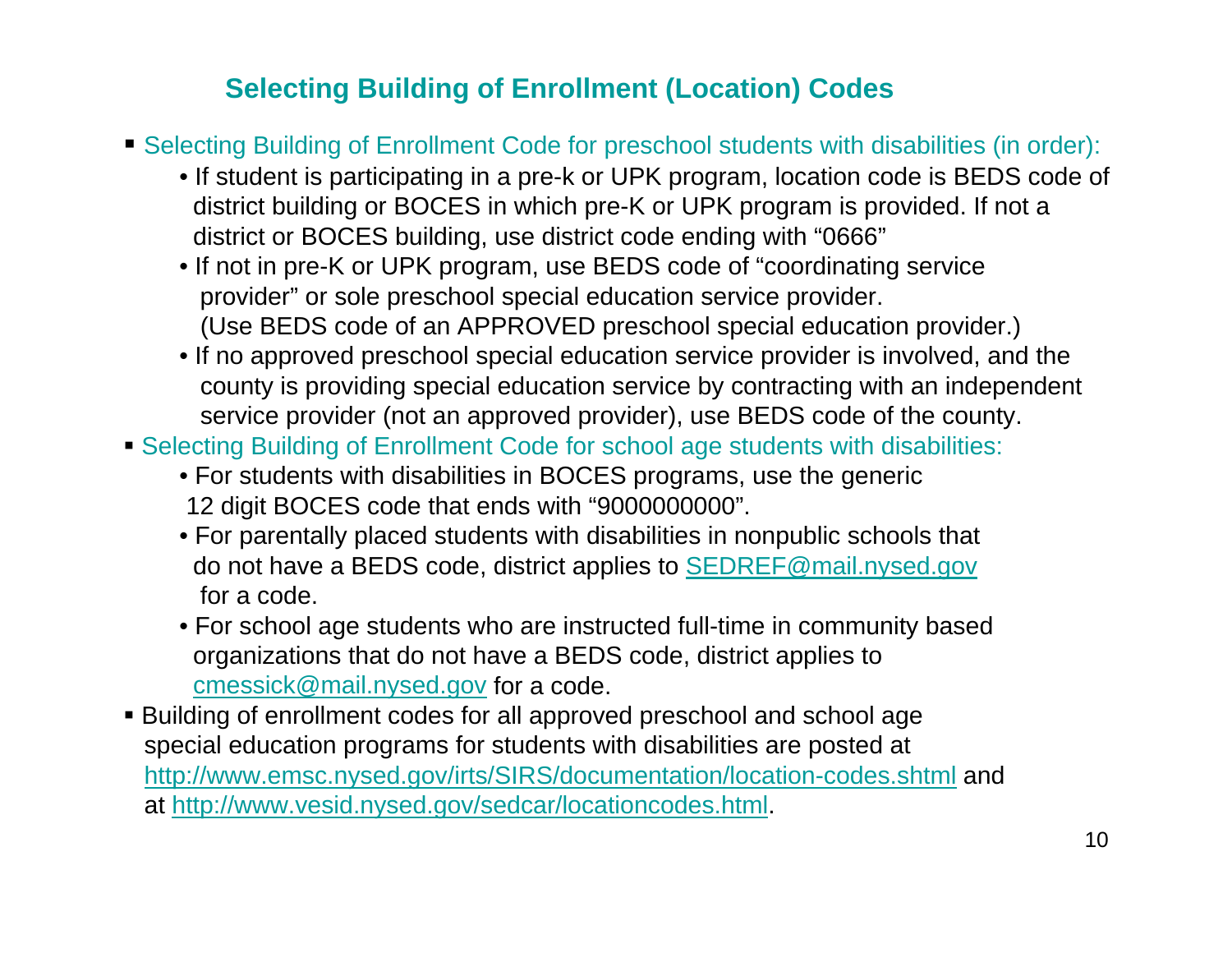#### **Special Education Snapshot Template Six Data Elements**

**1. Primary Service Code -** for preschool students with disabilities only. This data element is required with the December 3, 2007 snapshot and End of Year. End of Year snapshot is called 07-01-07 (first day of the 2007-08 school year).

| SVC01             | Related services only                                                                        |
|-------------------|----------------------------------------------------------------------------------------------|
| SVC02             | Special Education Itinerant Teacher (SEIT) only                                              |
| SVC <sub>03</sub> | Related Services and Special Education Itinerant Teacher (SEIT)                              |
| SVC <sub>04</sub> | Half-day (2.5 hours or less) Special Class program in integrated setting                     |
| SVC <sub>05</sub> | Half-day (2.5 hours or less) Special Class program in segregated setting                     |
| SVC <sub>06</sub> | Full-day (more than 2.5 hours, up to 3 hours) Special Class program in integrated<br>setting |
| SVC07             | Full-day (more than 2.5 hours, up to 3 hours) Special Class program in<br>segregated setting |
| SVC <sub>08</sub> | Full-day (more than 3 hours, up to 4 hours) Special Class program in integrated<br>setting   |
| SVC <sub>09</sub> | Full-day (more than 3 hours, up to 4 hours) Special Class program in segregated<br>setting   |
| SVC <sub>10</sub> | Full-day (more than 4 hours) Special Class program in integrated setting                     |
| SVC <sub>11</sub> | Full-day (more than 4 hours) Special Class program in segregated setting                     |
| SVC <sub>12</sub> | Residential program                                                                          |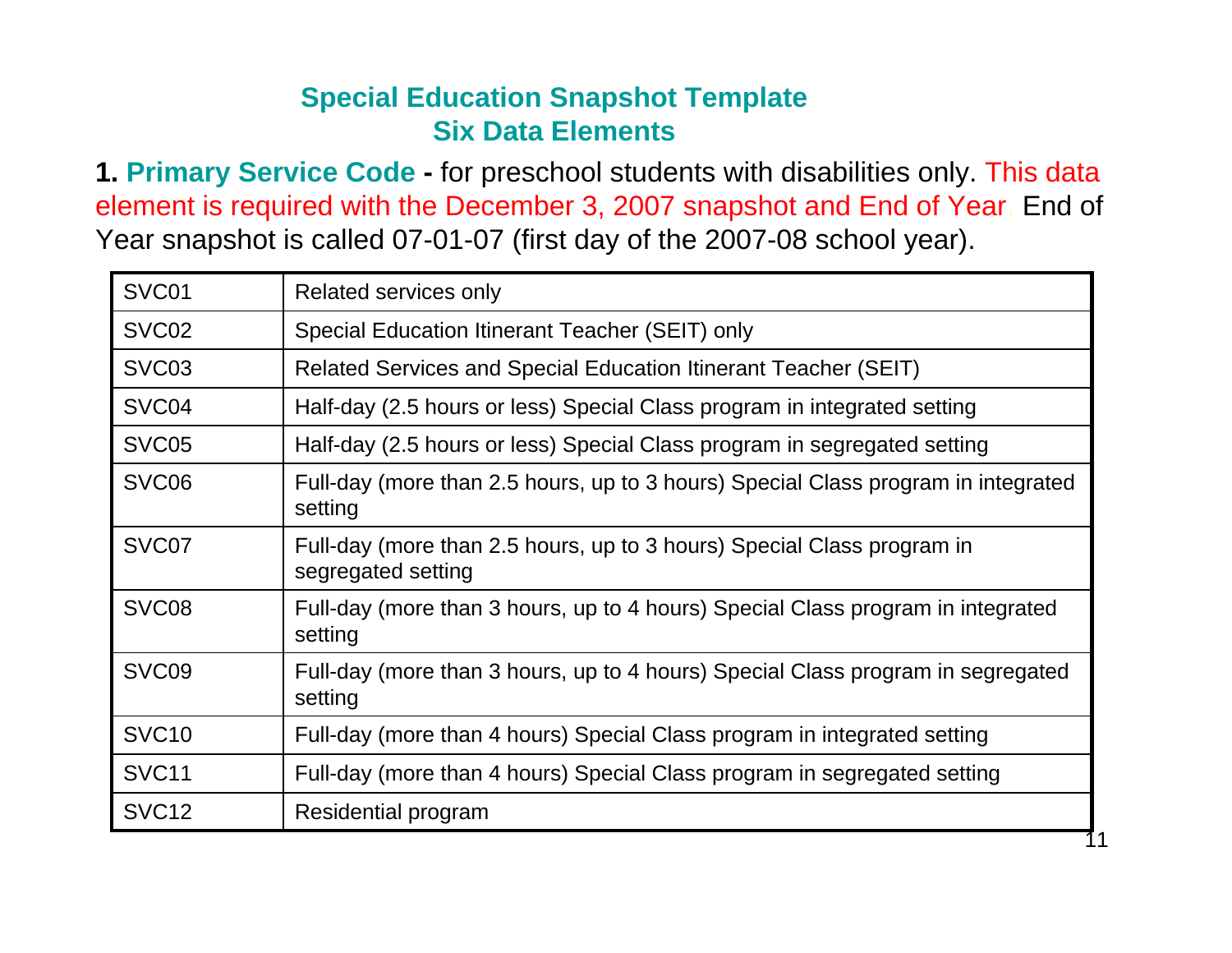**2. Primary Service Provider:** for preschool students with disabilities who receive services from more than one service provider. CPSE designates a "coordinating service provider". This is the institution code for the coordinating service provider. This data element is required with the December 3 snapshot and End of Year snapshot. If the student receives special education services from only one service provider, use the code of that service provider.

**3. Primary Placement Type:** for school age students with disabilities only Indicates the type of placement of school age students with disabilities. This data element is required with the December 1 snapshot.

| PLC01 | Court or State agency placement (Article 81) |
|-------|----------------------------------------------|
| PLC02 | <b>Residential placement (Article 89)</b>    |
| PLC03 | Non residential placement (Article 89)       |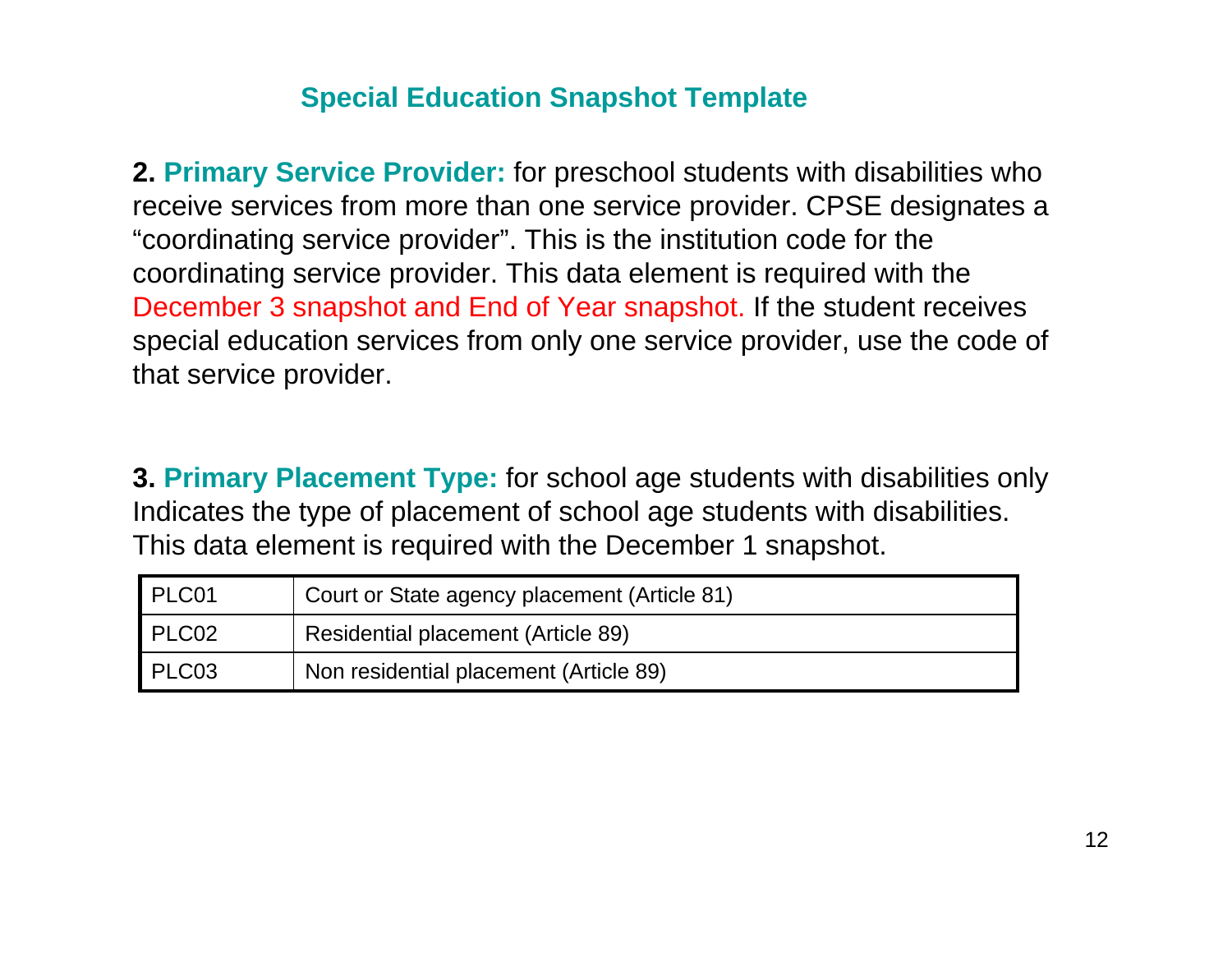**4. Primary Setting Code (Least Restrictive Environment Code):** for preschool and school age students with disabilities This data element is required with the December 3 snapshot.

| <b>Preschool Settings (LRE Codes)</b> |                                                              |  |  |  |  |
|---------------------------------------|--------------------------------------------------------------|--|--|--|--|
| <b>PS01</b>                           | In regular Early Childhood program at least 80% of the time  |  |  |  |  |
| <b>PS02</b>                           | In regular Early Childhood program 40% to 79% of the time    |  |  |  |  |
| <b>PS03</b>                           | In regular Early Childhood program less that 40% of the time |  |  |  |  |
| <b>PS04</b>                           | <b>Separate Classroom</b>                                    |  |  |  |  |
| <b>PS05</b>                           | <b>Separate School</b>                                       |  |  |  |  |
| <b>PS06</b>                           | <b>Residential Facility</b>                                  |  |  |  |  |
| <b>PS07</b>                           | Home                                                         |  |  |  |  |
| <b>PS08</b>                           | <b>Service Provider Location</b>                             |  |  |  |  |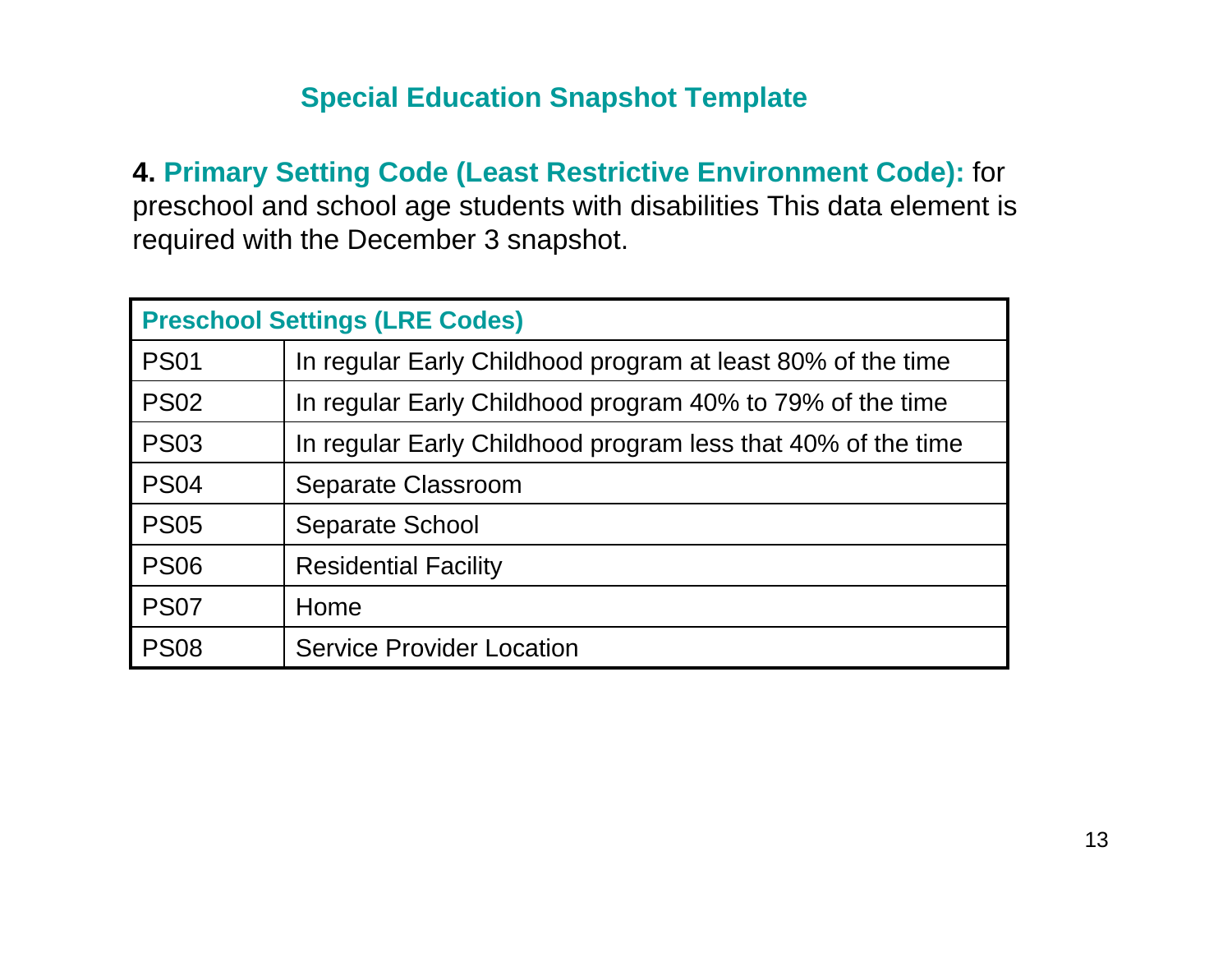#### **Primary Setting Code (Least Restrictive Environment Code): Continued**

|             | <b>School Age Settings (LRE Codes)</b>                                                                                            |  |  |  |  |  |  |
|-------------|-----------------------------------------------------------------------------------------------------------------------------------|--|--|--|--|--|--|
| <b>SA01</b> | Inside the regular classroom 80 percent or more of the day                                                                        |  |  |  |  |  |  |
| <b>SA02</b> | Inside the regular classroom 40% to 79% of the day                                                                                |  |  |  |  |  |  |
| <b>SA03</b> | Inside the regular classroom less than 40% of the day                                                                             |  |  |  |  |  |  |
| <b>SA04</b> | <b>Separate School</b>                                                                                                            |  |  |  |  |  |  |
| <b>SA05</b> | <b>Hospital In Patient</b>                                                                                                        |  |  |  |  |  |  |
| <b>SA06</b> | Home Instruction – Placed on Home Instruction by the CSE                                                                          |  |  |  |  |  |  |
| <b>SA07</b> | Incarcerated                                                                                                                      |  |  |  |  |  |  |
| <b>SA08</b> | Parentally placed in a nonpublic school located in this district and receiving<br>special education services                      |  |  |  |  |  |  |
| <b>SA09</b> | Parentally placed in a nonpublic school located in this district and not receiving<br>publicly funded special education services. |  |  |  |  |  |  |
| <b>SA10</b> | Home Schooled at parent's choice                                                                                                  |  |  |  |  |  |  |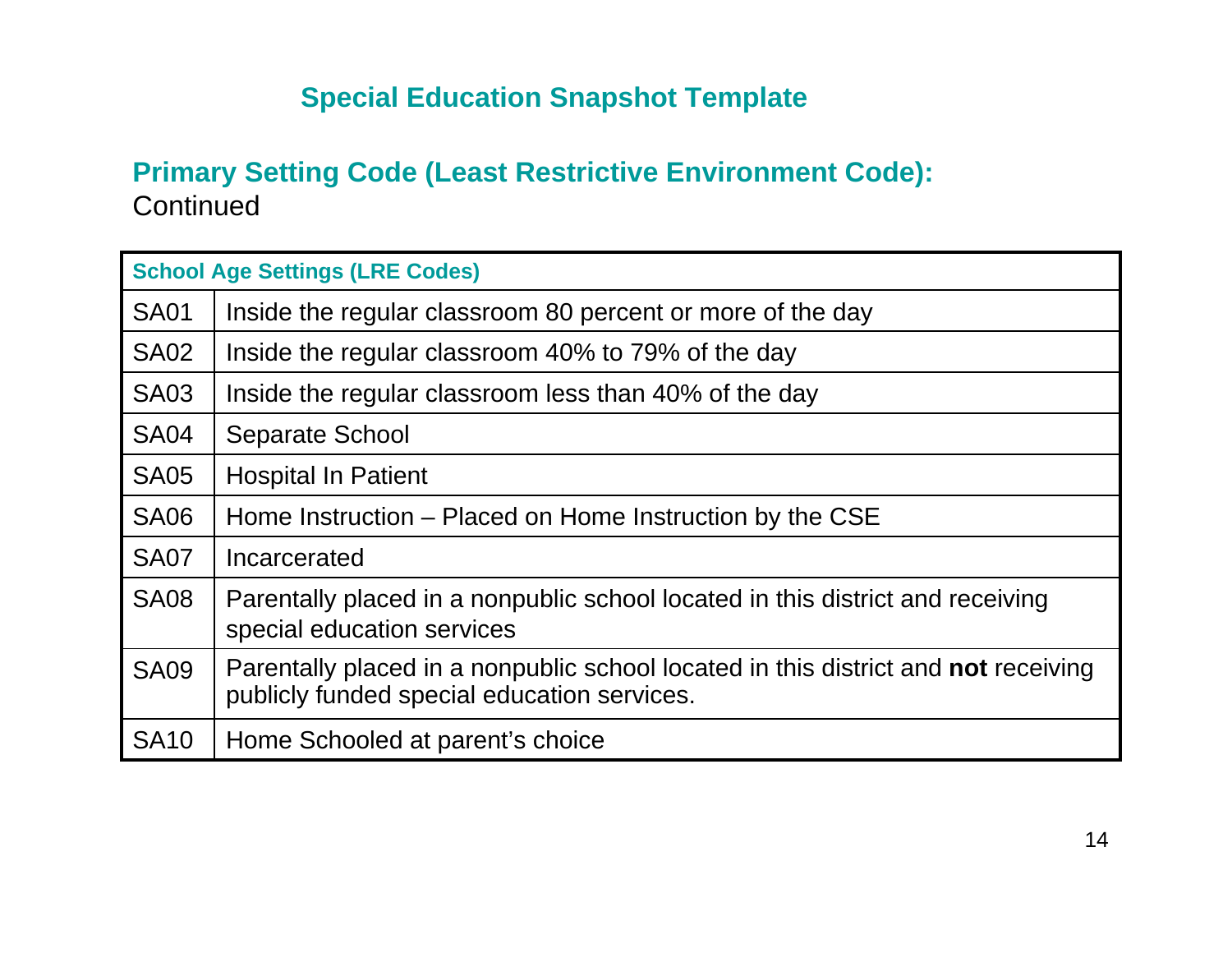**5. Snapshot Date:** December 3 (2007-12-03) or End Of Year (2007-07-01)

**6. School Aged Indicator:** Y for school age student, otherwise N. This data element is required with the December 3 snapshot.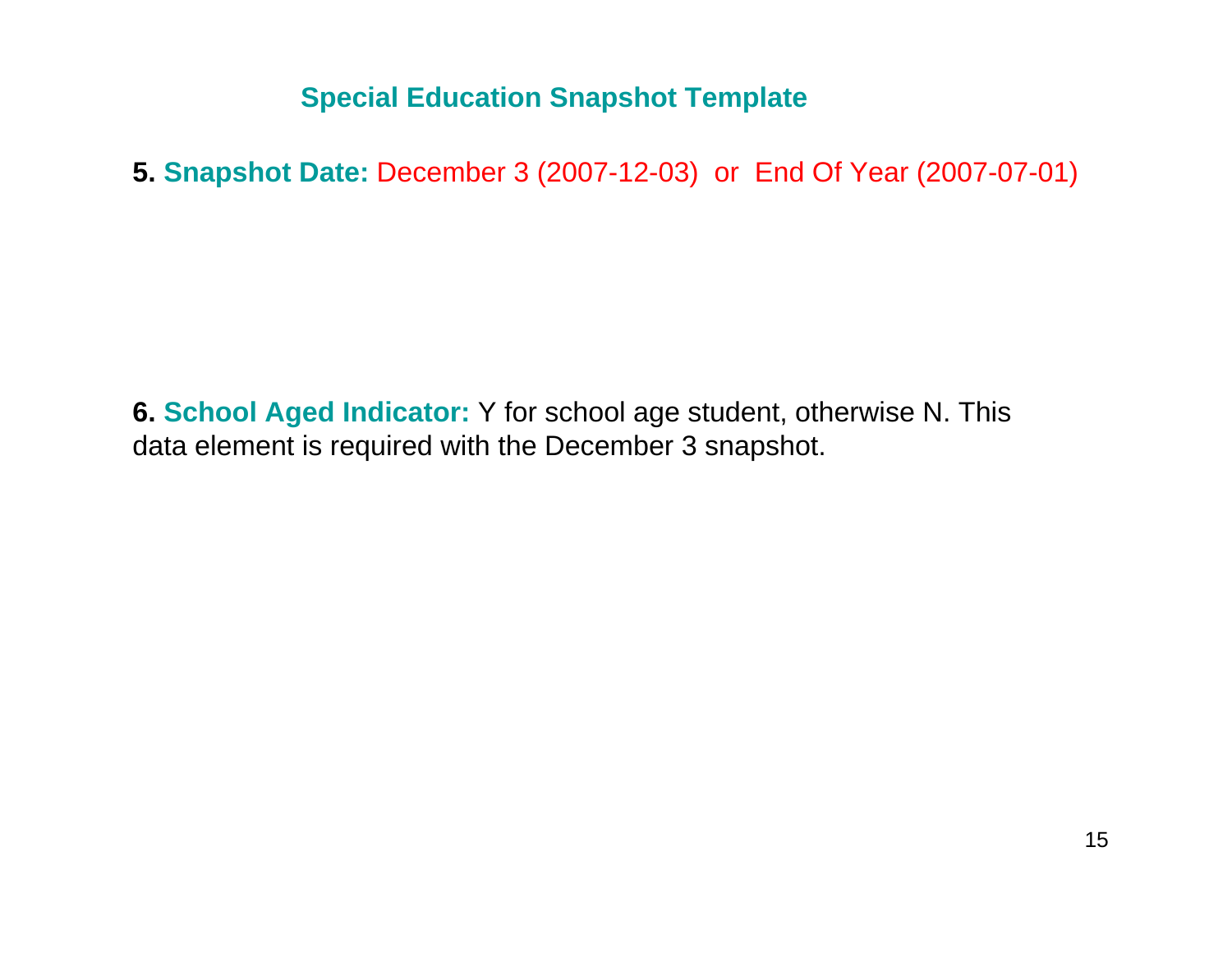#### **Students for whom Special Education Events Template Data are Required**

#### **Status of student is reported as of August 31, 2008**

#### Referral of preschool children for special education eligibility determination:

- $\bullet$  Report on all preschool children for whom parent consent to evaluate is received between July 1 and June 30 (include children who are referred from Early Intervention).
- •Reported by districts assigned Indicator 11 for 2007-08.

#### Referral of School age students for special education eligibility determination:

- • Report on all school age students for whom parent consent to evaluate is received between July 1 and June 30 (include parentally placed students in nonpublic schools).
- Reported by districts assigned Indicator 11 for 2007-08.

#### Transition of children from IDEA, Part C (Early Intervention) to IDEA, Part B (preschool):

- • Report on all children referred from Part C (EI), prior to age 3, between July 1 and June 30.
- •Reported by districts assigned Indicator 12 for 2007-08.

#### Evaluation of parentally placed students in nonpublic schools for determination of eligibility and provision of special education services:

- • Report on parentally placed students in nonpublic schools for whom a written referral was received between July 1 and June 30.
- $\bullet$ Reported by all school districts.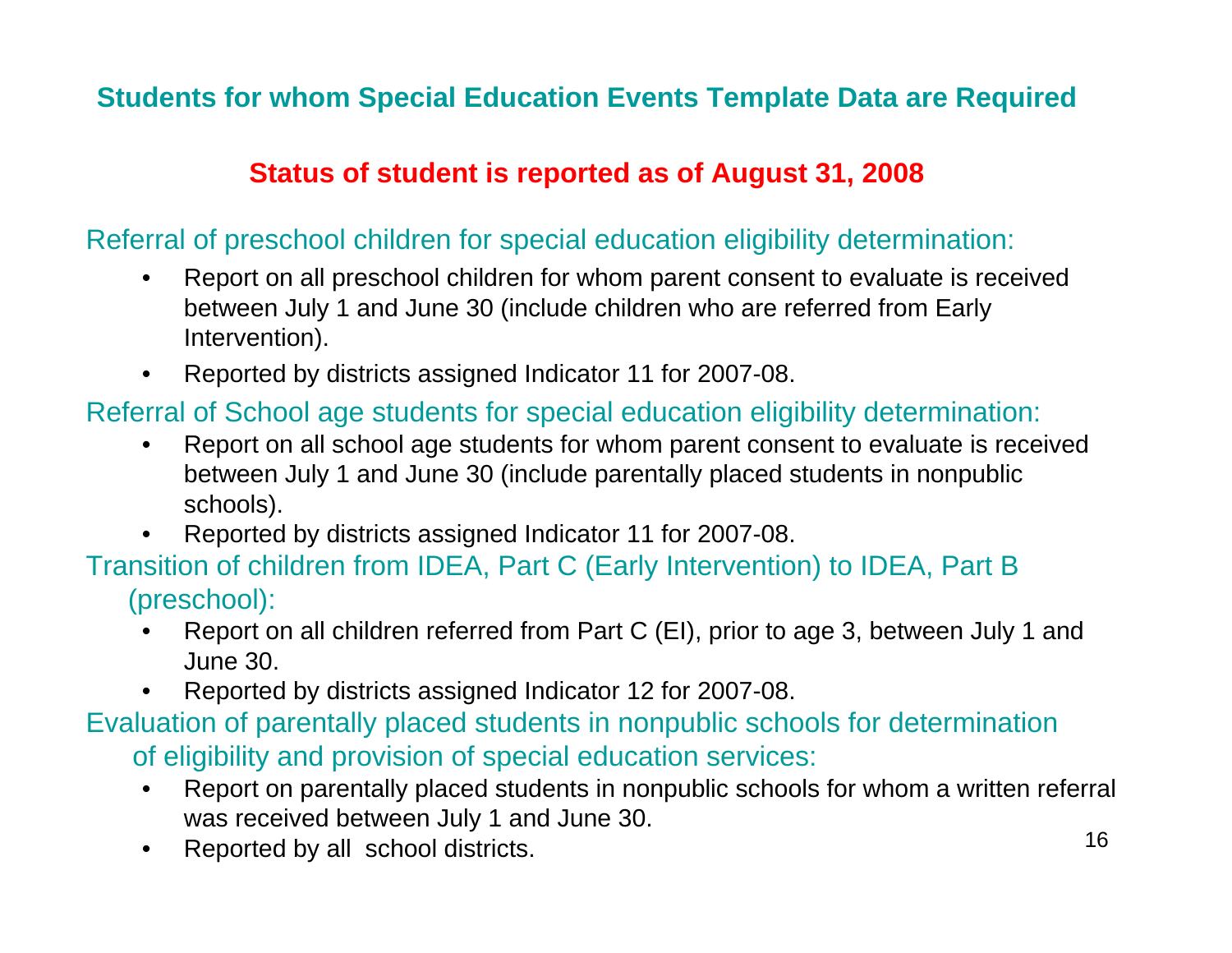#### **Special Education Events Template Seven Data Elements**

#### **1. Event Type Code:** Report at End Of Year

Each event that occurs in the following four chains of events has a code as follows:

| 1. Referral of preschool student for special education eligibility determination |                                                                                                                          |  |  |  |  |  |
|----------------------------------------------------------------------------------|--------------------------------------------------------------------------------------------------------------------------|--|--|--|--|--|
| CPSE01                                                                           | Initial referral to CPSE                                                                                                 |  |  |  |  |  |
| CPSE <sub>02</sub>                                                               | Parental consent to evaluate                                                                                             |  |  |  |  |  |
| CPSE03                                                                           | CPSE meeting at which evaluation results are discussed (all evaluations are completed)                                   |  |  |  |  |  |
|                                                                                  | 2. Referral of School age student for special education eligibility determination                                        |  |  |  |  |  |
| CSE01                                                                            | Initial referral to CSE                                                                                                  |  |  |  |  |  |
| CSE <sub>02</sub>                                                                | Parental consent to evaluate                                                                                             |  |  |  |  |  |
| CSE <sub>03</sub>                                                                | CSE meeting at which evaluation results are discussed (all evaluations are completed)                                    |  |  |  |  |  |
|                                                                                  | 3. Transition of children from IDEA, Part C (Early Intervention) to IDEA, Part B (preschool)                             |  |  |  |  |  |
| <b>EI01</b>                                                                      | Initial referral to CPSE                                                                                                 |  |  |  |  |  |
| EI02                                                                             | Parental consent to evaluate                                                                                             |  |  |  |  |  |
| <b>EI03</b>                                                                      | CPSE meeting to determine eligibility (all evaluations are completed)                                                    |  |  |  |  |  |
| E104                                                                             | Full IEP implementation                                                                                                  |  |  |  |  |  |
|                                                                                  | 4. Evaluation of parentally placed students for determination of eligibility and provision of special education services |  |  |  |  |  |
| CSENP01                                                                          | Initial referral to CSE                                                                                                  |  |  |  |  |  |
| CSENP02                                                                          | Parental consent to evaluate                                                                                             |  |  |  |  |  |
| CSENP03                                                                          | CSE meeting to discuss evaluation results (all evaluations are completed)                                                |  |  |  |  |  |
| CSENP04                                                                          | Full Implementation of IEP or IESP or SP                                                                                 |  |  |  |  |  |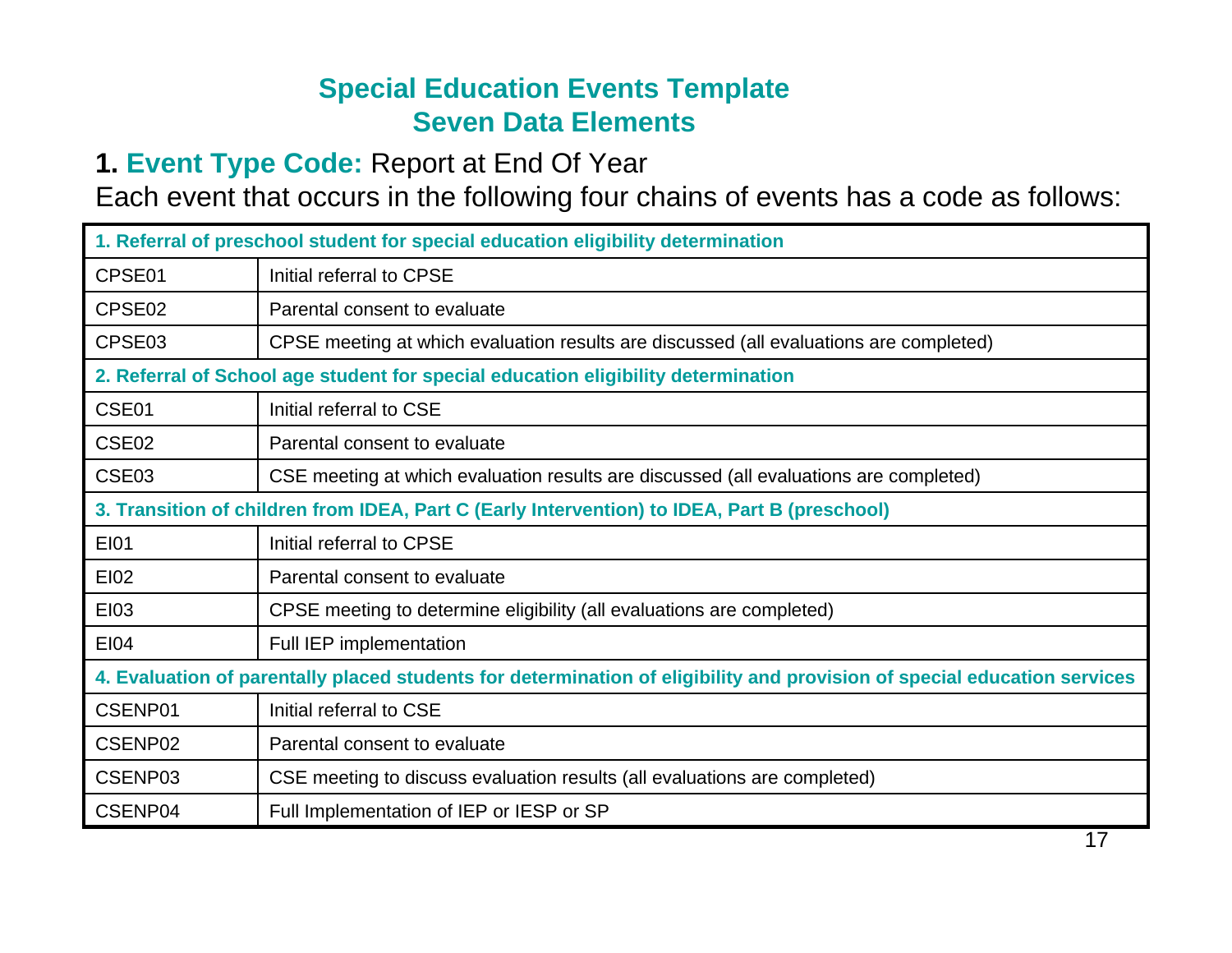**2. Event Date:** Report at End Of Year Report date of each event type code

#### **3. Initial Event Type Code**: Report at End Of Year

Provide the event type code for the first event in the chain of events being reported for the student. The initial event type codes are all codes for initial referral to the CPSE or CSE (EI01 or CPSE01 or CSE01 or CSENP01). The initial event type code is not required when there is only one event type code being submitted for a student. The initial event type code is to be submitted with all records after the initial referral event type code record is submitted.

#### **4. Initial Event Date**: Report at End Of Year

Provide the date associated with the Initial Event Type Code.

#### **5. Event Outcome Code**: Report at End Of Year

Identify whether or not the student was determined to be eligible for special education (Y or N or U) for the following event type codes: CPSE03, CSE03, EI03, CSENP03. This information is to be provided with the initial referral event type record. Provide a "U" if eligibility is undetermined or if the committee did not meet by August 31, 2008.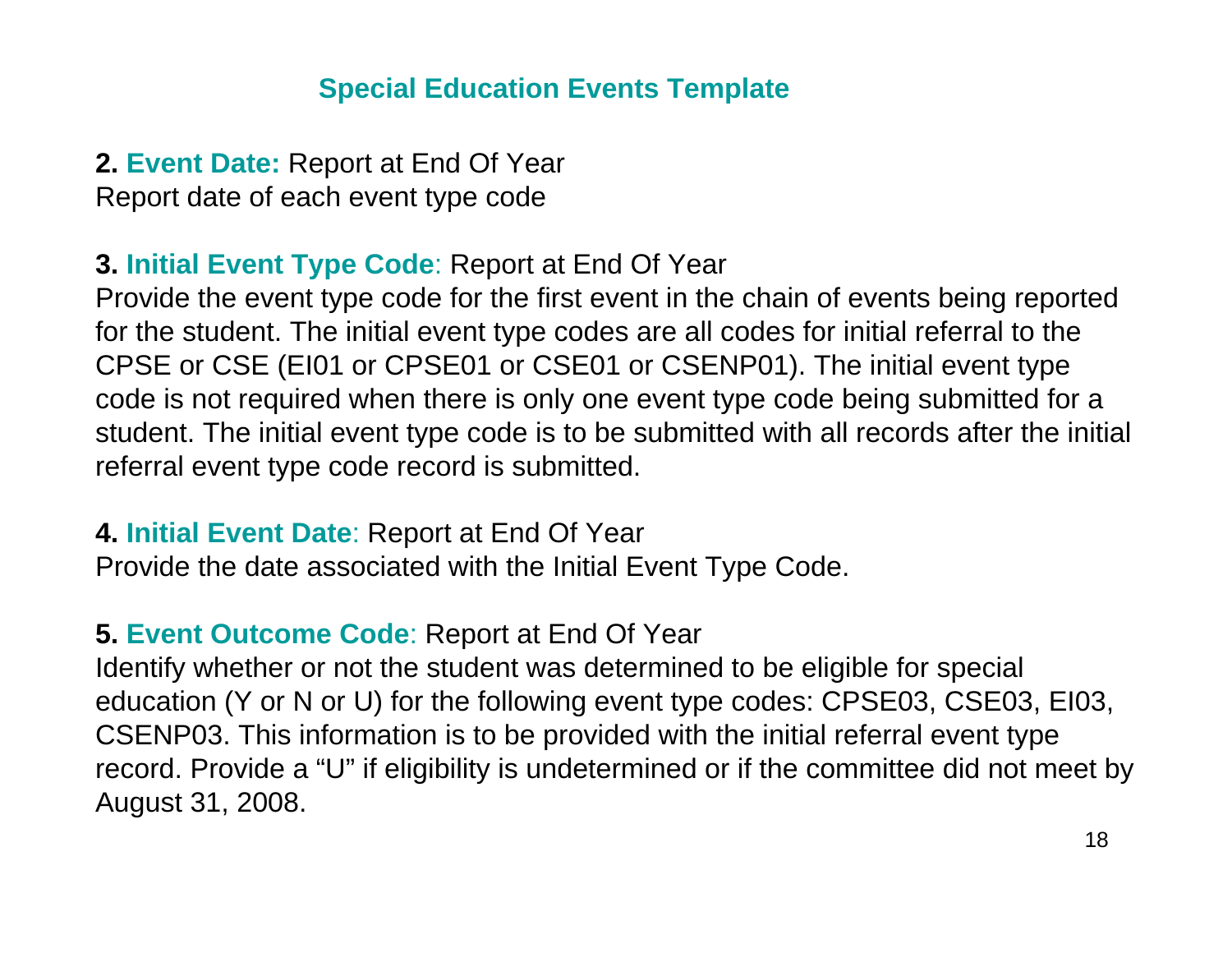**6. Number of Days:** Report at End Of Year. Report with the initial referral event type record for the following three chains:

Referral of preschool student for special education eligibility determination:

Number of school days between CPSE02 (consent) and CPSE03 (CPSE meeting). (count the date on which consent to evaluate is received as day 1) If there is no CPSE03, report number of school days between CPSE02 and August 31, 2008.

Referral of school age student for special education eligibility determination:

Number of calendar days between CSE02 (consent) and CSE03 (CSE meeting). (count the date on which consent to evaluate is received as day 1) If there is no CSE03, report number of calendar days between CSE02 and August 31, 2008.

#### Transition of children from IDEA, Part C (Early Intervention) to IDEA,

Part B (preschool):

**NOT eligible or "U"** - number of school days between EI02 (consent) and EI03 (CPSE meeting). (count the date on which consent to evaluate is received as day 1)

If there is no EI03, report the number of school days between EI02 and August 31, 2008. If there is no EI02, report the number of school days between EI01 and August 31, 2008.

<u>Event Outcome Code</u> is "Yes", report the number of calendar days that August 31, 2008 is pa $\mathfrak{g}_0$ **IS eligible** - number of calendar days that EI04 (IEP implemented) is past student's third birthday. Report "0" if EI04 is not past 3rd birthday. If there is no EI04 and the child's third birthday.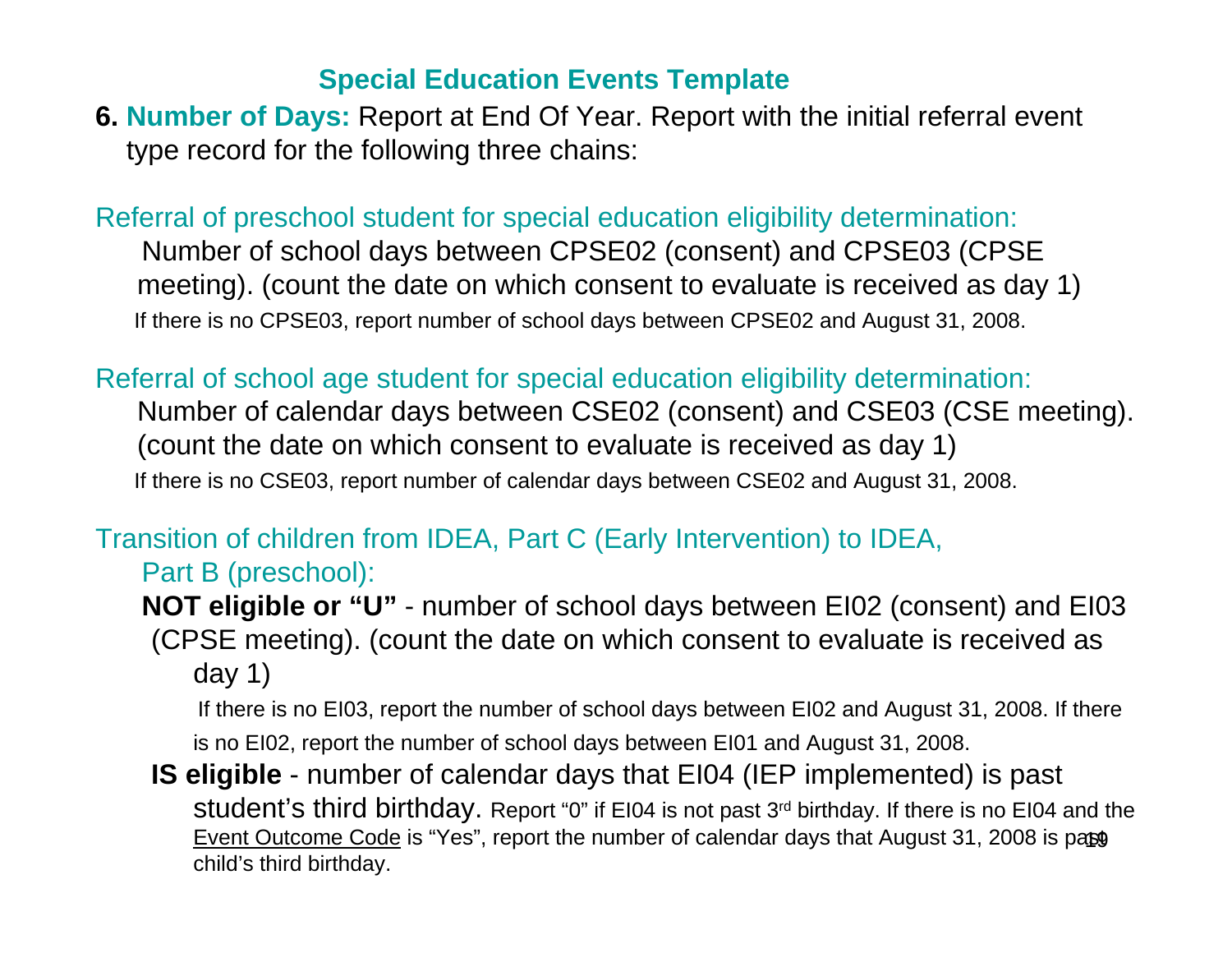**7. Noncompliance Reason (Reason Code):** Report at End Of Year. Report with the initial referral event type record for the following three chains:

Referral of preschool student for special education eligibility determination If Number of Days is more than 30 school days;

Referral of School age student for special education eligibility determination If Number of Days is more than 60 calendar days;

Transition of children from IDEA, Part C (Early Intervention) to IDEA, Part B (preschool) **NOT Eligible or U** -- If Number of Days is more than 30 school days;

**IS ELIGIBLE** – If Number of Days is 1 or more calendar days past the child's third birthday.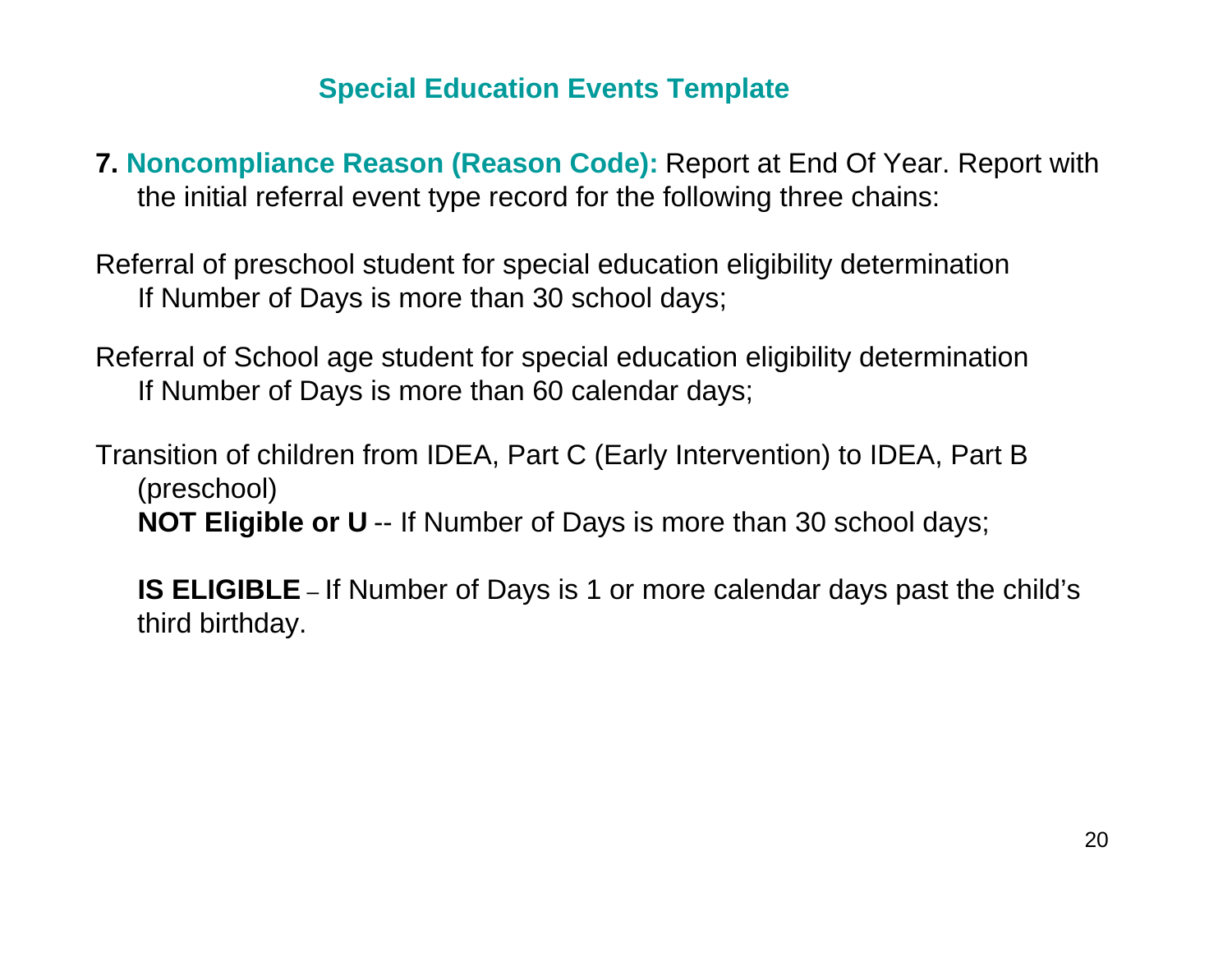#### **Noncompliance Reason (Reason Code):** Continued

Reasons for delays in evaluating **preschool students** (past 30 school days from date of written receipt of parent consent to evaluate to date of CPSE meeting to discuss evaluation results) for special education eligibility. The "C" next to the reason indicates the reason is in compliance with State requirements, the "NC" next to the reason indicates the reason is **not** in compliance with State requirements. Found in Appendix 12 of SIRS Dictionary of Reporting Data Elements

| CPSER01             | Parents withdrew referral or consent to evaluate (C)                                                                                                                  |    |
|---------------------|-----------------------------------------------------------------------------------------------------------------------------------------------------------------------|----|
| CPSER <sub>02</sub> | Student moved out of the district (C)                                                                                                                                 |    |
| CPSER03             | Student died (C)                                                                                                                                                      |    |
| CPSER04             | An approved evaluator was not available to provide a timely evaluation (NC)                                                                                           |    |
| CPSER05             | Delays in making contact with parents to schedule the evaluation (There is<br>documentation of repeated attempts to make contact (C)                                  |    |
| CPSER06             | Parents cancelled the scheduled evaluation and/or selected another approved<br>evaluator (C)                                                                          |    |
| CPSER07             | Parents refused or repeatedly did not make the child available for the evaluation<br>(C)                                                                              |    |
| CPSER08             | Evaluator delays in completing the evaluation (NC)                                                                                                                    |    |
| CPSER09             | Student transferred to this school district after the evaluation period began and the<br>parent and school district agreed in writing to an extended time period. (C) |    |
| CPSER <sub>10</sub> | Delays in scheduling CPSE meetings (NC)                                                                                                                               | 21 |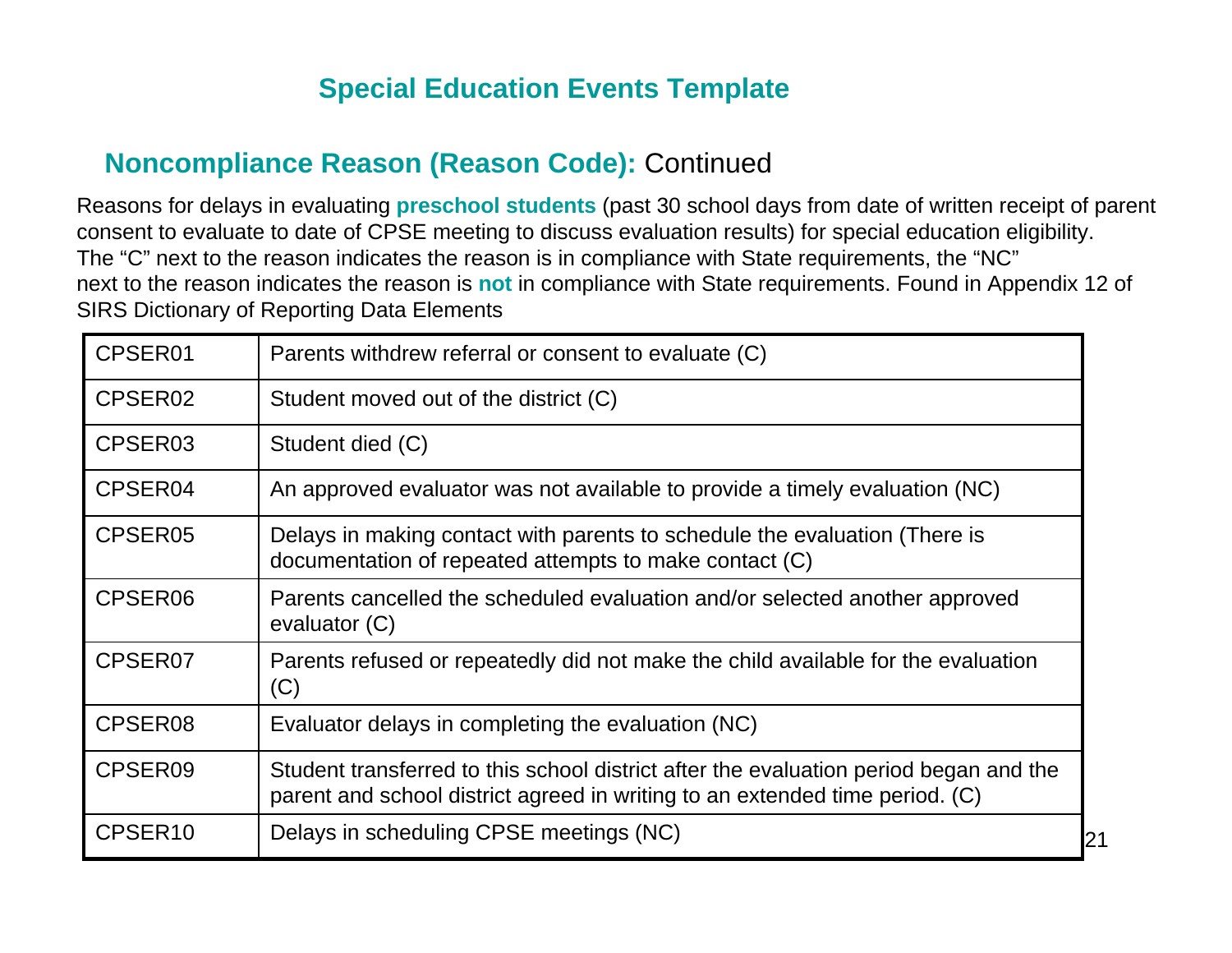#### **Noncompliance Reason (Reason Code):** Continued

Reasons for delays in evaluation of **school-age students** (past 60 calendar days from date of written receipt of parental consent to evaluate to the date of CSE meeting at which evaluation results are discussed). The "C" next to the reason indicates the reason is in compliance with State requirements, the "NC" next to the reason indicates the reason is **not** in compliance with State requirements.

| CSER01             | Parents withdrew referral or consent to evaluate (C)                                                                                                                                                                                                      |
|--------------------|-----------------------------------------------------------------------------------------------------------------------------------------------------------------------------------------------------------------------------------------------------------|
| CSER02             | Student moved out of the district (C)                                                                                                                                                                                                                     |
| CSER <sub>03</sub> | Student died (C)                                                                                                                                                                                                                                          |
| CSER04             | Evaluator was not available to provide a timely evaluation (NC)                                                                                                                                                                                           |
| CSER <sub>05</sub> | Delays in making contact with parents to schedule the evaluation (There is documentation of<br>repeated attempts to make contact (C)                                                                                                                      |
| CSER06             | Parents refused or repeatedly did not make the child available for the evaluation (C)                                                                                                                                                                     |
| CSER07             | Evaluator delays in completing the evaluation (NC)                                                                                                                                                                                                        |
| CSER <sub>08</sub> | Student transferred to this school district after the evaluation period began and the parent and<br>school district agreed in writing to an extended time period. (C)                                                                                     |
| CSER09             | Delays in scheduling CSE meetings (NC)                                                                                                                                                                                                                    |
| CSER <sub>10</sub> | The evaluation was completed and a CSE meeting to discuss evaluation results was scheduled<br>to occur within 60 calendar days from date of written parent consent to evaluate the student, but<br>postponed due to documented request by the parents (C) |

#### **Reason Codes are on next slide for:**

22Reasons for delays in determining eligibility for preschool special education of children transitioning from IDEA, Part C (Early Intervention) to IDEA, Part B (preschool) if found NOT eligible or reasons for implementing IEPs of children found eligible for preschool special education past the children's third birthday. The "C" next to the reason indicates the reason is in compliance with State requirements, the "NC" next to the reason indicates the reason is **not** in compliance with State requirements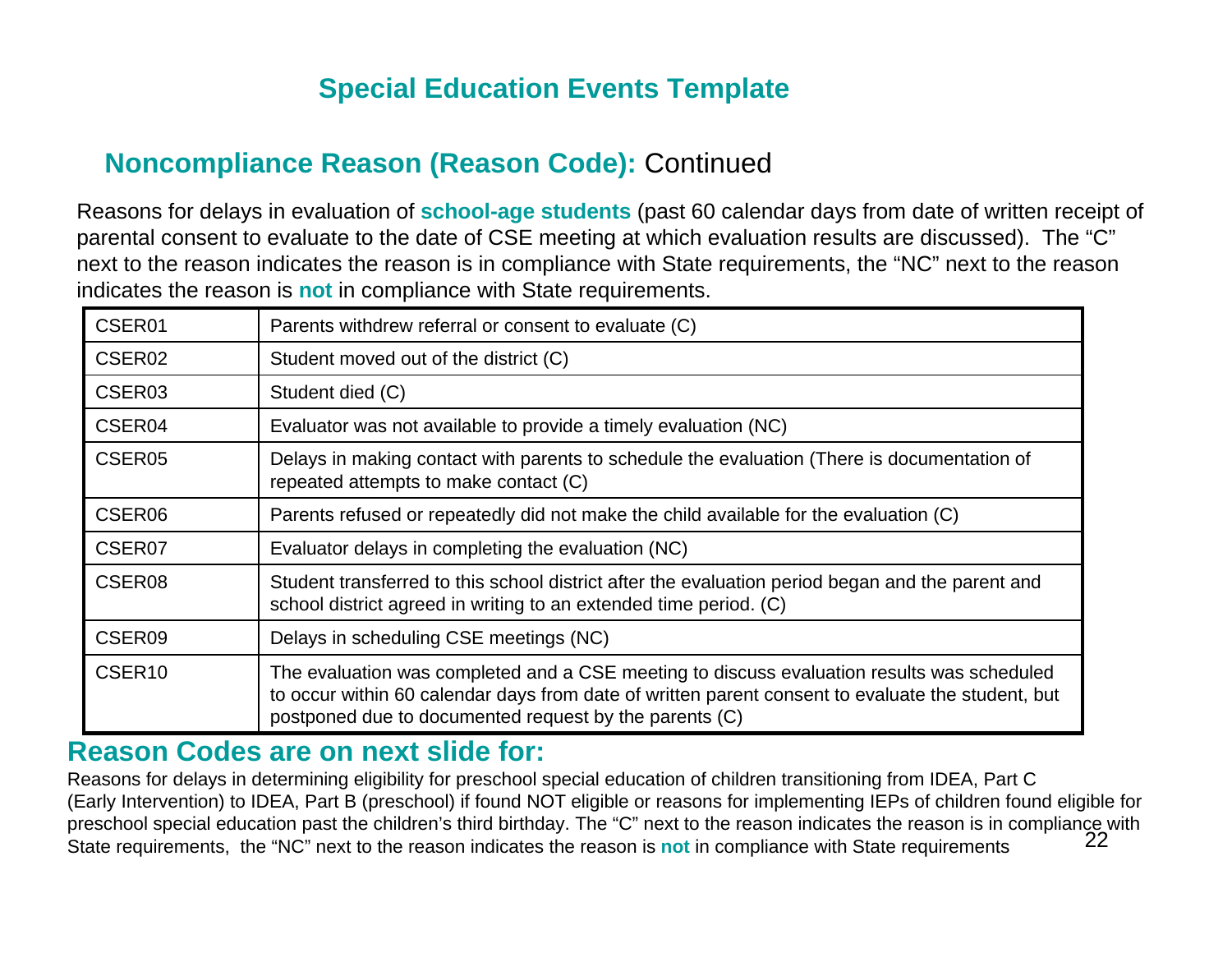#### **Noncompliance Reason (Reason Code):** Continued

| EIR01             | Parents withdrew referral or consent to evaluate (C)                                                                                                                                                                                                                 |
|-------------------|----------------------------------------------------------------------------------------------------------------------------------------------------------------------------------------------------------------------------------------------------------------------|
| EIR <sub>02</sub> | Student moved out of the district (C)                                                                                                                                                                                                                                |
| EIR03             | Student died (C)                                                                                                                                                                                                                                                     |
| EIR04             | Parent provided consent to evaluate less than 30 school days prior to child's third birthday (C)                                                                                                                                                                     |
| <b>EIR05</b>      | Evaluator was not available to provide a timely evaluation (NC)                                                                                                                                                                                                      |
| EIR06             | Delays in making contact with parents to schedule the evaluation (There is documentation of repeated<br>attempts to make contact (C)                                                                                                                                 |
| EIR07             | Parents cancelled the scheduled evaluation and/or selected another approved evaluator (C)                                                                                                                                                                            |
| EIR08             | Parents refused or repeatedly did not make the child available for the evaluation (C)                                                                                                                                                                                |
| EIR09             | Additional evaluations were requested (NC)                                                                                                                                                                                                                           |
| <b>EIR10</b>      | Evaluator delays in completing the evaluation (NC)                                                                                                                                                                                                                   |
| <b>EIR11</b>      | Student transferred to this school district after the evaluation period began and the parent and school district<br>agreed in writing to an extended time period (C)                                                                                                 |
| <b>EIR12</b>      | Delays in scheduling CPSE meetings (NC)                                                                                                                                                                                                                              |
| <b>EIR13</b>      | Parents chose to continue their student in Early Intervention Program (EIP) and transition to preschool special<br>education after the child became three years of age (C)                                                                                           |
| <b>EIR14</b>      | Parents did not provide consent for services (C)                                                                                                                                                                                                                     |
| <b>EIR15</b>      | The recommended Part B program and/or services were not available when the child turned three years of<br>age (NC)                                                                                                                                                   |
| <b>EIR16</b>      | The Board of Education of school district arranged for the full implementation of the child's IEP, within 30<br>school days of the CPSE recommendation, however, the program's starting date and/or days of operation 23<br>were after the child's 3rd birthday. (C) |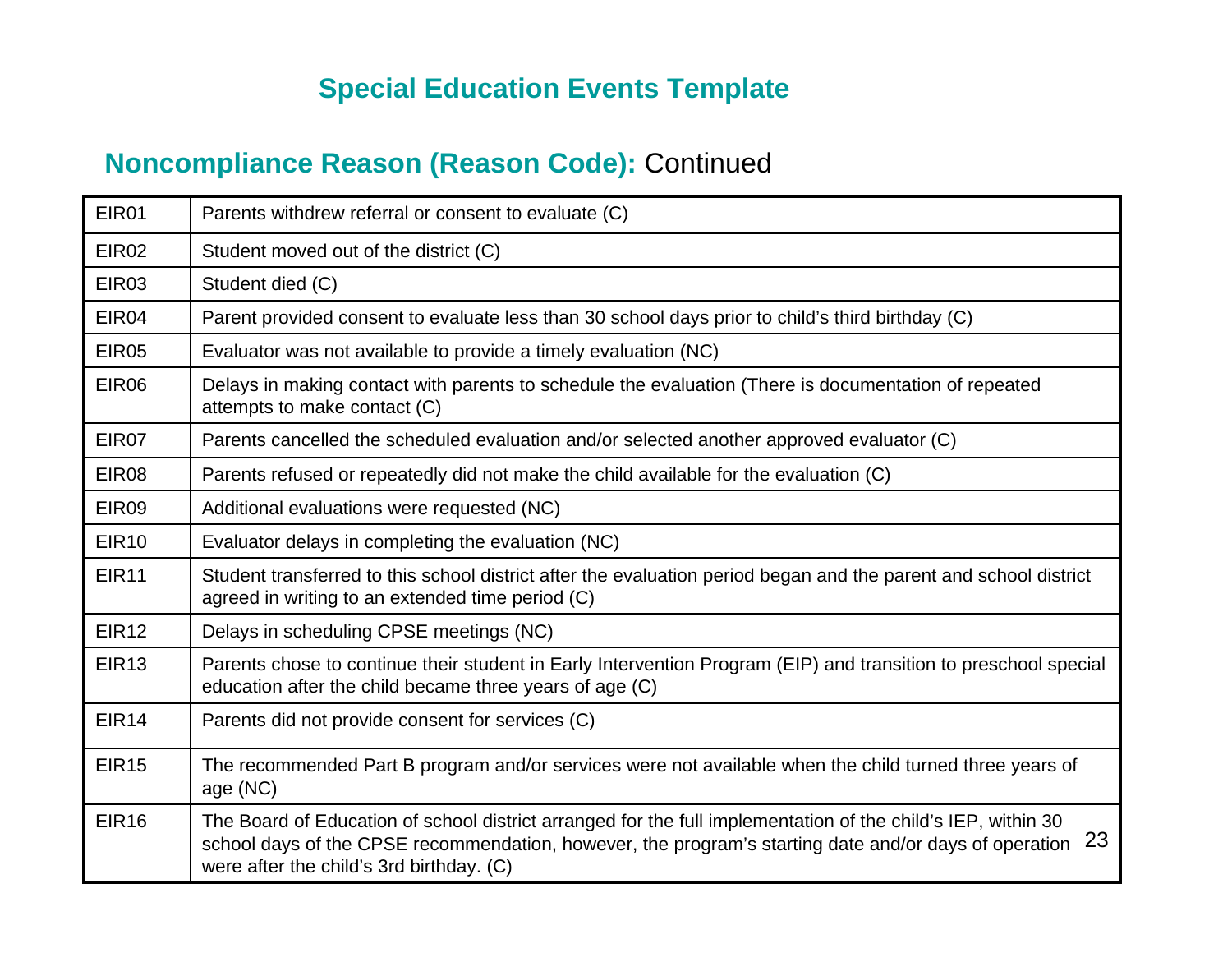#### Sample Special Education Events Data

Scenario: This is a parentally placed school age student in a nonpublic school located in the district who is referred to the CSE. The reporting district is assigned Indicator 11. This student must be reported in two chains. See SIRS Guidelines for Extracts for specific layout instructions.

| Row            | <b>District</b><br>Code | Code<br>Location | School<br>Year<br>Date | ō<br>Student | Event<br><b>Type</b><br>Code | Event<br>Date      | Event<br>Code<br>Outcome | Reason<br>Non<br>Comp. | Initial<br>Event<br>Type<br>Code | Initial<br>Event<br>Date | of Days<br>Number |
|----------------|-------------------------|------------------|------------------------|--------------|------------------------------|--------------------|--------------------------|------------------------|----------------------------------|--------------------------|-------------------|
| $\overline{1}$ | NY12345                 | 0003             | 2008-06-30             | 900000001    | CSE01                        | 2007-<br>$07-15$   | Y                        |                        |                                  |                          | 17                |
| $\overline{2}$ | NY12345                 | 0003             | 2008-06-30             | 900000001    | CSE02                        | 2007-<br>$07 - 15$ |                          |                        | CSE01                            | 2007-<br>$07-15$         |                   |
| 3              | NY12345                 | 0003             | 2008-06-30             | 900000001    | CSE03                        | 2007-<br>08-01     |                          |                        | CSE01                            | 2007-<br>$07-15$         |                   |
| $\overline{4}$ | NY12345                 | 0003             | 2008-06-30             | 900000001    | CSENP01                      | 2007-<br>$07-15$   | Y                        |                        |                                  |                          |                   |
| 5              | NY12345                 | 0003             | 2008-06-30             | 900000001    | CSENP02                      | 2007-<br>$07-15$   |                          |                        | CSENP01                          | 2007-<br>$07 - 15$       |                   |
| 6              | NY12345                 | 0003             | 2008-06-30             | 900000001    | CSENP03                      | 2007-<br>08-01     |                          |                        | CSENP01                          | 2007-<br>$07-15$         |                   |
| $\overline{7}$ | NY12345                 | 0003             | 2008-06-30             | 900000001    | CSENP04                      | 2007-<br>09-05     |                          |                        | CSENP01                          | 2007-<br>$07-15$         |                   |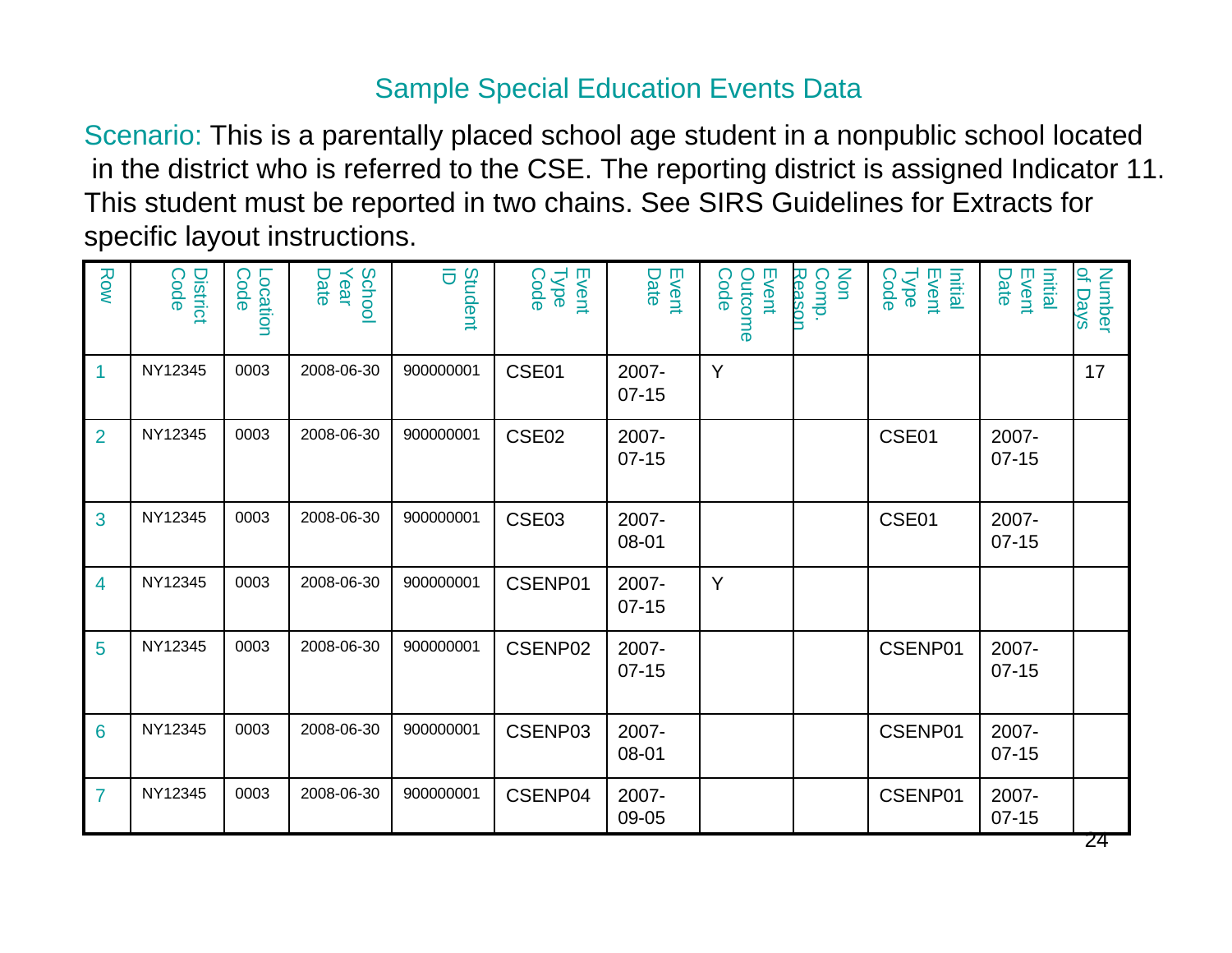#### Sample Special Education Events Data

Scenario: This is a preschool child who is transitioning from EI to preschool. The district is re-assigned to report on Indicator 11 and is assigned to report on Indicator 12 in 2007-08 school year. The student is reported in two chains. This child's birthday is on September 5, 2004. See SIRS Guidelines for Extracts for specific reporting instructions.

| Row            | <b>District</b><br>Code | Code<br>Location | School<br>Year<br>Date | õ<br>Student | Event<br>Type<br>Code | Event<br>Date | Event<br>Code<br>Outcome | Non<br>Reasor<br>Comp.    | Event<br>Type<br>Initial<br>Code | Initial<br>Event<br>Date | of Days<br>Number |
|----------------|-------------------------|------------------|------------------------|--------------|-----------------------|---------------|--------------------------|---------------------------|----------------------------------|--------------------------|-------------------|
| 1              | NY12345                 | 0004             | 2008-06-30             | 900000002    | EI01                  | 2007-07-06    | Y                        | EIR <sub>13</sub>         |                                  |                          | 5                 |
| $\overline{2}$ | NY12345                 | 0004             | 2008-06-30             | 900000002    | <b>EI02</b>           | 2007-07-10    |                          |                           | <b>EI01</b>                      | 2007-<br>07-06           |                   |
| 3              | NY12345                 | 0004             | 2008-06-30             | 900000002    | <b>EI03</b>           | 2007-08-23    |                          |                           | <b>EI01</b>                      | 2007-<br>07-06           |                   |
| 4              | NY12345                 | 0004             | 2008-06-30             | 900000002    | <b>EI04</b>           | 2007-09-10    |                          |                           | <b>EI01</b>                      | 2007-<br>07-06           |                   |
| 5              | NY12345                 | 0004             | 2008-06-30             | 900000002    | CPSE01                | 2007-07-06    | Y                        | <b>CPSE</b><br><b>R04</b> |                                  |                          | 32                |
| 6              | NY12345                 | 0004             | 2008-06-30             | 900000002    | CPSE02                | 2007-07-10    |                          |                           | CPSE01                           | 2007-<br>07-06           |                   |
| $\overline{7}$ | NY12345                 | 0004             | 2008-06-30             | 900000002    | CPSE03                | 2007-08-23    |                          |                           | CPSE01                           | 2007-<br>07-06           |                   |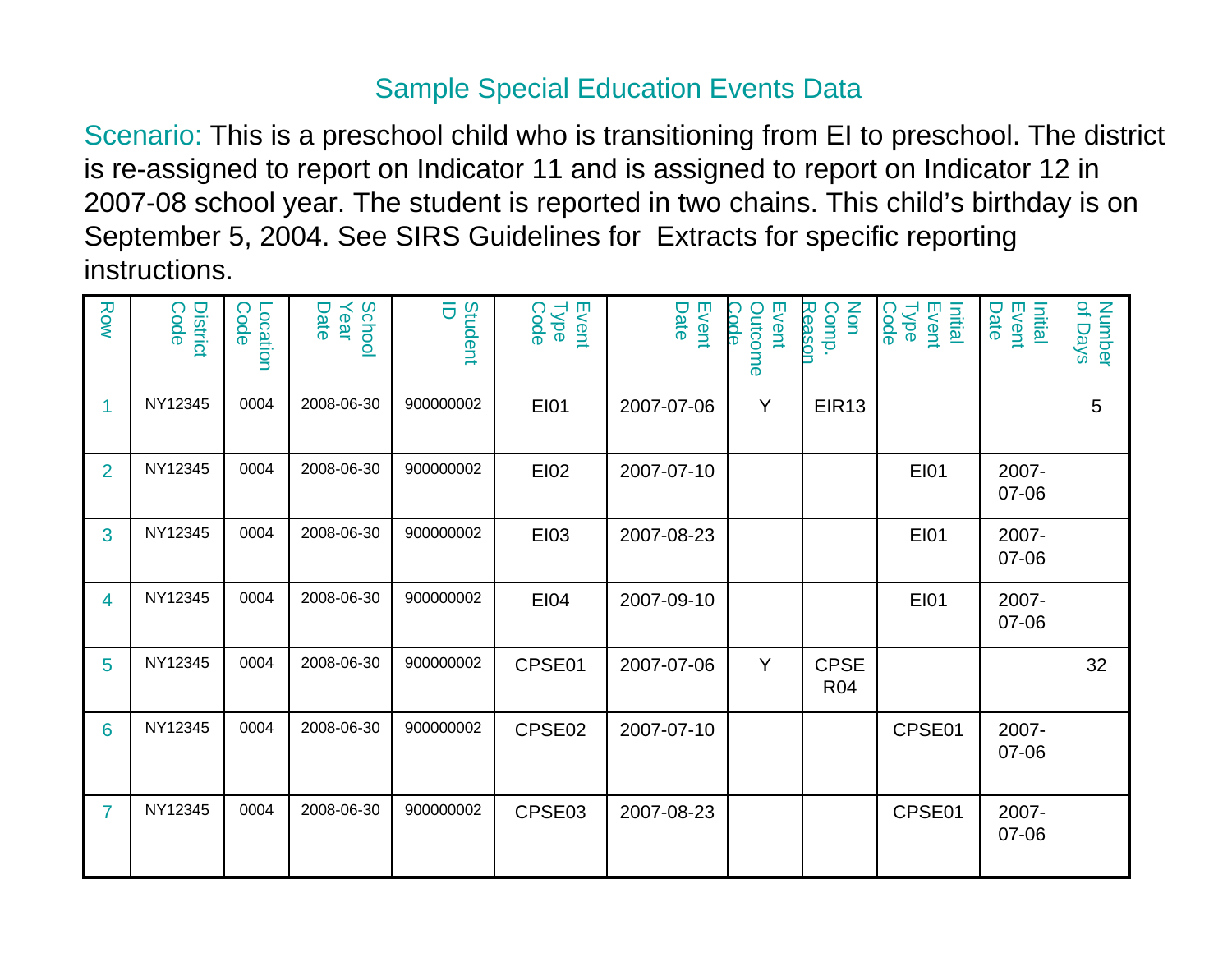#### Sample Special Education Events Data

Scenario: This is a school age student who attends a public school and is referred to the CSE for determination of eligibility for special education on May 1, 2008 but the CSE meeting to discuss evaluation results is not held by August 31, 2008. The district is assigned to submit data for Indicator 11 for the 2007-08 school year. See SIRS Guidelines for Extracts for specific reporting instructions.

| Row | District<br>ode | Code<br>⊃<br>cati<br>$\frac{1}{2}$ | Sho<br>യ<br>இ<br>ā | က္ဆ<br>$\overline{\sigma}$<br>dent | $-1$ m<br>౧<br>ਠ<br><u>p</u><br>$\mathbf{B}$<br>ō<br>$\rightarrow$ | ш<br>ate<br>ent | $\mathbf{\Phi}$<br>rD<br>ب<br>ወ | aso<br>$\Rightarrow$ | $\blacksquare$<br>$\overline{\phantom{0}}$<br>$\Box$<br>litial<br><b>DC</b><br>ପ<br>ଦ<br>ent | 0<br>m<br>$\Box$<br>ate<br>ΪË<br><u>ရ</u><br>$\rightarrow$ | $\mathbf{Q}$<br>z<br>O<br>قع<br>$\mathbf{\underline{\Phi}}$<br>ဖ |
|-----|-----------------|------------------------------------|--------------------|------------------------------------|--------------------------------------------------------------------|-----------------|---------------------------------|----------------------|----------------------------------------------------------------------------------------------|------------------------------------------------------------|------------------------------------------------------------------|
|     | NY12345         | 0004                               | 2008-06-30         | 900000002                          | CSE01                                                              | 2008-01-05      | U                               | <b>CSER</b><br>09    |                                                                                              |                                                            | 88                                                               |
|     | NY12345         | 0004                               | 2008-06-30         | 900000002                          | CSE <sub>02</sub>                                                  | 2008-06-05      |                                 |                      | CSE01                                                                                        | 2007-<br>$01 - 05$                                         |                                                                  |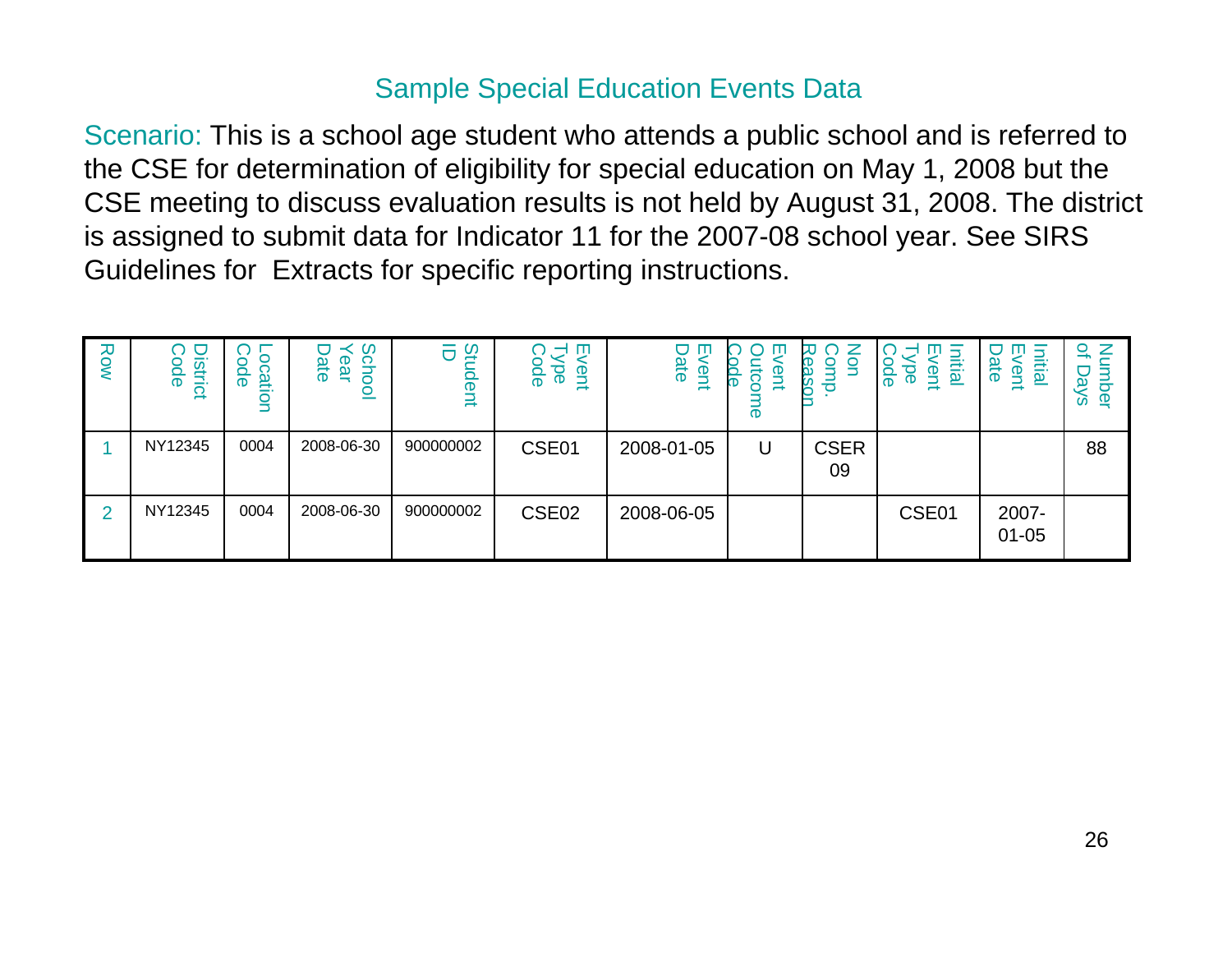## Preschool Outcomes-Indicator 7

- • Special education preschool outcomes data are collected through the Assessment Fact template. Child Outcomes Summary Form (COSF) has been added as a test group for preschool students with disabilities. This is End Of Year reporting.
- • To be reported by school districts assigned to report on State Performance Plan Indicator 7 for the 2007-08 school year.
- • Report on preschool children who received an initial evaluation on March 1, 2006 or later, received at least 6 months of preschool special education service, and left preschool special education between September 1, 2007 and August 31, 2008. **For the 2008-2009 school year, school districts that are assigned to report on Indicator 7 will be asked to report on children who left preschool special education between July 1, 2008 and June 30, 2009.**
- $\bullet$  Report on all children who meet the above criteria, even if only partial information is available on some children (e.g., entry level assessment results only or exit level assessment results only). The students with partial data will appear in the list of excluded students in the reports, however, the size of this population will provide useful information to the Department.
- $\bullet$  Nationally standardized rating scale- Child Outcomes Summary Form. Children are evaluated at entry into preschool and at exit from preschool. Scale from 1-7, measures how close children are to the functional level of typically developing children in three early childhood outcome areas. This indicator is about the amount of progress children make between entry into and exit from preschool special education.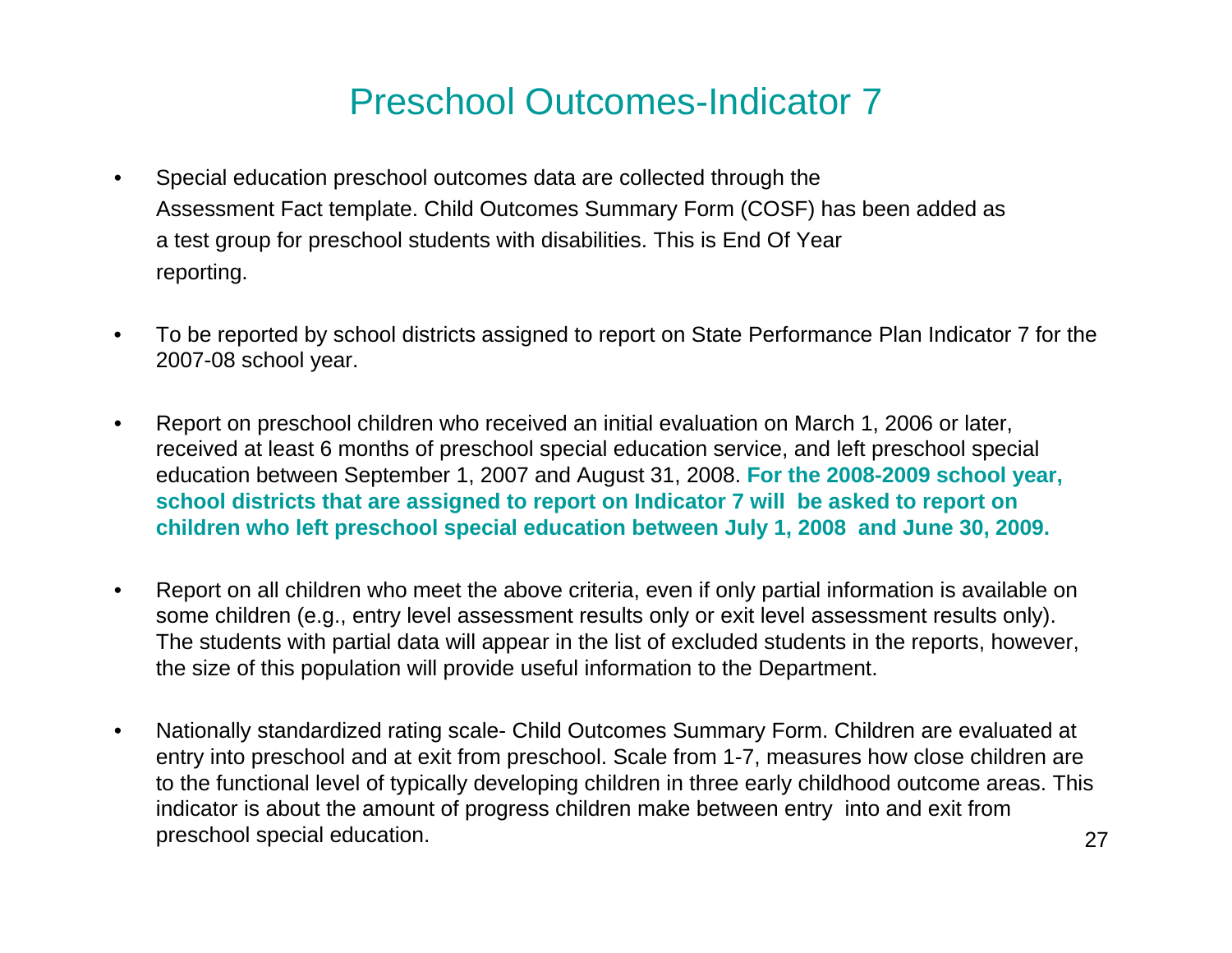#### **Assessment Fact Template**

#### **Test Group: "COSF" for Child Outcomes Summary Form for Preschool Students with Disabilities**

| <b>Name</b>                                                                     | <b>Description</b>                               | <b>Subject Area</b>     | <b>Code</b> | <b>Type</b>         |
|---------------------------------------------------------------------------------|--------------------------------------------------|-------------------------|-------------|---------------------|
| <b>Entry Level Positive Social</b><br><b>Emotional Skills</b>                   | <b>COSF: Entry Level Social Emotional</b>        | <b>Social Emotional</b> | 00931       | Numeric scale (1-7) |
| Entry Level Acquisition of<br>Knowledge and Skills                              | COSF: Entry Level Knowledge and<br><b>Skills</b> | Knowledge and Skills    | 00932       | Numeric scale (1-7) |
| Entry Level Use of<br>Appropriate Behaviors to<br><b>Meet Their Needs</b>       | <b>COSF: Entry Behaviors</b>                     | <b>Behaviors</b>        | 00933       | Numeric scale (1-7) |
| <b>Exit Level Positive Social</b><br><b>Emotional Skills</b>                    | <b>COSF: Exit Level Social Emotional</b>         | <b>Social Emotional</b> | 00941       | Numeric scale (1-7) |
| Exit Level Acquisition of<br>Knowledge and Skills                               | COSF: Exit Level Knowledge and<br><b>Skills</b>  | Knowledge and Skills    | 00942       | Numeric scale (1-7) |
| Exit Level Use of Appropriate<br><b>Behaviors to Meet Their</b><br><b>Needs</b> | <b>COSF: Exit Behaviors</b>                      | <b>Behaviors</b>        | 00943       | Numeric scale (1-7) |
| <b>Progress in Positive Social</b><br><b>Emotional Skills</b>                   | <b>COSF: Progress Social Emotional</b>           | <b>Social Emotional</b> | 00951       | Alpha (Y or N)      |
| Progress in Acquisition of<br>Knowledge and Skills                              | COSF: Progress Knowledge and<br><b>Skills</b>    | Knowledge and Skills    | 00952       | Alpha (Y or N)      |
| Progress in Use of<br>Appropriate Behaviors to<br><b>Meet Their Needs</b>       | <b>COSF: Progress Behaviors</b>                  | <b>Behaviors</b>        | 00953       | Alpha (Y or N)      |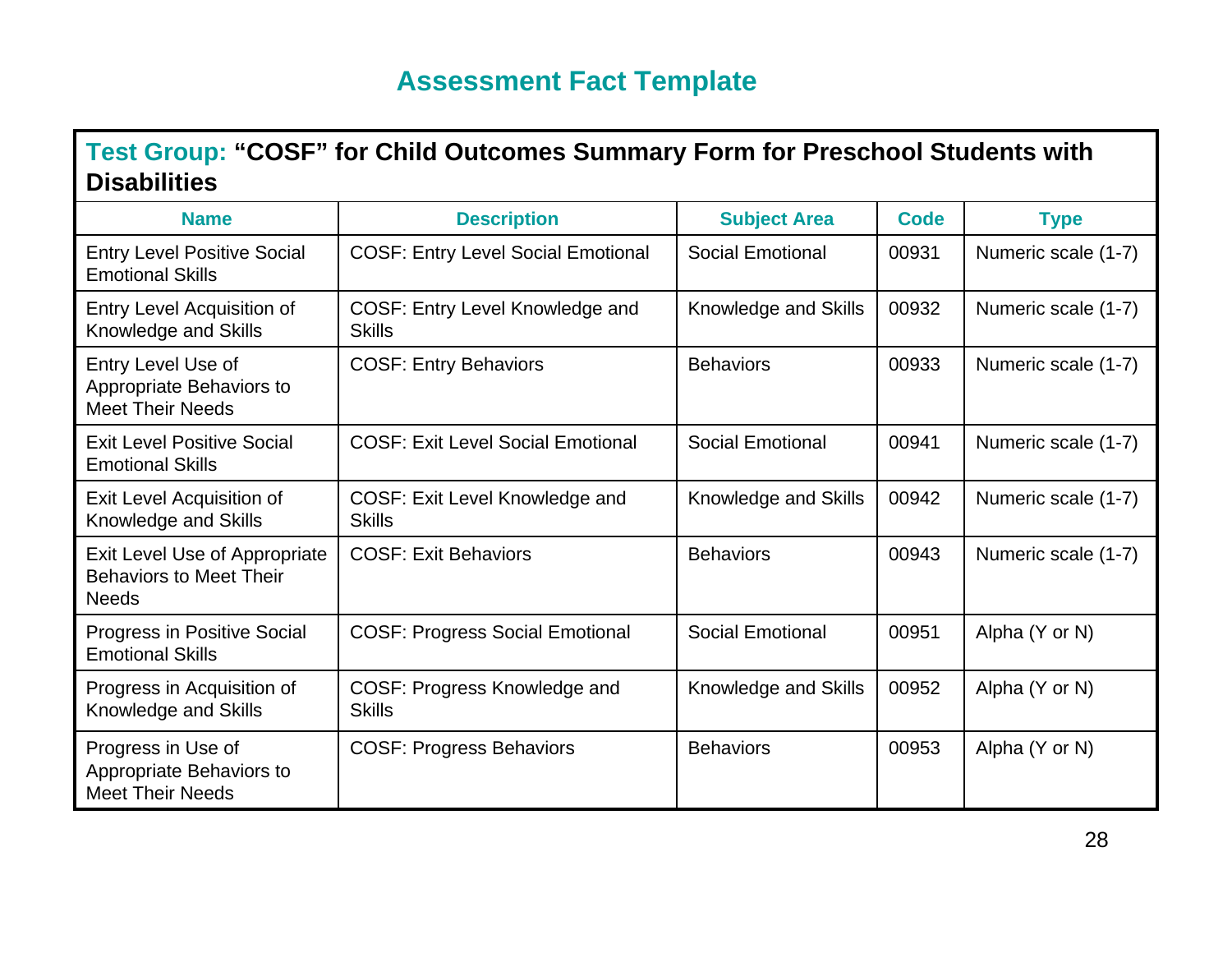## Sample Assessment Fact Template Data for COSF

| Row            | <b>Distric</b><br>Code | Test<br>Description | Scho<br>Asse<br>Date<br>ဖွ<br>О<br>ment<br><b>ear</b> | ltem<br>Desci<br>ription                         | Test<br>Date | Student<br>$\overline{\sigma}$ | Locatio<br>Code<br>Б | <b>Alpha</b><br><b>Score</b> | Score<br><b>Numeric</b> |
|----------------|------------------------|---------------------|-------------------------------------------------------|--------------------------------------------------|--------------|--------------------------------|----------------------|------------------------------|-------------------------|
| 1              | NY12345                | <b>COSF</b>         | 2008-06-30                                            | <b>COSF: Entry Level Social</b><br>Emotional     | 2008-06-30   | 900000002                      | 0001                 |                              | $1 - 7$                 |
| $\overline{2}$ | NY12345                | <b>COSF</b>         | 2008-06-30                                            | <b>COSF: Entry Level</b><br>Knowledge and Skills | 2008-06-30   | 900000002                      | 0001                 |                              | $1 - 7$                 |
| 3              | NY12345                | <b>COSF</b>         | 2008-06-30                                            | <b>COSF: Entry Behaviors</b>                     | 2008-06-30   | 900000002                      | 0001                 |                              | $1 - 7$                 |
| 4              | NY12345                | <b>COSF</b>         | 2008-06-30                                            | <b>COSF: Exit Level Social</b><br>Emotional      | 2008-06-30   | 900000002                      | 0001                 |                              | $1 - 7$                 |
| 5              | NY12345                | <b>COSF</b>         | 2008-06-30                                            | <b>COSF: Exit Level</b><br>Knowledge and Skills  | 2008-06-30   | 900000002                      | 0001                 |                              | $1 - 7$                 |
| 6              | NY12345                | <b>COSF</b>         | 2008-06-30                                            | <b>COSF: Exit Behaviors</b>                      | 2008-06-30   | 900000002                      | 0001                 |                              | $1 - 7$                 |
| 7              | NY12345                | <b>COSF</b>         | 2008-06-30                                            | <b>COSF: Progress Social</b><br>Emotional        | 2008-06-30   | 900000002                      | 0001                 | Y or N                       |                         |
| 8              | NY12345                | <b>COSF</b>         | 2008-06-30                                            | <b>COSF: Progress</b><br>Knowledge and Skills    | 2008-06-30   | 900000002                      | 0001                 | Y or N                       |                         |
| 9              | NY12345                | <b>COSF</b>         | 2008-06-30                                            | <b>COSF: Progress Behaviors</b>                  | 2008-06-30   | 900000002                      | 0001                 | Y or N                       |                         |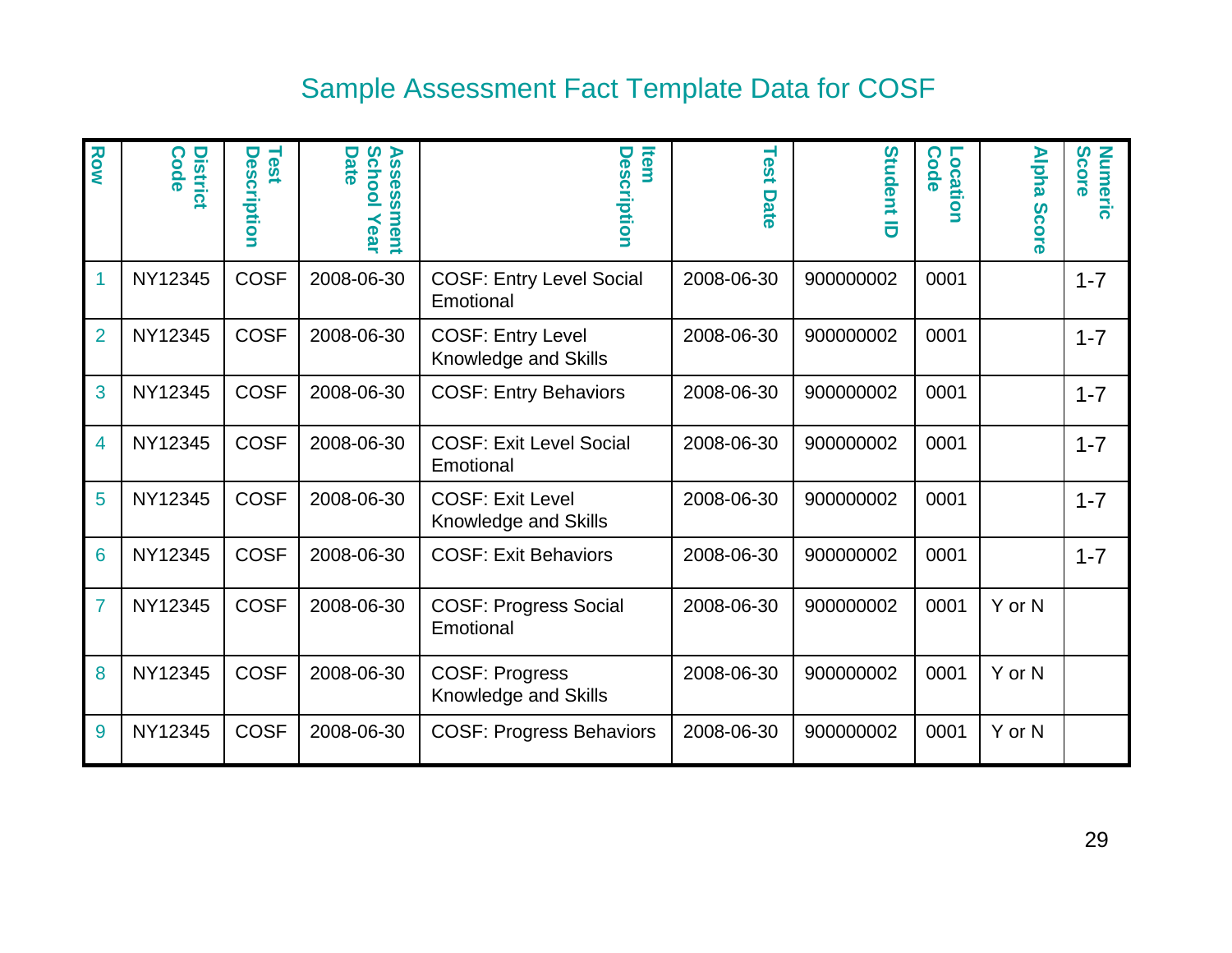#### Exiting Data for Students with Disabilities

End of year enrollment records with reasons for ending enrollment will be used (these records are submitted for all students, not just students with disabilities) See Appendix 4 of Dictionary of Reporting Data Elements:

Codes for high school graduates

Codes for high school completers

Codes for transfers to other schools

Codes for dropouts

Codes for other circumstances for ending enrollment

End of the year Student records will be used to identify the postgraduate plans (See postgraduate plans description in Dictionary of Reporting Data Elements in the "Student Lite" and "Student" template)

End of the year Programs Fact records will be used to identify preschool and school age students with disabilities who were declassified:

Use reason for ending disability code 901 to indicate student is declassified. Use reason for ending disability code 912 to indicate change in disability.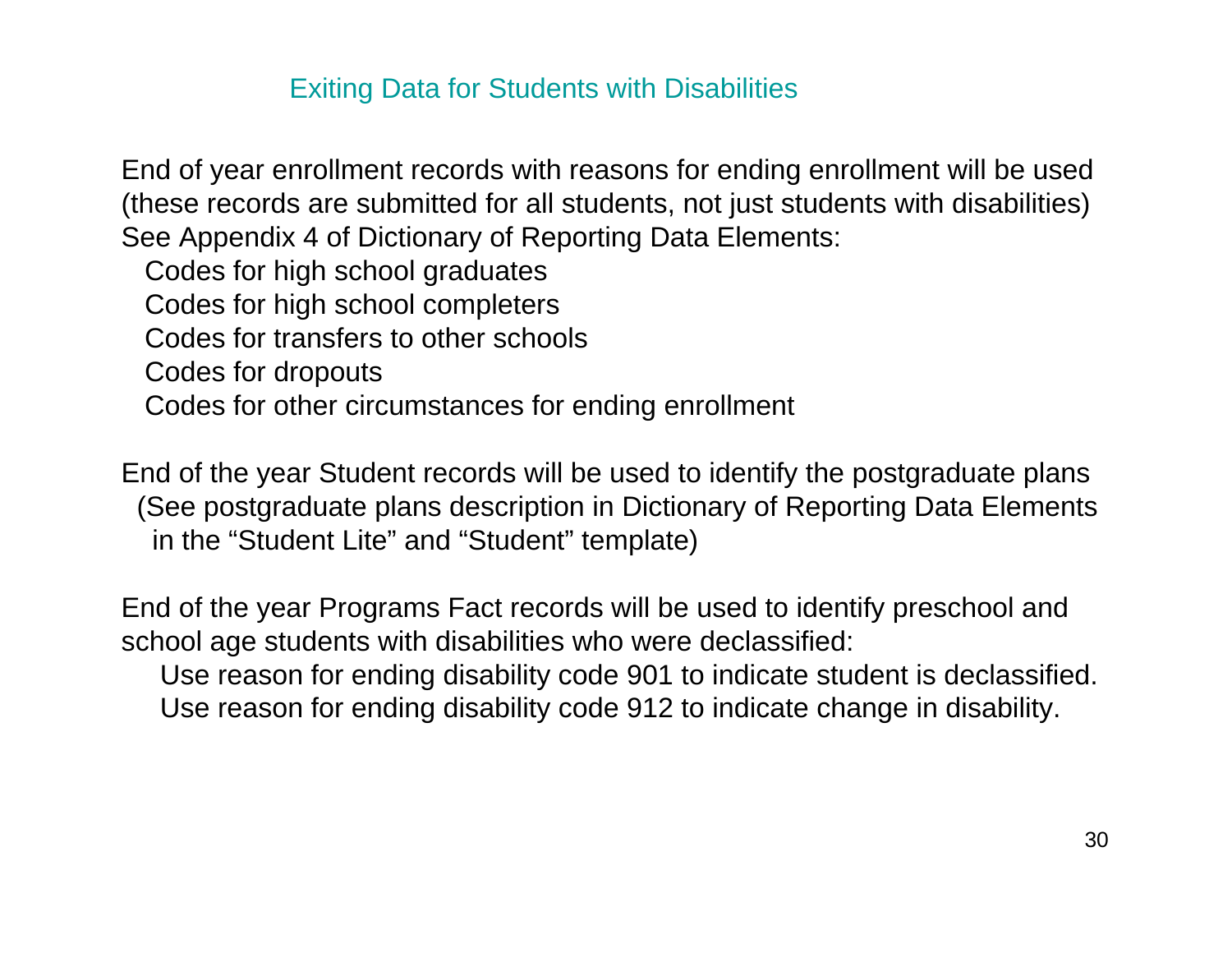# Reporting Reasons for Ending Enrollment and Postgraduate Plans

- $\bullet$  Public school districts report for students with disabilities enrolled in school district programs or placed by the school district in out-ofdistrict programs (e.g., in other school district programs, BOCES, approved private schools for students with disabilities).
- $\bullet$  Child care institutions with affiliated schools, report on students placed by the courts and provided educational services pursuant to Article 81.
- $\bullet$  State agencies report for students provided educational services in State agency operated programs.
- $\bullet$  NYS School for the Blind and NYS School for the Deaf, report on students enrolled in their programs.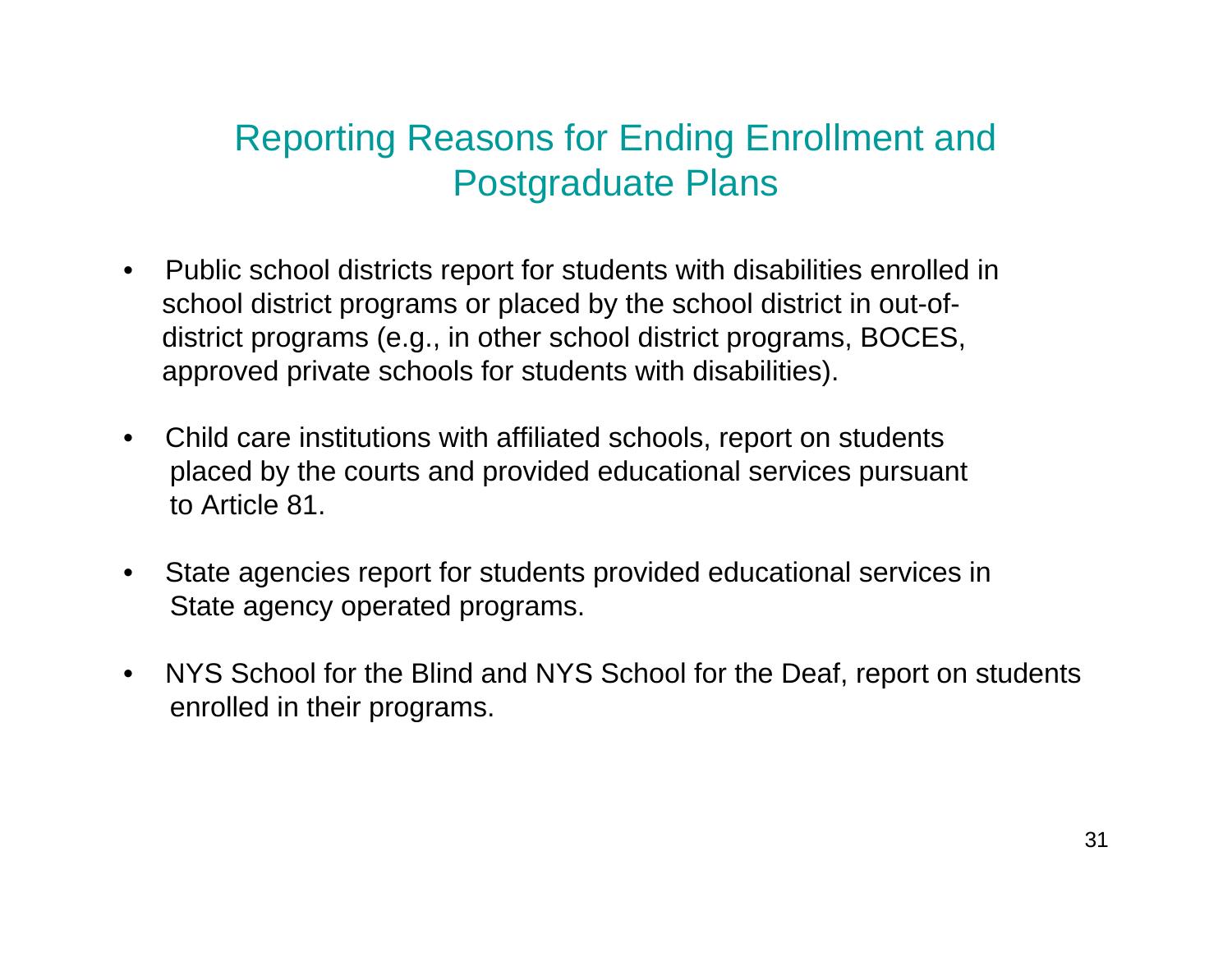#### **Appendix 4 of Dictionary of Reporting Data Elements (Reasons for Ending Enrollment Codes)**

| Code       | <b>Reason</b>                                                                                                                                                                  |  |  |  |  |  |
|------------|--------------------------------------------------------------------------------------------------------------------------------------------------------------------------------|--|--|--|--|--|
|            | <b>High School Graduates</b>                                                                                                                                                   |  |  |  |  |  |
| 799        | Graduated (earned a Regents or local diploma) Credential Type Description must be provided as a<br>data element in the Student Lite template.                                  |  |  |  |  |  |
|            | <b>High School Completers</b>                                                                                                                                                  |  |  |  |  |  |
| 085        | Earned an IEP diploma                                                                                                                                                          |  |  |  |  |  |
| 629        | Previously earned an IEP diploma                                                                                                                                               |  |  |  |  |  |
| <b>GED</b> |                                                                                                                                                                                |  |  |  |  |  |
| 816        | Earned a High School Equivalency Diploma (GED)                                                                                                                                 |  |  |  |  |  |
|            | <b>Transfer to Other Schools</b>                                                                                                                                               |  |  |  |  |  |
| $153*$     | Transferred to another school in this district or to an out-of-district placement                                                                                              |  |  |  |  |  |
| 170*       | Transferred to another NYS public school outside this district with documentation. Note:<br>documentation of transfer is not required for preschool students with disabilities |  |  |  |  |  |
| $204*$     | Transferred to a NYS nonpublic school with documentation                                                                                                                       |  |  |  |  |  |
| $221*$     | Transferred to a school outside NYS with documentation. Note: documentation of transfer is not<br>required for preschool students with disabilities.                           |  |  |  |  |  |
| 238*       | Transferred to homebound instruction provided by this district                                                                                                                 |  |  |  |  |  |
| 255        | Transferred to home-schooling by parent or guardian                                                                                                                            |  |  |  |  |  |
| 272        | Transferred to postsecondary school prior to earning a diploma                                                                                                                 |  |  |  |  |  |
| 5827       | Leaving a school under NCLB-a victim of a serious violent incident<br><del>32</del>                                                                                            |  |  |  |  |  |
| 5938       | Leaving a NYC community district under NCL B- a victim of a serious violent incident                                                                                           |  |  |  |  |  |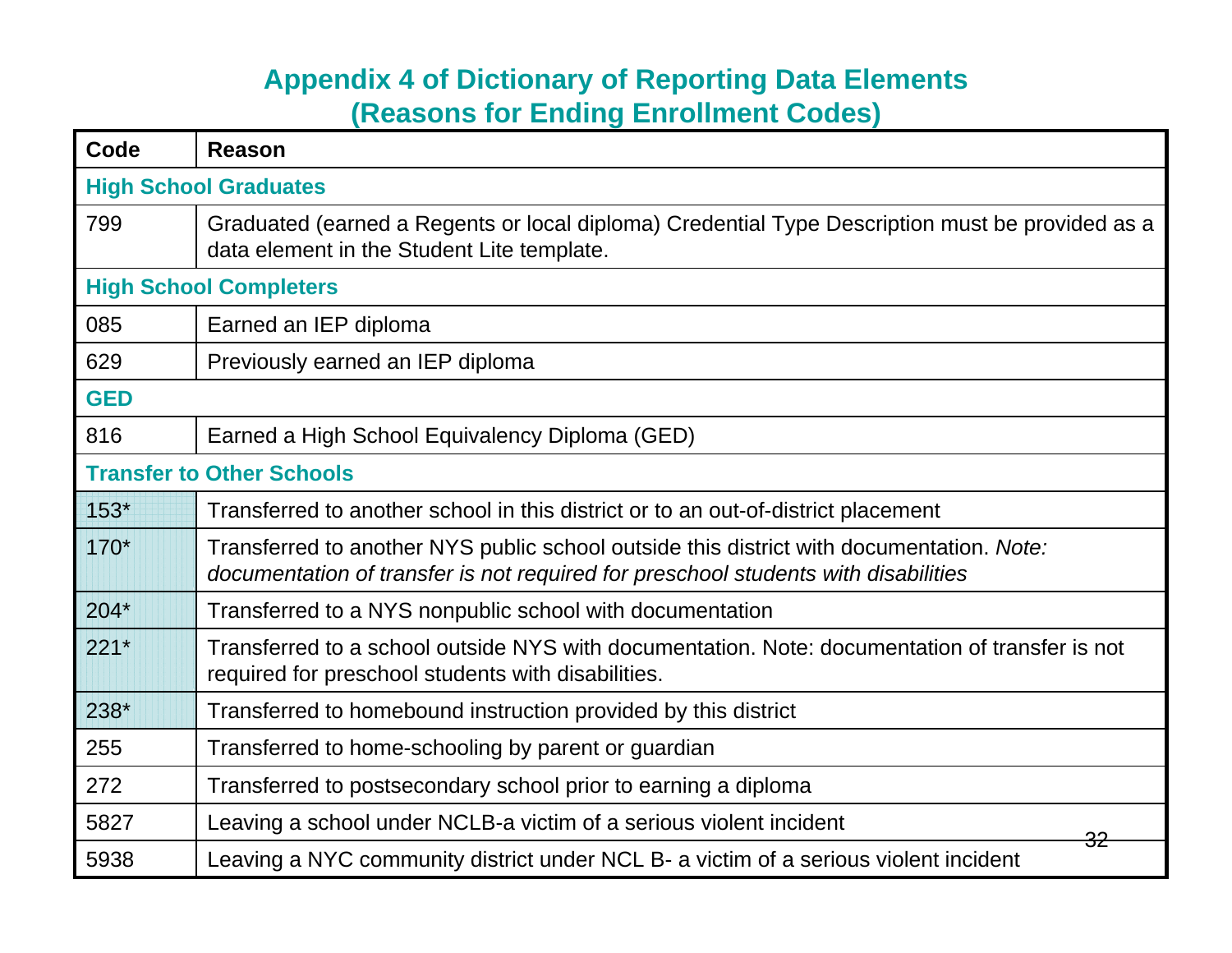#### **Appendix 4 of Dictionary of Reporting Data Elements (Reasons for Ending Enrollment Codes - Continued)**

| Code            | Reason                                                                                                                                                                                                             |
|-----------------|--------------------------------------------------------------------------------------------------------------------------------------------------------------------------------------------------------------------|
| <b>Dropouts</b> |                                                                                                                                                                                                                    |
| 136             | Reached maximum legal age and has not earned a diploma or certificate                                                                                                                                              |
| 340             | Left school: first-time dropout                                                                                                                                                                                    |
| 391             | Long-term absence (20 consecutive unexcused days)                                                                                                                                                                  |
| 408             | Permanent expulsion (student must be over compulsory attendance age)                                                                                                                                               |
| 425*            | Left school, no documentation of transfer (Note: use this code for students who are not yet of<br>compulsory school age and who are withdrawn by their parents. These students will not be<br>considered dropouts) |
| 306             | Transferred to other high school equivalency (GED) preparation program                                                                                                                                             |
| 357             | Left school: previously counted as a dropout                                                                                                                                                                       |
|                 | <b>Other circumstances for ending enrollment</b>                                                                                                                                                                   |
| $140*$          | Preschool special education status determined or determination process ended for any reason                                                                                                                        |
| 289             | Transferred to an AHSEP or HSEP program                                                                                                                                                                            |
| 323             | Transferred outside district by court order                                                                                                                                                                        |
| 442*            | Left the U.S.                                                                                                                                                                                                      |
| 459*            | Deceased                                                                                                                                                                                                           |
| 782*            | Entry into a different grade in the same building                                                                                                                                                                  |
| 8228            | End "Walk-In" enrollment                                                                                                                                                                                           |

Note: codes that are shaded and asterisked are suitable to be used to end enrollment of preschool students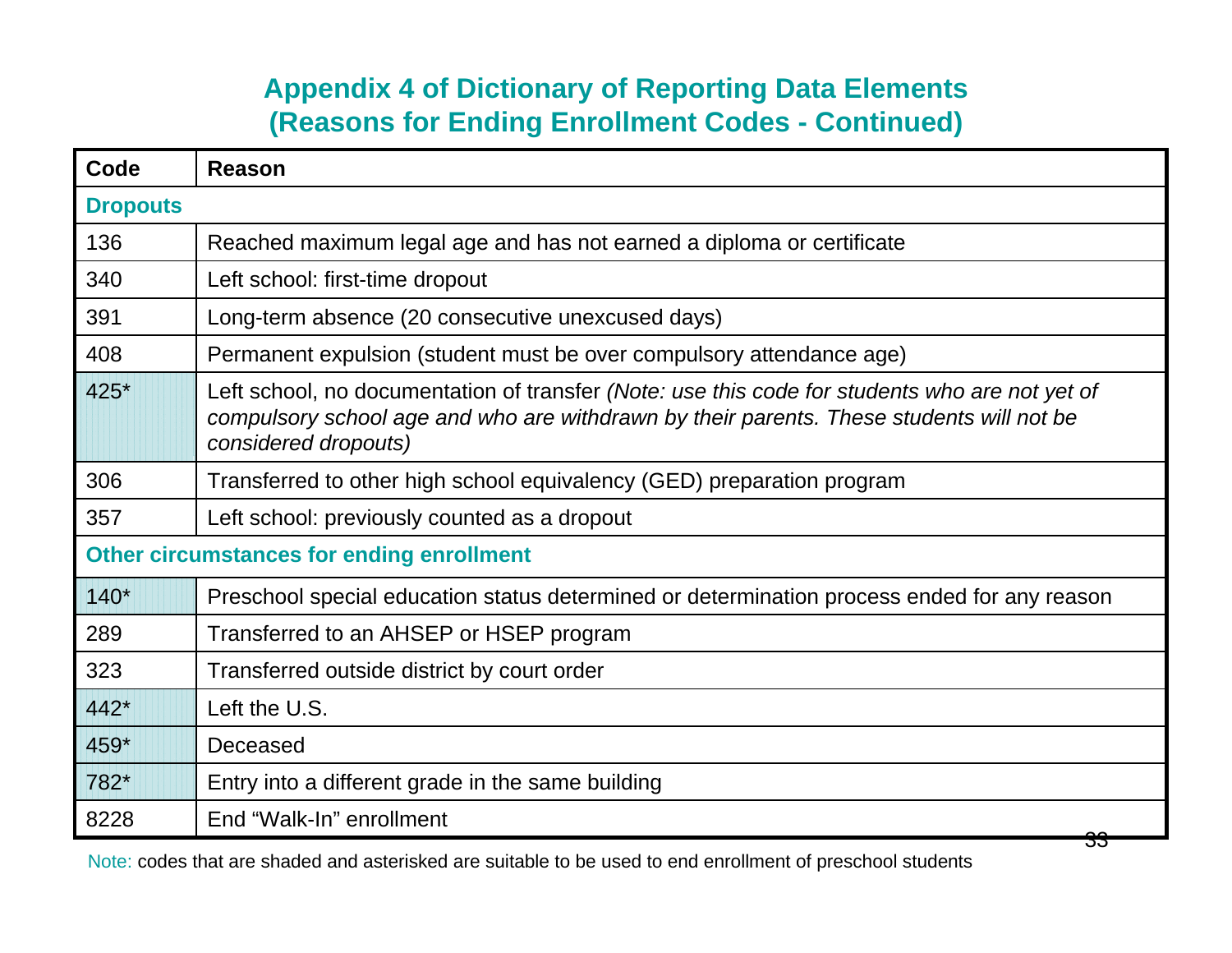#### **Post Graduate Plan**

#### **(Postgraduate Plan Description – data element in Student Lite Template)**

| <b>Description</b>                               | Code |
|--------------------------------------------------|------|
| 4-year college in NYS                            |      |
| 2-year college in NYS                            | 2    |
| Other postsecondary school in NYS                | 3    |
| 4-year college outside NYS                       | 4    |
| 2-year college outside NYS                       | 5    |
| Other postsecondary school outside NYS           | 6    |
| Seek employment                                  | 7    |
| Enlist in the military                           | 8    |
| Other plan                                       | 9    |
| Adult Services (students with disabilities only) | 10   |
| Unknown                                          | 11   |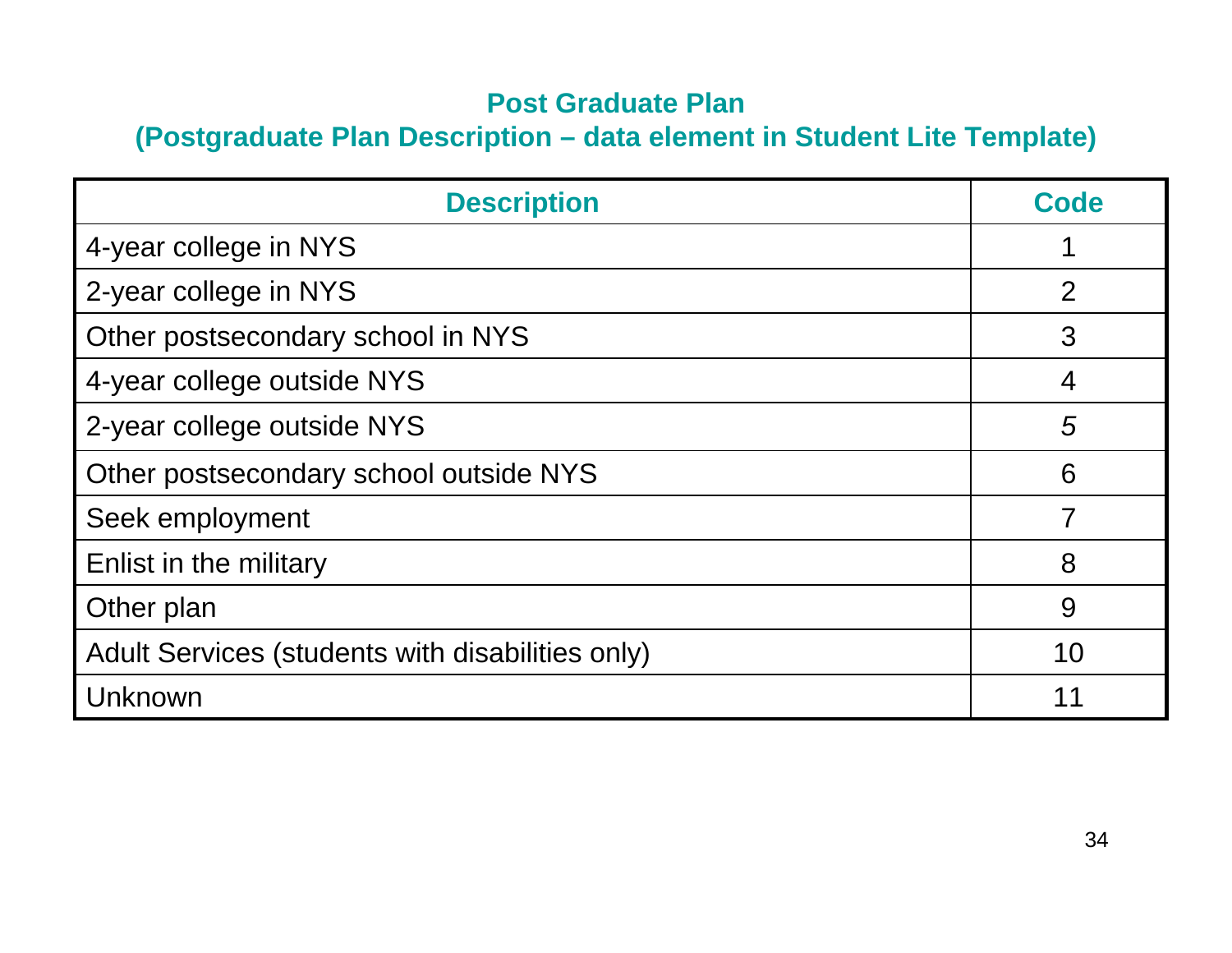# **Reasons for Ending Disability**

School districts, Article 81 Schools, State agencies and NYS School for the Deaf and NYS School for the Blind report reasons for ending disability for all preschool and school age students with disabilities for whom they have CPSE or CSE responsibility, regardless of where students are enrolled.

### **Declassification- Use reason for ending disability code 901:**

- Preschool students with disabilities who are declassified by the CPSE.
- Preschool students with disabilities who are found NOT eligible for school-age special education services.
- Preschool students with disabilities who enter school age program without a disability.
- School age students with disabilities who are declassified.

## **Change of disability- Use reason for ending disability code 912:**

- Preschool students with disabilities who are classified as school age students with disabilities.
- $\bullet$  School age students with disabilities whose disabilities is changed by  $_{35}$ the CSE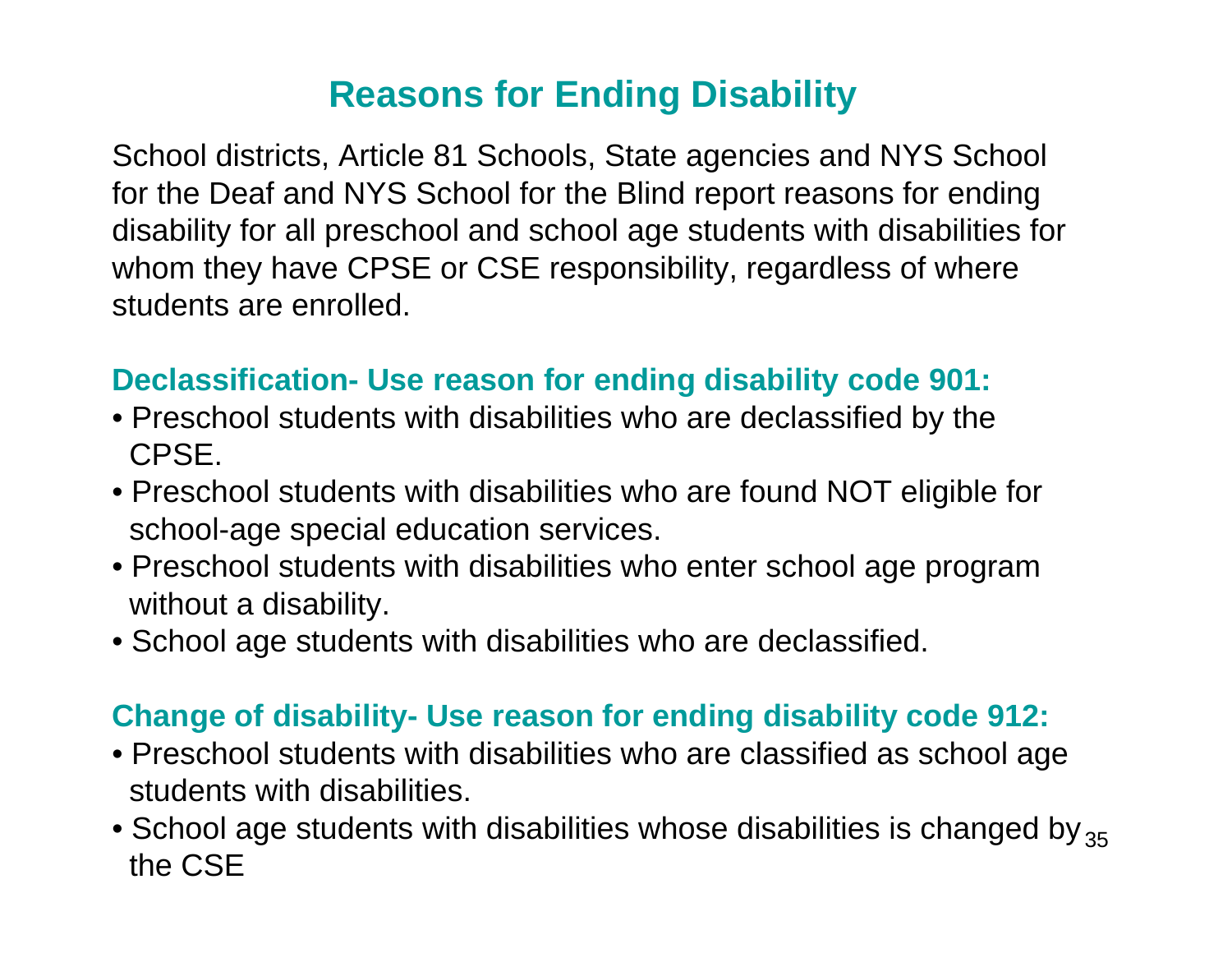# **2007-08 School Year Special Education Data Due Dates**

#### **December 3, 2007 Special Education Snapshot data:**

Due to Level 2 Warehouse**:** February 8 Verification period: February 18, 2008 to March 31, 2008 Reasonability Checks: By April 28, 2008

- Certification and Assurance: Original Ink signature is required upon verification
- Nine reports display data in the aggregate
- Lists of "Included Student Records" and "Excluded Student Records to "verify" data submitted at individual student level

#### **Reasons for Ending Enrollment, Disability and Postgraduate Plans (final due dates):**

Verification and reasonability check period: August 1, 2008 to October 1, 2008 Data in Level 2 Warehouse on October 1, 2008 is **FINAL**

- Certification and Assurance must be submitted between August 1, 2008 and October 1, 2008 - Electronic assurance
- Reports to display data in the aggregate
- Lists of "Included Student Records" and "Excluded Student Records" to"verify" data submitted at individual student level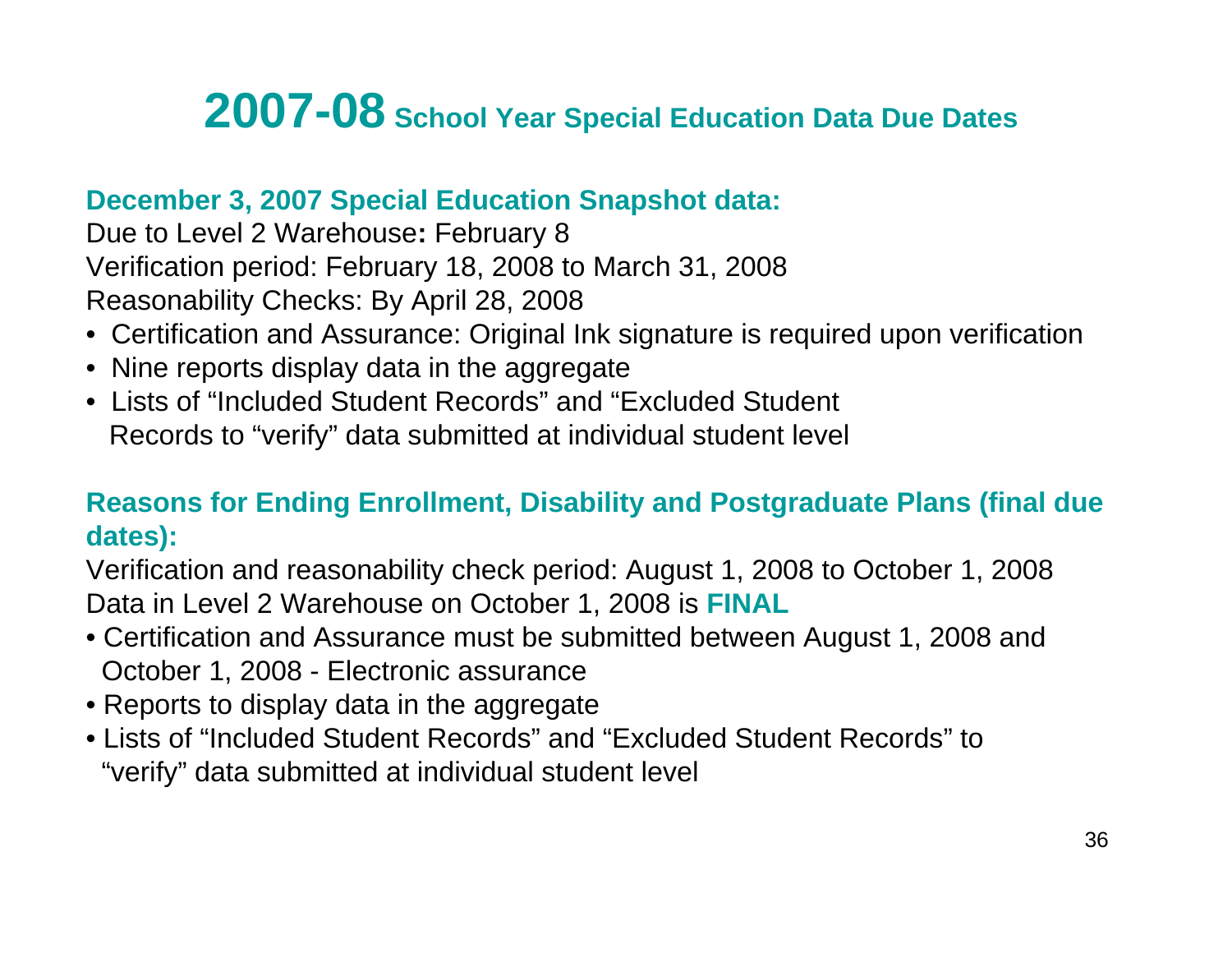# **2007-08 School Year Special Education Data Due Dates - Continued**

#### **End of Year Data on Preschool Services, Preschool Outcomes and Special Education Events:**

Special education vendors will be ready by July 1, 2008 Level 2 Warehouse will be ready by August 1, 2008

Verification and reasonability check period: September 3, 2008 to November 5, 2008 Data in Level 2 Warehouse is **FINAL** on November 5, 2008

- Certification and Assurance must be submitted between September 3, 2008 and November 5, 2008 - Electronic assurance
- Reports to display data in the aggregate
- Lists of "Included Student Records" and "Excluded Student Records" to"verify" data submitted at individual student level

NO Extensions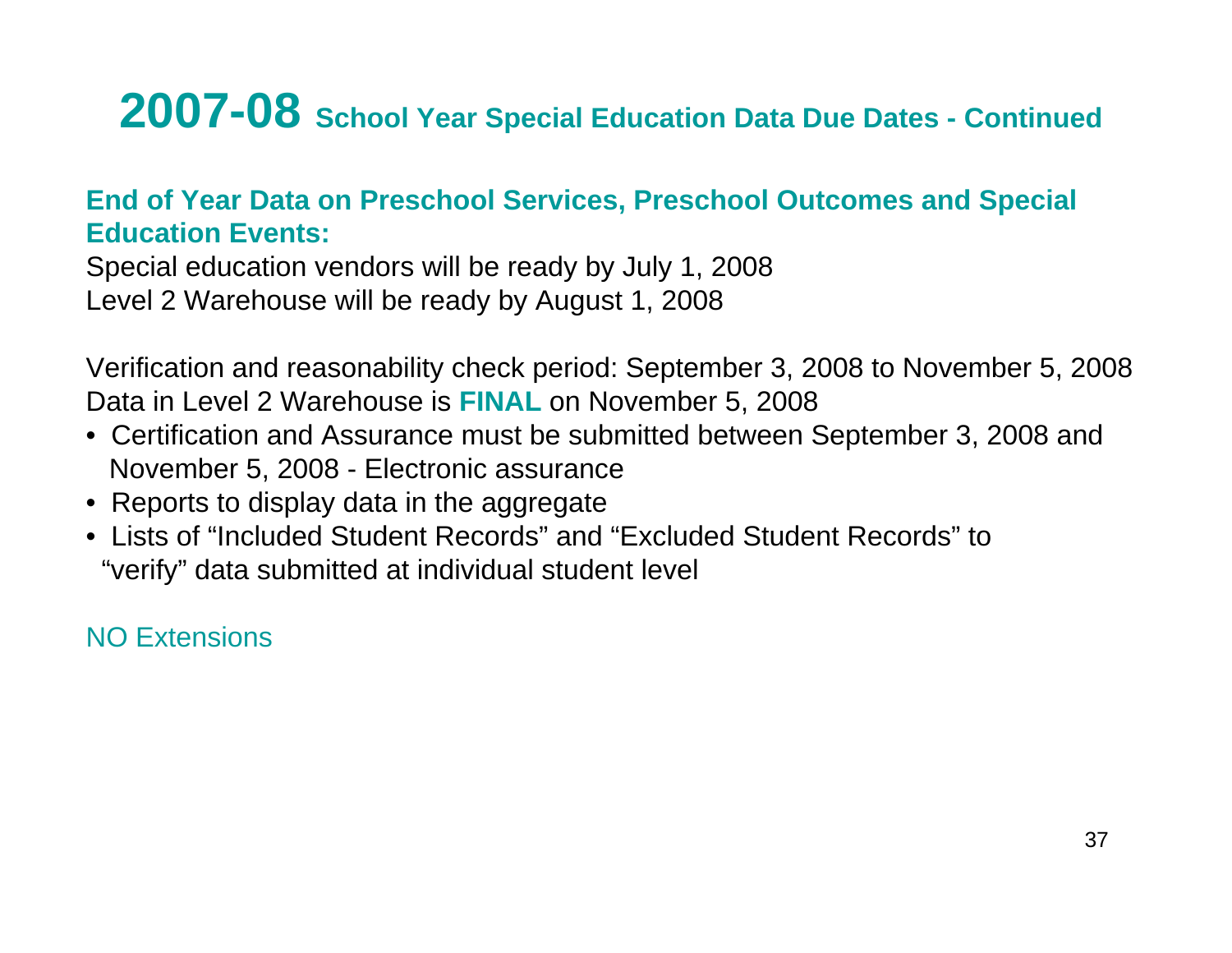## **VR-10 Section A: Report of Students with Disabilities Exiting Special Education July 1, 2007 to June 30, 2008**

**Declassified Only**

|                                     | <b>Preschool</b> | <b>Preschool-</b><br><b>School</b><br><b>Age Transition</b> | <b>School-Age</b><br><b>Ages 4-8</b> | <b>School-Age</b><br><b>Ages 9-13</b> |
|-------------------------------------|------------------|-------------------------------------------------------------|--------------------------------------|---------------------------------------|
| 1. Autism                           |                  |                                                             |                                      |                                       |
| 2. Emotional Disturbance            |                  |                                                             |                                      |                                       |
| 3. Learning Disability              |                  |                                                             |                                      |                                       |
| 4. Mentally Retardation             |                  |                                                             |                                      |                                       |
| 5. Deafness                         |                  |                                                             |                                      |                                       |
| 6. Hearing Impairment               |                  |                                                             |                                      |                                       |
| 7. Speech or Language<br>Impairment |                  |                                                             |                                      |                                       |
| 8. Visual Impairment                |                  |                                                             |                                      |                                       |
| 9. Orthopedic Impairment            |                  |                                                             |                                      |                                       |
| 10. Other Health Impairment         |                  |                                                             |                                      |                                       |
| 11. Multiple Disability             |                  |                                                             |                                      |                                       |
| 12. Deaf- Blindness                 |                  |                                                             |                                      |                                       |
| 13. Traumatic Brain Injury          |                  |                                                             |                                      |                                       |
| 14. Preschool Students              |                  |                                                             |                                      | 38                                    |
| 15. Column Totals                   |                  |                                                             |                                      |                                       |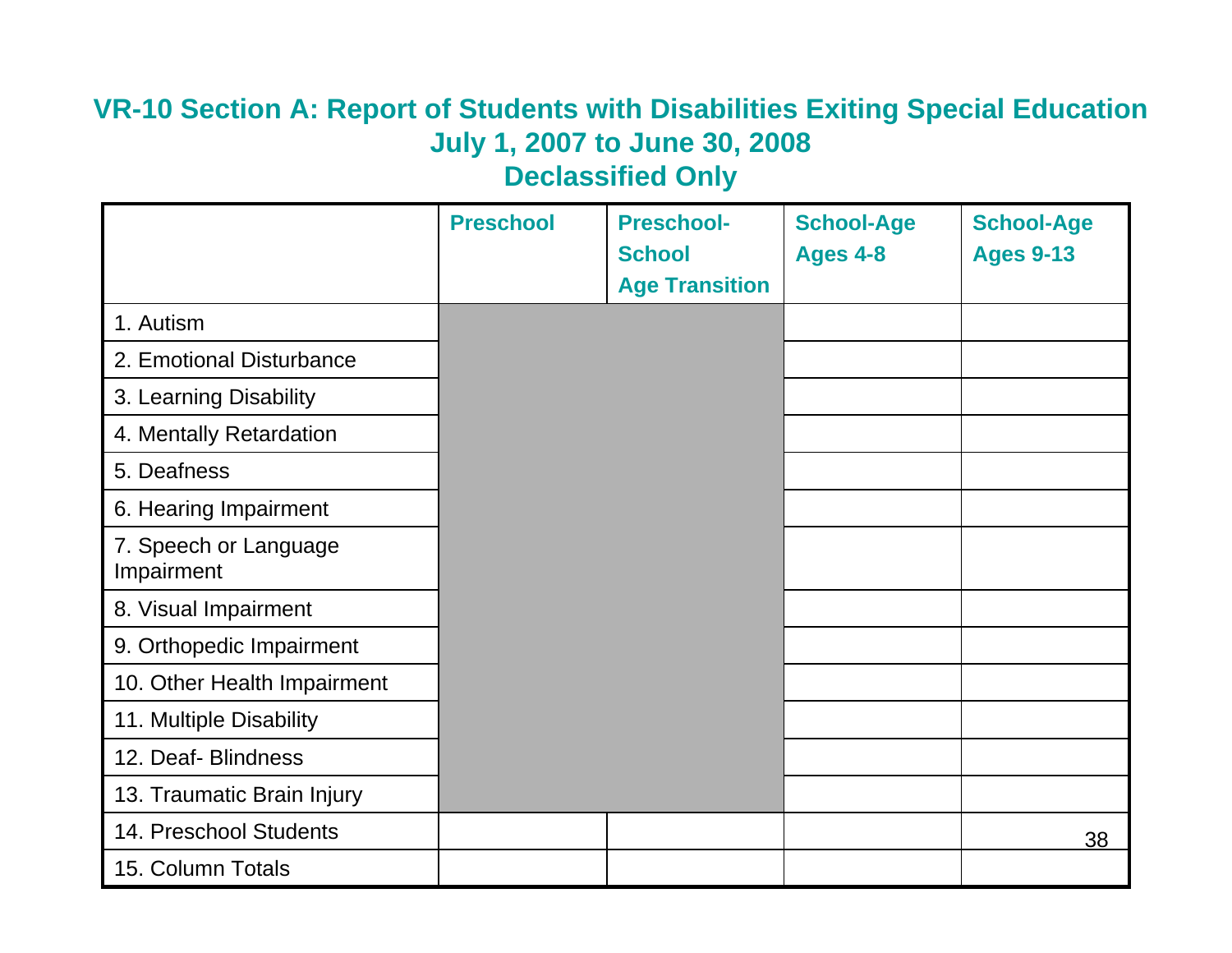#### **VR-10 Section B: Report of Students with Disabilities Exiting Special Education July 1, 2007 to June 30, 2008 by Disability (Reports 1-14)**

| <b>Basis of Exit</b> |                                                                                       | Age as of December 1, 2007 |    |    |    |    |    |    |    |              |
|----------------------|---------------------------------------------------------------------------------------|----------------------------|----|----|----|----|----|----|----|--------------|
|                      |                                                                                       |                            | 15 | 16 | 17 | 18 | 19 | 20 | 21 | <b>Total</b> |
| 1                    | <b>Regents Diploma</b>                                                                |                            |    |    |    |    |    |    |    |              |
| $\overline{2}$       | <b>Local Diploma</b>                                                                  |                            |    |    |    |    |    |    |    |              |
| $\mathbf{3}$         | <b>High School Equivalency</b><br>Diploma (Also referred to as<br><b>GED Diploma)</b> |                            |    |    |    |    |    |    |    |              |
| 4                    | <b>Individualized Education</b><br><b>Program Diploma</b>                             |                            |    |    |    |    |    |    |    |              |
| 5                    | <b>Declassified and Returned to</b><br><b>General Education</b>                       |                            |    |    |    |    |    |    |    |              |
| $6\phantom{a}$       | <b>Reached Maximum Age</b>                                                            |                            |    |    |    |    |    |    |    |              |
| $\overline{7}$       | <b>Died</b>                                                                           |                            |    |    |    |    |    |    |    |              |
| 8                    | Moved, Known to be<br><b>Continuing</b>                                               |                            |    |    |    |    |    |    |    |              |
| $\boldsymbol{9}$     | <b>Dropped Out</b>                                                                    |                            |    |    |    |    |    |    |    |              |
| 10                   | <b>Total Lines 1-9</b>                                                                |                            |    |    |    |    |    |    |    | 39           |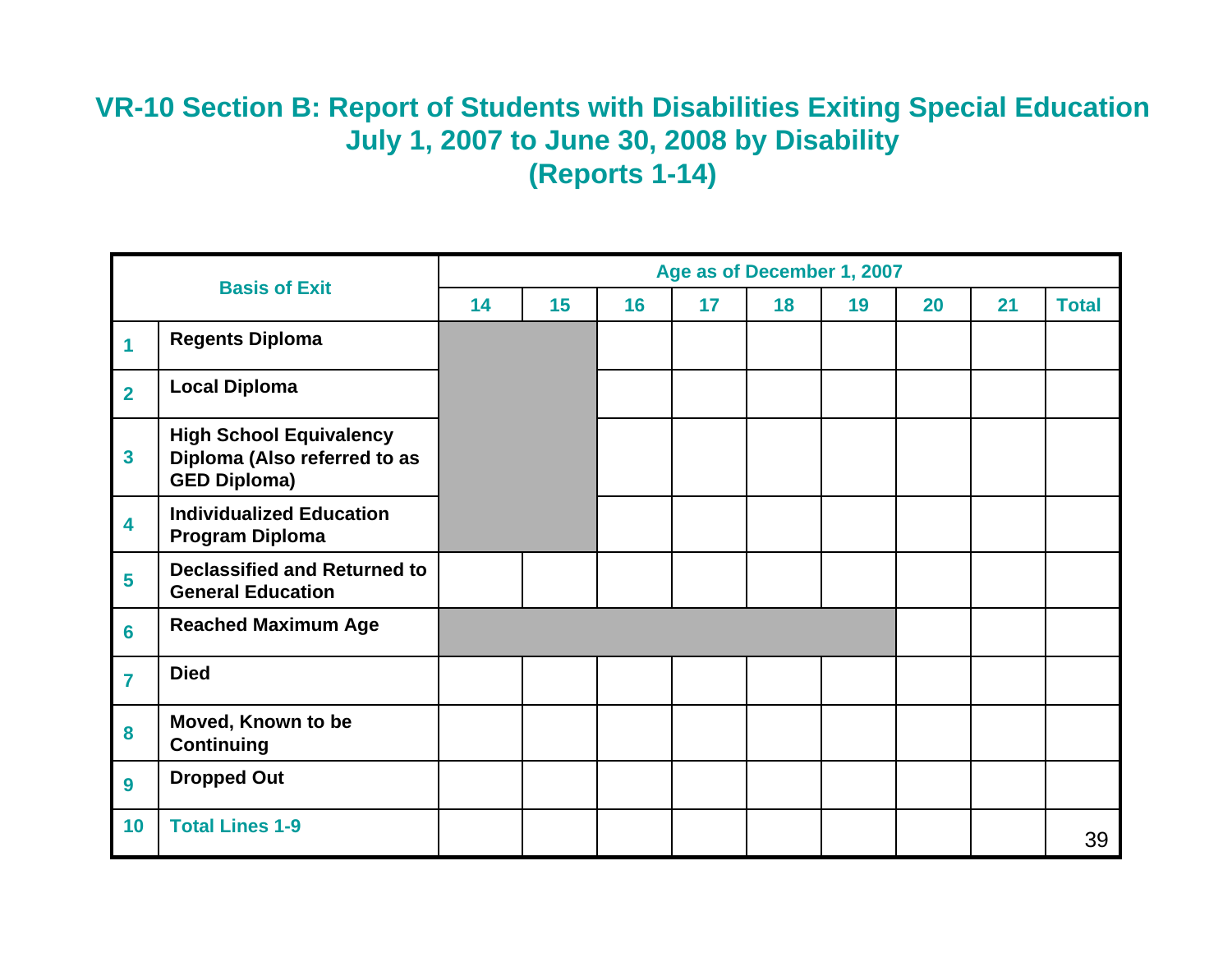#### **VR-10 Section B, Report 15A: Report of Students with Disabilities Exiting Special Education July 1, 2007 to June 30, 2008 by Race/Ethnicity**

|                         | <b>Basis of Exit</b>                                                                  | <b>American</b><br><b>Indian/Alaska</b><br><b>Native</b> | <b>Asian/Pacific</b><br><b>Islander</b> | <b>Black (not</b><br>of<br><b>Hispanic</b><br>origin) | <b>Hispanic</b><br>or Latino | <b>White</b><br>(not of<br><b>Hispanic</b><br>origin) | <b>Multi-Racial</b><br>(not of<br><b>Hispanic</b><br>origin) | <b>Total of</b><br><b>Race</b> |
|-------------------------|---------------------------------------------------------------------------------------|----------------------------------------------------------|-----------------------------------------|-------------------------------------------------------|------------------------------|-------------------------------------------------------|--------------------------------------------------------------|--------------------------------|
| 1                       | <b>Regents Diploma</b>                                                                |                                                          |                                         |                                                       |                              |                                                       |                                                              |                                |
| $\mathbf{2}$            | <b>Local Diploma</b>                                                                  |                                                          |                                         |                                                       |                              |                                                       |                                                              |                                |
| 3 <sup>1</sup>          | <b>High School Equivalency</b><br>Diploma (Also referred to as<br><b>GED Diploma)</b> |                                                          |                                         |                                                       |                              |                                                       |                                                              |                                |
| $\overline{\mathbf{4}}$ | <b>Individualized Education</b><br>Program Diploma                                    |                                                          |                                         |                                                       |                              |                                                       |                                                              |                                |
| 5 <sup>5</sup>          | <b>Declassified and Returned</b><br>to General Education                              |                                                          |                                         |                                                       |                              |                                                       |                                                              |                                |
| 6                       | <b>Reached Maximum Age</b>                                                            |                                                          |                                         |                                                       |                              |                                                       |                                                              |                                |
| $\overline{7}$          | <b>Died</b>                                                                           |                                                          |                                         |                                                       |                              |                                                       |                                                              |                                |
| 8                       | Moved, Known to be<br><b>Continuing</b>                                               |                                                          |                                         |                                                       |                              |                                                       |                                                              |                                |
| $\boldsymbol{9}$        | <b>Dropped Out</b>                                                                    |                                                          |                                         |                                                       |                              |                                                       |                                                              |                                |
| 10                      | <b>Total</b>                                                                          |                                                          |                                         |                                                       |                              |                                                       |                                                              |                                |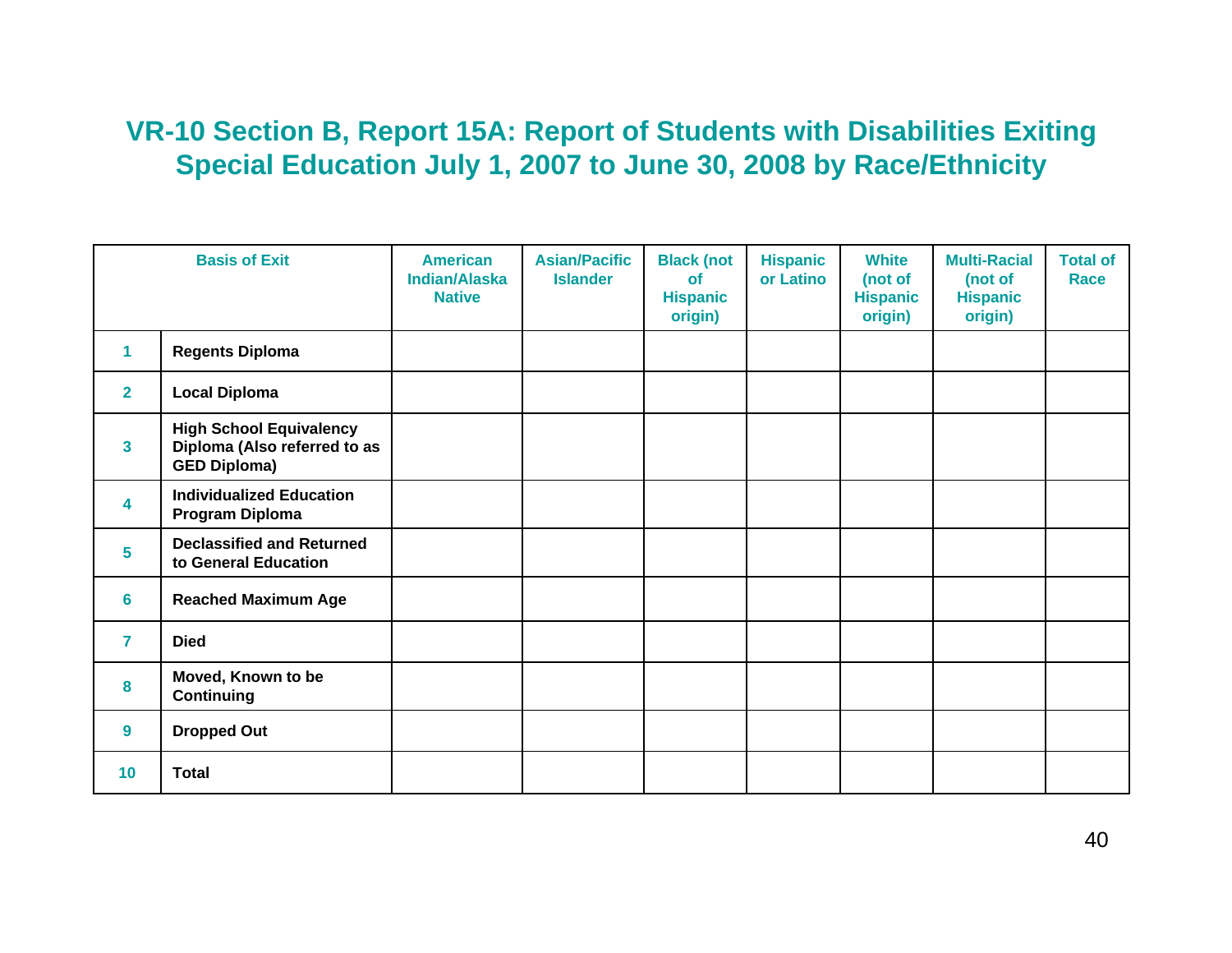#### **VR-10 Section B, Report 15B: Report of Students with Disabilities Exiting Special Education July 1, 2007 to June 30, 2008 by Gender and LEP Status**

| <b>Basis of Exit</b> |                                                                             | <b>Male</b> | <b>Female</b> | <b>Total by</b><br><b>Gender</b> | LEP-<br><b>Yes</b> | LEP-<br><b>No</b> | <b>Total by</b><br><b>LEP</b><br><b>Status</b> |
|----------------------|-----------------------------------------------------------------------------|-------------|---------------|----------------------------------|--------------------|-------------------|------------------------------------------------|
| 1                    | <b>Regents Diploma</b>                                                      |             |               |                                  |                    |                   |                                                |
| $\overline{2}$       | <b>Local Diploma</b>                                                        |             |               |                                  |                    |                   |                                                |
| 3                    | <b>High School Equivalency Diploma</b><br>(Also referred to as GED Diploma) |             |               |                                  |                    |                   |                                                |
| 4                    | <b>Individualized Education Program</b><br><b>Diploma</b>                   |             |               |                                  |                    |                   |                                                |
| 5                    | <b>Declassified and Returned to</b><br><b>General Education</b>             |             |               |                                  |                    |                   |                                                |
| 6                    | <b>Reached Maximum Age</b>                                                  |             |               |                                  |                    |                   |                                                |
| $\overline{7}$       | <b>Died</b>                                                                 |             |               |                                  |                    |                   |                                                |
| 8                    | <b>Moved, Known to be Continuing</b>                                        |             |               |                                  |                    |                   |                                                |
| 9                    | <b>Dropped Out</b>                                                          |             |               |                                  |                    |                   |                                                |
| 10 <sub>1</sub>      | <b>Total</b>                                                                |             |               |                                  |                    |                   |                                                |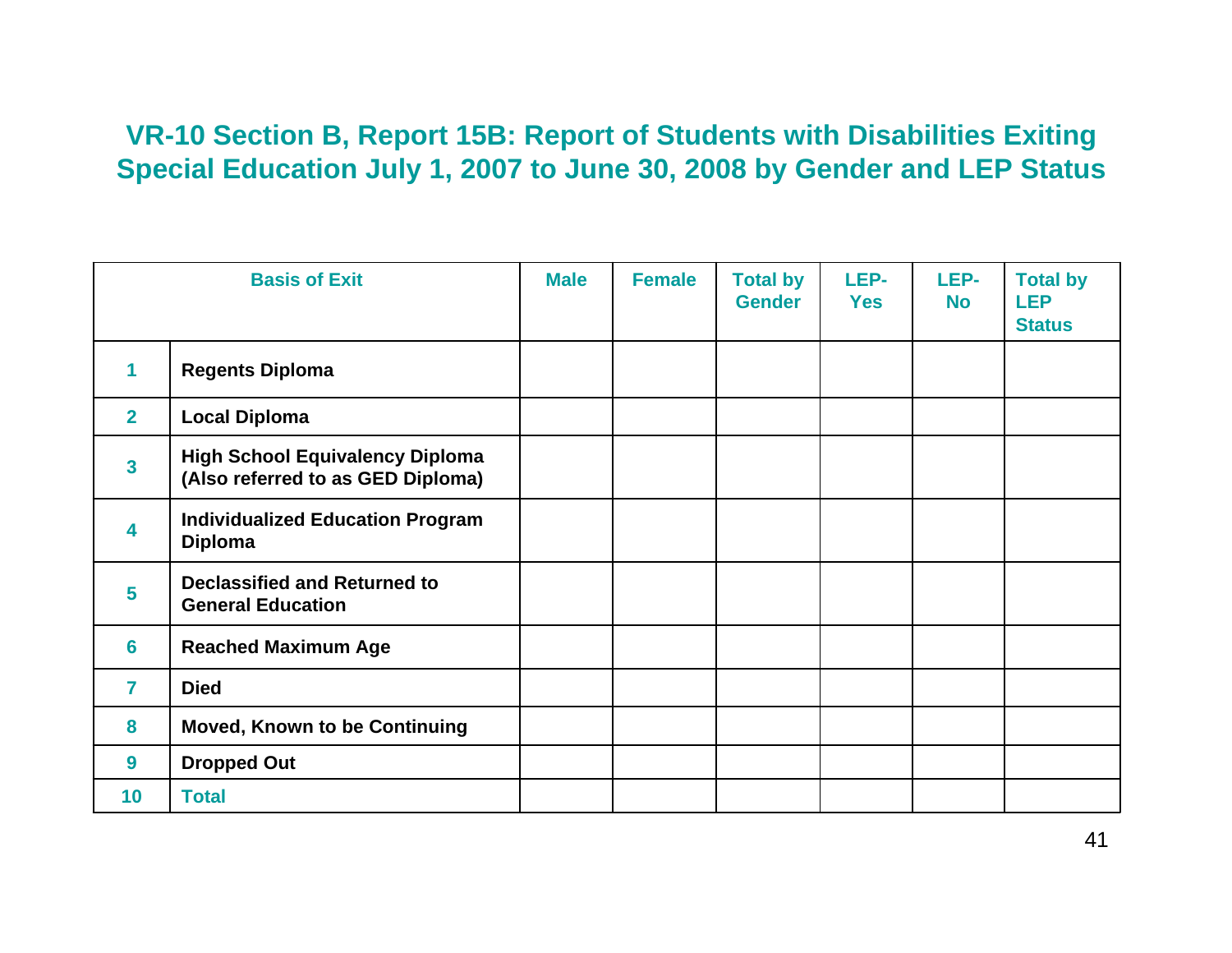#### **VR-10 Section C: Report of Students with Disabilities Exiting Special Education July 1, 2007 to June 30, 2008 Postgraduate Plans**

#### (Report for all High School Completers)

| <b>Basis of Exit</b>                                       | <b>Number to Postsecondary</b><br><b>Education</b> |                          |                                                     |                     |                            |                          |       |         |       |
|------------------------------------------------------------|----------------------------------------------------|--------------------------|-----------------------------------------------------|---------------------|----------------------------|--------------------------|-------|---------|-------|
|                                                            | <b>College</b><br>4-Year                           | <b>College</b><br>2-Year | Secondary<br><b>School</b><br><b>Other</b><br>Post- | Seek<br>Employment* | Service<br><b>Military</b> | Services<br><b>Adult</b> | Other | Unknown | Total |
| <b>Regents Diploma</b>                                     |                                                    |                          |                                                     |                     |                            |                          |       |         |       |
| <b>Local Diploma</b>                                       |                                                    |                          |                                                     |                     |                            |                          |       |         |       |
| <b>HSE Diploma (Also</b><br>referred to as GED<br>Diploma) |                                                    |                          |                                                     |                     |                            |                          |       |         |       |
| <b>IEP Diploma</b>                                         |                                                    |                          |                                                     |                     |                            |                          |       |         |       |
| <b>Total</b>                                               |                                                    |                          |                                                     |                     |                            |                          |       |         |       |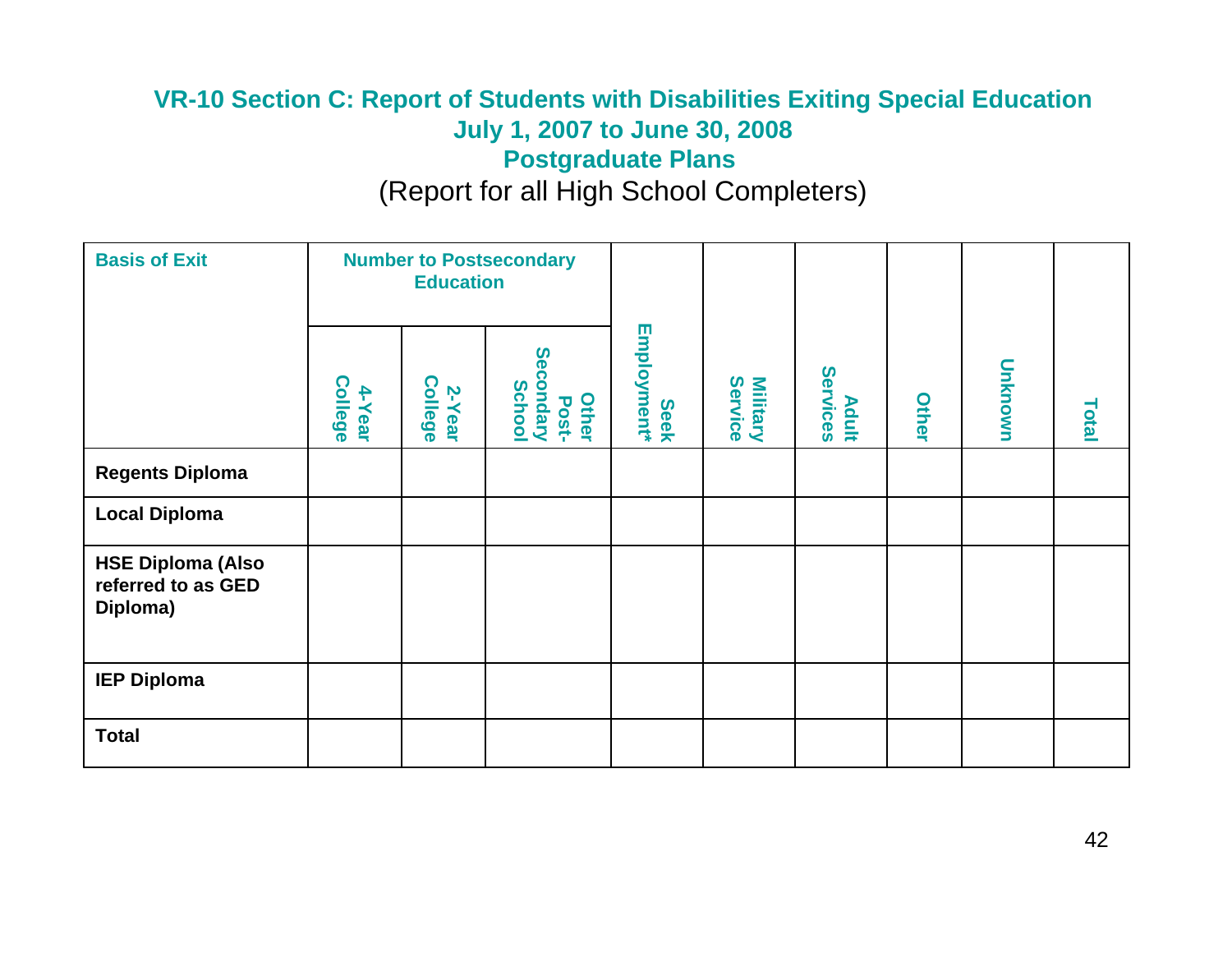#### **VR-11: Indicator 11 - Timely Evaluation of Preschool and School Age Students**

|    |                                                                                                                                                                                     | <b>Preschool</b><br><b>Children</b> | <b>School Age</b><br><b>Students</b> |
|----|-------------------------------------------------------------------------------------------------------------------------------------------------------------------------------------|-------------------------------------|--------------------------------------|
|    | Number of students for whom parental consent to evaluate was received (July 1, 2007 to June<br>30, 2008).                                                                           | 11                                  | 6                                    |
|    | Number of students whose evaluations were completed within State established timeline.                                                                                              |                                     |                                      |
| 3. | Number of children whose evaluations were not completed within State<br>established time lines, but for reasons that are considered to be in compliance<br>with State requirements. |                                     | 0                                    |
| 4. | Number of children whose evaluations were not completed within State<br>established time lines for reasons that are considered to be NOT in compliance with State<br>requirements.  | 6                                   |                                      |
| 5. | Compliance Rate [Line 2 divided by (Line 1 minus Line 3)*100]                                                                                                                       | 25.0%                               | 33.3%                                |

#### **Reasons provided by the school district:**

| <b>Reasons in Compliance with State Requirements</b>                                                                                           | Number of<br>Preschool<br>Children | Number of<br>School-Age<br><b>Students</b> |
|------------------------------------------------------------------------------------------------------------------------------------------------|------------------------------------|--------------------------------------------|
| Of the children in Line 1 above, report the number who moved to another school district before the<br>evaluation was completed.                |                                    |                                            |
| Of the children in Line 1 above, report the number whose parents refused or repeatedly did not make the<br>child available for the evaluation. | 2                                  |                                            |
| <b>Reasons NOT in Compliance with State Requirements</b>                                                                                       |                                    |                                            |
| An approved evaluator was not available to provide a timely evaluation                                                                         | $\mathcal{P}$                      | 2                                          |
| Evaluator delays in completing the evaluation                                                                                                  | 2                                  |                                            |
| Delays in scheduling CPSE meetings                                                                                                             | 2                                  |                                            |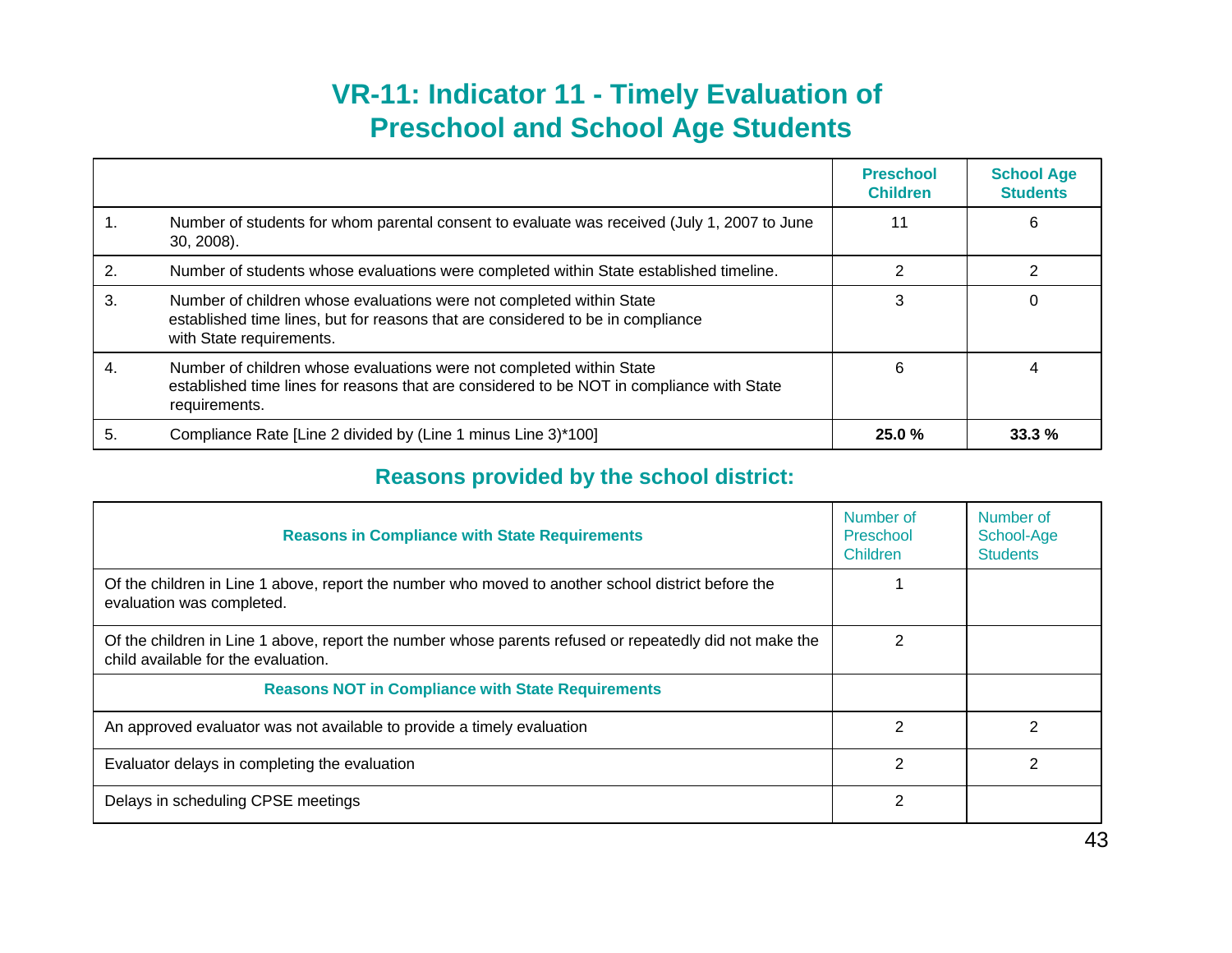#### VR-12: Indicator 12 - Transition of Children From Early Intervention to Preschool

|    |                                                                                                                                                                                     | Number of Children |
|----|-------------------------------------------------------------------------------------------------------------------------------------------------------------------------------------|--------------------|
|    | 1. Number of children who were served in Part C and referred to Part B for eligibility determination.                                                                               | 8                  |
| 2. | Number of those referred determined to be NOT eligible and whose eligibilities were determined prior to<br>their third birthday.                                                    | O                  |
| З. | Number of those found eligible who had an IEP developed and implemented by their third birthday.                                                                                    |                    |
| 4. | Number of children for whom delays in determination of eligibility or delays in implementing the IEP were<br>caused by reasons that are in "in compliance" with State requirements. | 6                  |
| 5. | Number of children for whom delays in determination of eligibility or delays in implementing the IEP were<br>for reasons that are NOT in compliance with State requirements.        |                    |
| 6. | Compliance Rate [Line 3 divided by (Line 1 minus Line 2 minus Line 4) *100]                                                                                                         | 100.0 $%$          |

#### **Reasons provided by the school district :**

| <b>Reasons in Compliance with State Requirements</b>                                                                                                                                                                              | <b>Number of Children</b> |  |  |
|-----------------------------------------------------------------------------------------------------------------------------------------------------------------------------------------------------------------------------------|---------------------------|--|--|
| Of the children reported in Line 1, report the number whose parents chose to continue their children in Early<br>Intervention Program and transition to preschool special education after the child became three years of<br>age. |                           |  |  |
| Of the children in Line 1, report the number who started receiving services on the recommended program's<br>beginning date, even though it was after the child's third birthday.                                                  |                           |  |  |
| <b>Reasons NOT in Compliance with State Requirements</b>                                                                                                                                                                          |                           |  |  |
|                                                                                                                                                                                                                                   |                           |  |  |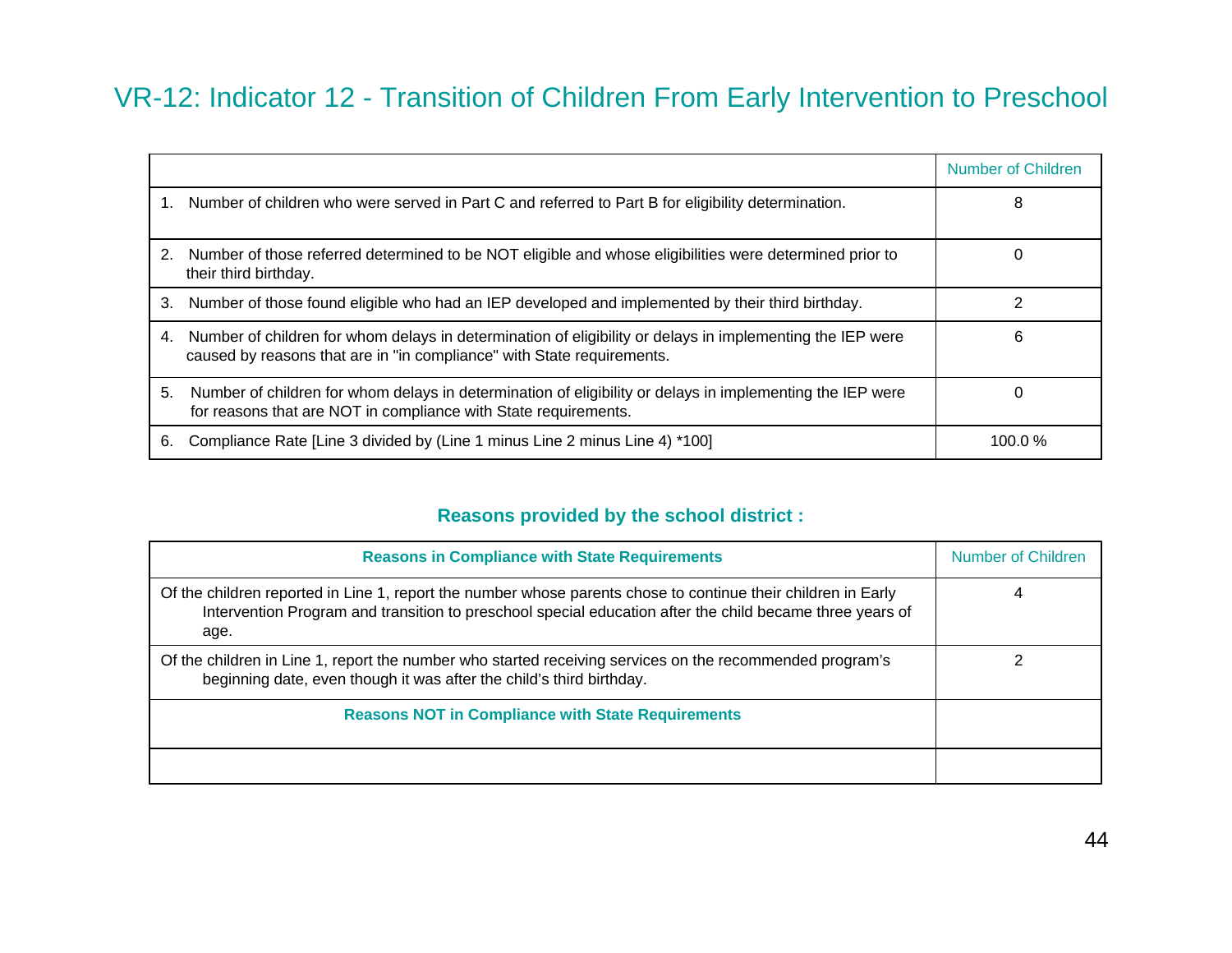#### **VR-13 Report of Preschool Special Education Programs and Services Provided any Time During the 2007-08 School Year (July 1, 2007- June 30, 2008)**

| <b>Program/Placement</b>                                                                               | Age 2 | Age 3 | Age 4 | Age 5 | <b>Total Age 2-5</b> |
|--------------------------------------------------------------------------------------------------------|-------|-------|-------|-------|----------------------|
| 1. Related Services Only                                                                               |       |       |       |       |                      |
| 2. Special Education Itinerant Teacher (SEIT) Services Only                                            |       |       |       |       |                      |
| 3. Related Services and SEIT Services                                                                  |       |       |       |       |                      |
| 4. Half Day (2.5 hours or less) Special Class in<br><b>Integrated Setting</b>                          |       |       |       |       |                      |
| 5. Half Day (2.5 hours or less) Special Class in<br><b>Segregated Setting</b>                          |       |       |       |       |                      |
| 6. Full Day (more than 2.5 hours, up to 3 hours)<br><b>Special Class Program in Integrated Setting</b> |       |       |       |       |                      |
| 7. Full Day (more than 2.5 hours, up to 3 hours)<br><b>Special Class in Segregated Setting</b>         |       |       |       |       |                      |
| 8. Full Day (more than 3 hours, up to 4 hours) Special<br><b>Class in Integrated Setting</b>           |       |       |       |       |                      |
| 9. Full Day (more than 3 hours, up to 4 hours)<br><b>Special Class in Segregated Setting</b>           |       |       |       |       |                      |
| 10. Full Day (more than 4 hours) Special Class in<br><b>Integrated Setting</b>                         |       |       |       |       |                      |
| 11. Full Day (more than 4 hours) Special Class in<br><b>Segregated Setting</b>                         |       |       |       |       |                      |
| 12. Residential Program                                                                                |       |       |       |       |                      |
| 13. Total                                                                                              |       |       |       |       | 45                   |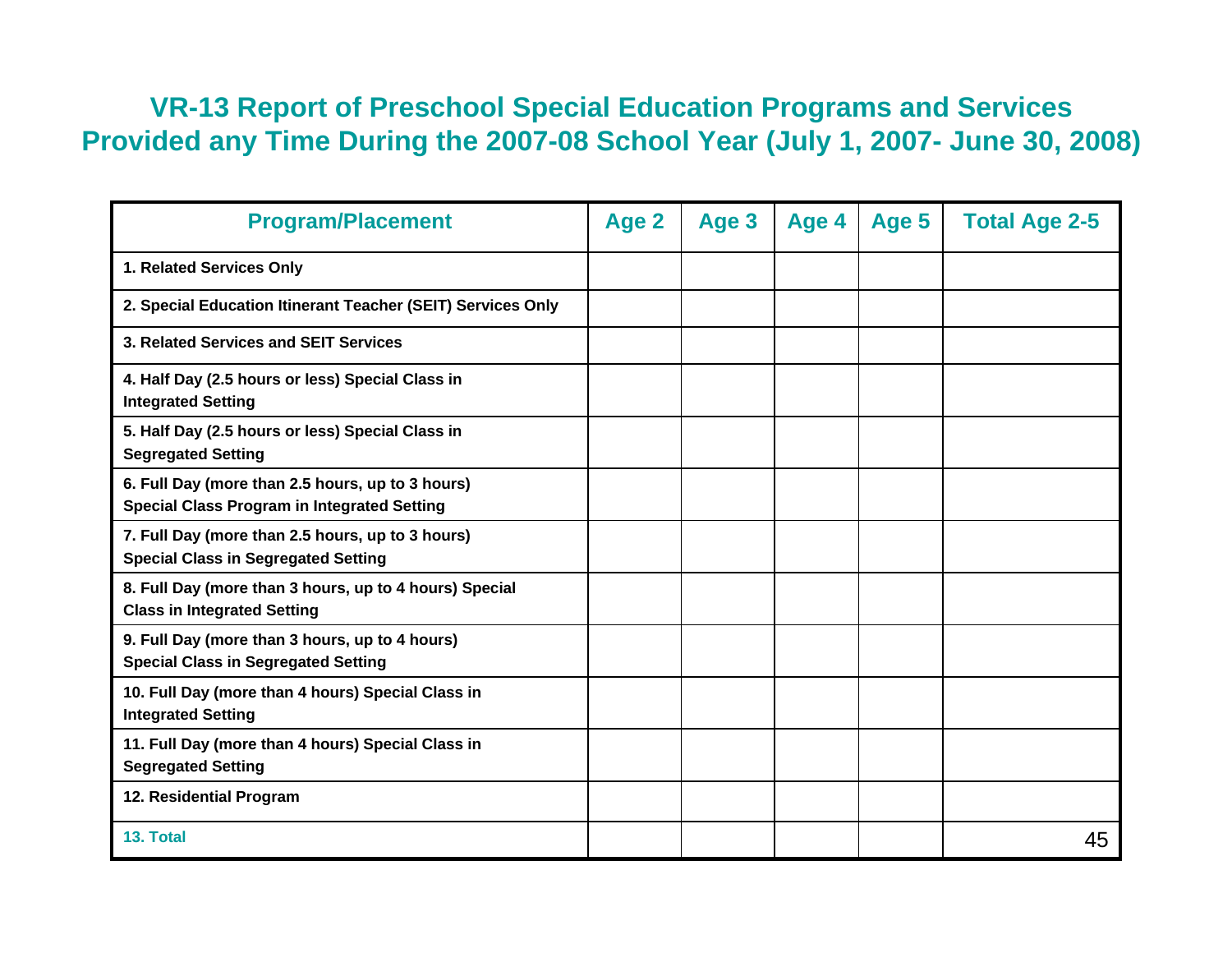#### **VR-14 Parentally Placed Students with Disabilities in Nonpublic Schools Report**

School-Age Special Education Programs and /or Services for Students with Disabilities who are Parentally Placed in Nonpublic Schools Located in the School District During the 2007-08 School Year.

|                    |                                                                                                                                                                                                     | A                         |
|--------------------|-----------------------------------------------------------------------------------------------------------------------------------------------------------------------------------------------------|---------------------------|
| <b>Line Number</b> | <b>Program/Services</b>                                                                                                                                                                             |                           |
|                    |                                                                                                                                                                                                     | <b>Number of Students</b> |
| 01                 | The number of parentally placed students in<br>nonpublic schools located in the district who<br>were evaluated for eligibility for special<br>education services during the 2007-08 school<br>year. |                           |
| $\mathbf{02}$      | Of the students reported in Line 01, the number<br>of students who were determined to be eligible<br>for special education services.                                                                |                           |
| 03                 | Of the students reported in Line 02, the number<br>of students whose IEP was implemented.                                                                                                           |                           |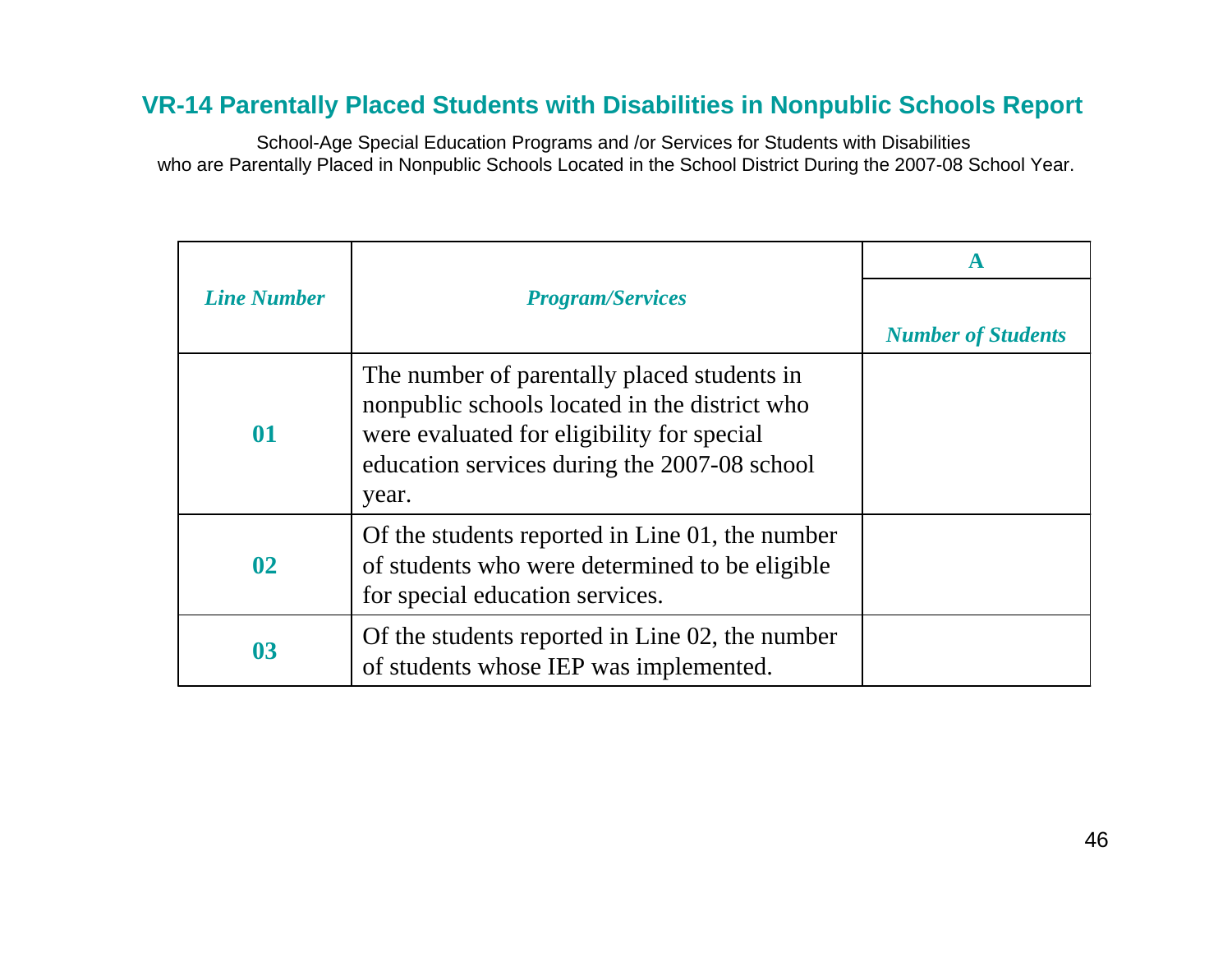### Verification Report 15: Preschool Outcomes Report for 2007-08

| Table 1: Positive Social Emotional Skills (Tables 2-3 for Acquisition of Knowledge and Skills and Use of<br><b>Appropriate Behaviors to Meet Their Needs)</b> |                                          |              |                                                                                                                    |              |             |              |             |             |  |  |  |
|---------------------------------------------------------------------------------------------------------------------------------------------------------------|------------------------------------------|--------------|--------------------------------------------------------------------------------------------------------------------|--------------|-------------|--------------|-------------|-------------|--|--|--|
|                                                                                                                                                               |                                          |              | What was the Child's Functional Rating on Child Outcomes Summary Form at Exit<br>from Preschool Special Education? |              |             |              |             |             |  |  |  |
|                                                                                                                                                               | Performance on<br>Rating<br><b>Scale</b> | $\mathbf{1}$ | $\overline{5}$<br>$\boldsymbol{2}$<br>$\mathbf{3}$<br>$\overline{\mathbf{4}}$<br>6                                 |              |             |              |             |             |  |  |  |
|                                                                                                                                                               | $\mathbf{1}$                             | A (no)       | ${\bf C}$                                                                                                          | ${\bf C}$    | ${\bf C}$   | ${\bf C}$    | ${\bf D}$   | $\mathbf D$ |  |  |  |
|                                                                                                                                                               |                                          | B(yes)       |                                                                                                                    |              |             |              |             |             |  |  |  |
| What was the                                                                                                                                                  | $\overline{2}$                           | A (no)       | B                                                                                                                  | $\mathbf C$  | ${\bf C}$   | $\mathbf C$  | ${\bf D}$   | $\mathbf D$ |  |  |  |
|                                                                                                                                                               |                                          | B(yes)       |                                                                                                                    |              |             |              |             |             |  |  |  |
|                                                                                                                                                               | $\mathbf{3}$                             | A (no)       | A (no)                                                                                                             | $\, {\bf B}$ | $\mathbf C$ | $\mathbf C$  | ${\bf D}$   | ${\bf D}$   |  |  |  |
| <b>Child's</b>                                                                                                                                                |                                          | B(yes)       | B(yes)                                                                                                             |              |             |              |             |             |  |  |  |
| <b>Special</b>                                                                                                                                                | $\overline{\mathbf{4}}$                  | A (no)       | A (no)                                                                                                             | A (no)       | B           | $\mathbf C$  | ${\bf D}$   | $\mathbf D$ |  |  |  |
|                                                                                                                                                               |                                          | B(yes)       | B(yes)                                                                                                             | B(yes)       |             |              |             |             |  |  |  |
| Education?                                                                                                                                                    | 5                                        | A (no)       | A (no)                                                                                                             | A (no)       | A (no)      | $\, {\bf B}$ | ${\bf D}$   | $\mathbf D$ |  |  |  |
|                                                                                                                                                               |                                          | B(yes)       | B(yes)                                                                                                             | B(yes)       | B(yes)      |              |             |             |  |  |  |
|                                                                                                                                                               | 6                                        | A (no)       | A (no)                                                                                                             | A (no)       | A (no)      | A (no)       | $\mathbf E$ | ${\bf E}$   |  |  |  |
| <b>Functional Rating on Child</b>                                                                                                                             |                                          | B(yes)       | B(yes)                                                                                                             | B(yes)       | B(yes)      | B(yes)       |             |             |  |  |  |
| <b>Outcomes Summary Form at Entry Into Preschool</b>                                                                                                          | $\overline{7}$                           | A (no)       | A (no)                                                                                                             | A (no)       | A (no)      | A (no)       | $\mathbf E$ | E 47        |  |  |  |
|                                                                                                                                                               |                                          | B(yes)       | B(yes)                                                                                                             | B(yes)       | B(yes)      | B(yes)       |             |             |  |  |  |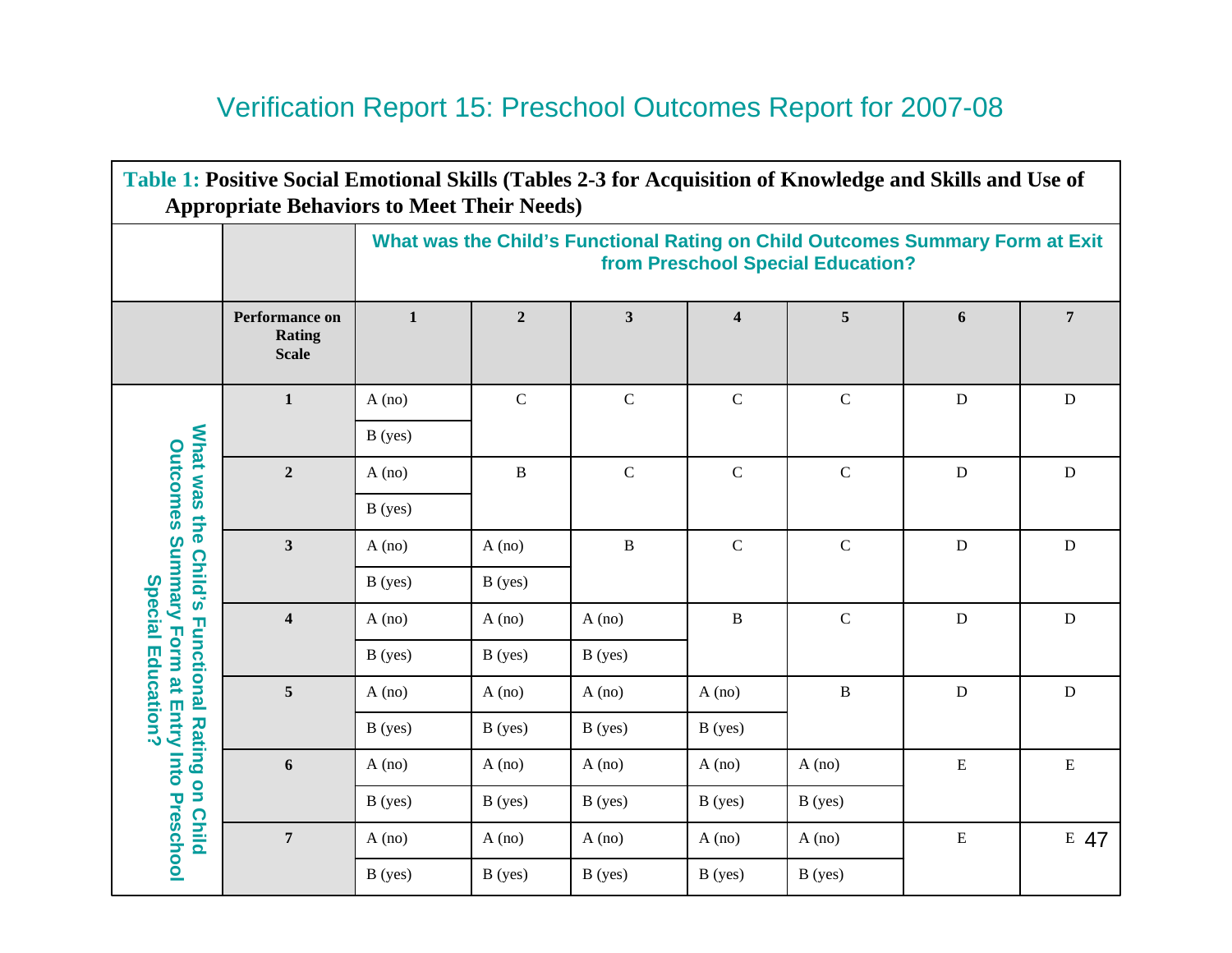#### Verification Report 15: Preschool Outcomes Report for 2007-08

|                                                                 | <b>Progress Reporting Category</b>                                  |                                                                                                                                                            |                                                                                                                                    |                                                                                                                         |                                                                                                                     |                                                                  |  |  |  |
|-----------------------------------------------------------------|---------------------------------------------------------------------|------------------------------------------------------------------------------------------------------------------------------------------------------------|------------------------------------------------------------------------------------------------------------------------------------|-------------------------------------------------------------------------------------------------------------------------|---------------------------------------------------------------------------------------------------------------------|------------------------------------------------------------------|--|--|--|
| <b>Preschool Outcome</b><br><b>Area</b>                         | $\mathbf{A}$                                                        | B                                                                                                                                                          |                                                                                                                                    | $\mathbf C$<br>D                                                                                                        |                                                                                                                     | ${\bf F}$                                                        |  |  |  |
|                                                                 | The number of<br>children who<br>did not<br>improve<br>functioning. | The number of<br>children who<br>improved<br>functioning but<br>not sufficient to<br>move nearer to<br>functioning<br>comparable to<br>same-aged<br>peers. | The number<br>of children<br>who<br>improved<br>functioning to<br>a level nearer<br>to same-aged<br>peers but did<br>not reach it. | The number<br>of children<br>who<br>improved<br>functioning to<br>reach a level<br>comparable to<br>same-aged<br>peers. | The number<br>of children<br>who<br>maintained<br>functioning at<br>a level<br>comparable to<br>same-aged<br>peers. | <b>Total</b><br>Number of<br><b>Preschool</b><br><b>Children</b> |  |  |  |
| <b>Positive social</b><br>1.<br>emotional skills                |                                                                     |                                                                                                                                                            |                                                                                                                                    |                                                                                                                         |                                                                                                                     |                                                                  |  |  |  |
| <b>Acquisition of</b><br>2.<br>knowledge and<br>skills          |                                                                     |                                                                                                                                                            |                                                                                                                                    |                                                                                                                         |                                                                                                                     |                                                                  |  |  |  |
| Use of<br>3.<br>appropriate<br>behaviors to meet<br>their needs |                                                                     |                                                                                                                                                            |                                                                                                                                    |                                                                                                                         |                                                                                                                     |                                                                  |  |  |  |

#### **Table 4: Number of Preschool Children by the Amount of Progress in Each Preschool Outcome Area**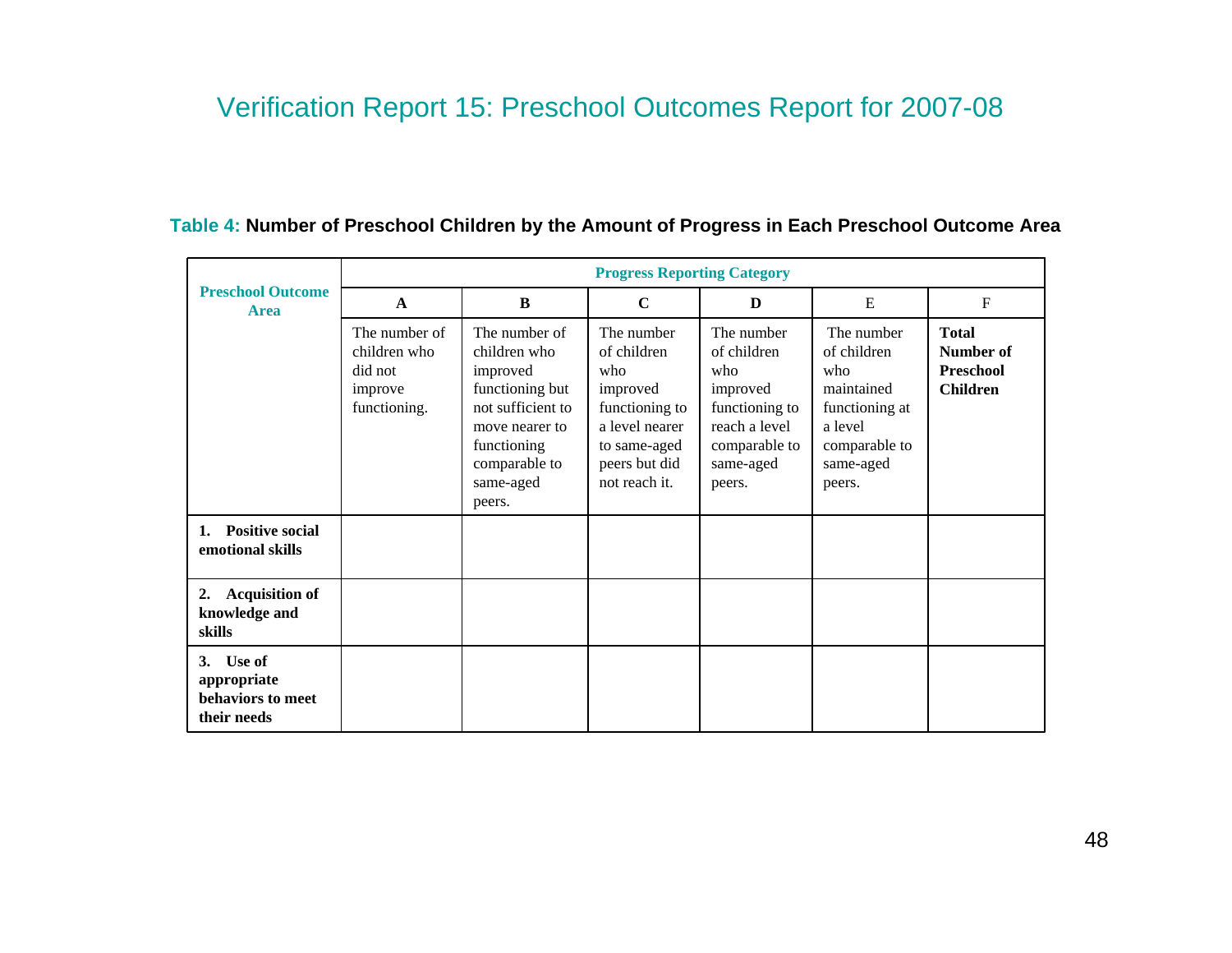#### **VR-16**: **Report of Students with Disabilities Exiting Special Education by Building of Enrollment July 1, 2007 to June 30, 2008**

School districts are to report these data for students with disabilities enrolled in their own district program or placed in other school districts, BOCES, approved private schools, and State-supported schools. School districts do not report these data for students in Charter Schools or parentally placed in nonpublic schools, or home schooled by parents.

| <b>Basis of Exit</b>    |                                                                                       | Age as of December 1, 2007 |    |    |    |    |    |    |    |              |
|-------------------------|---------------------------------------------------------------------------------------|----------------------------|----|----|----|----|----|----|----|--------------|
|                         |                                                                                       | 14                         | 15 | 16 | 17 | 18 | 19 | 20 | 21 | <b>Total</b> |
| $\mathbf{1}$            | <b>Regents Diploma</b>                                                                |                            |    |    |    |    |    |    |    |              |
| $\overline{2}$          | <b>Local Diploma</b>                                                                  |                            |    |    |    |    |    |    |    |              |
| $\overline{\mathbf{3}}$ | <b>High School Equivalency</b><br>Diploma (Also referred to as<br><b>GED Diploma)</b> |                            |    |    |    |    |    |    |    |              |
| $\overline{\mathbf{4}}$ | <b>Individualized Education</b><br>Program Diploma                                    |                            |    |    |    |    |    |    |    |              |
| 5                       | <b>Declassified and Returned to</b><br><b>General Education</b>                       |                            |    |    |    |    |    |    |    |              |
| 6                       | <b>Reached Maximum Age</b>                                                            |                            |    |    |    |    |    |    |    |              |
| $\overline{7}$          | <b>Died</b>                                                                           |                            |    |    |    |    |    |    |    |              |
| 8                       | Moved, Known to be<br><b>Continuing</b>                                               |                            |    |    |    |    |    |    |    |              |
| $\boldsymbol{9}$        | <b>Dropped Out</b>                                                                    |                            |    |    |    |    |    |    |    |              |
| 10                      | <b>Total</b>                                                                          |                            |    |    |    |    |    |    |    |              |

49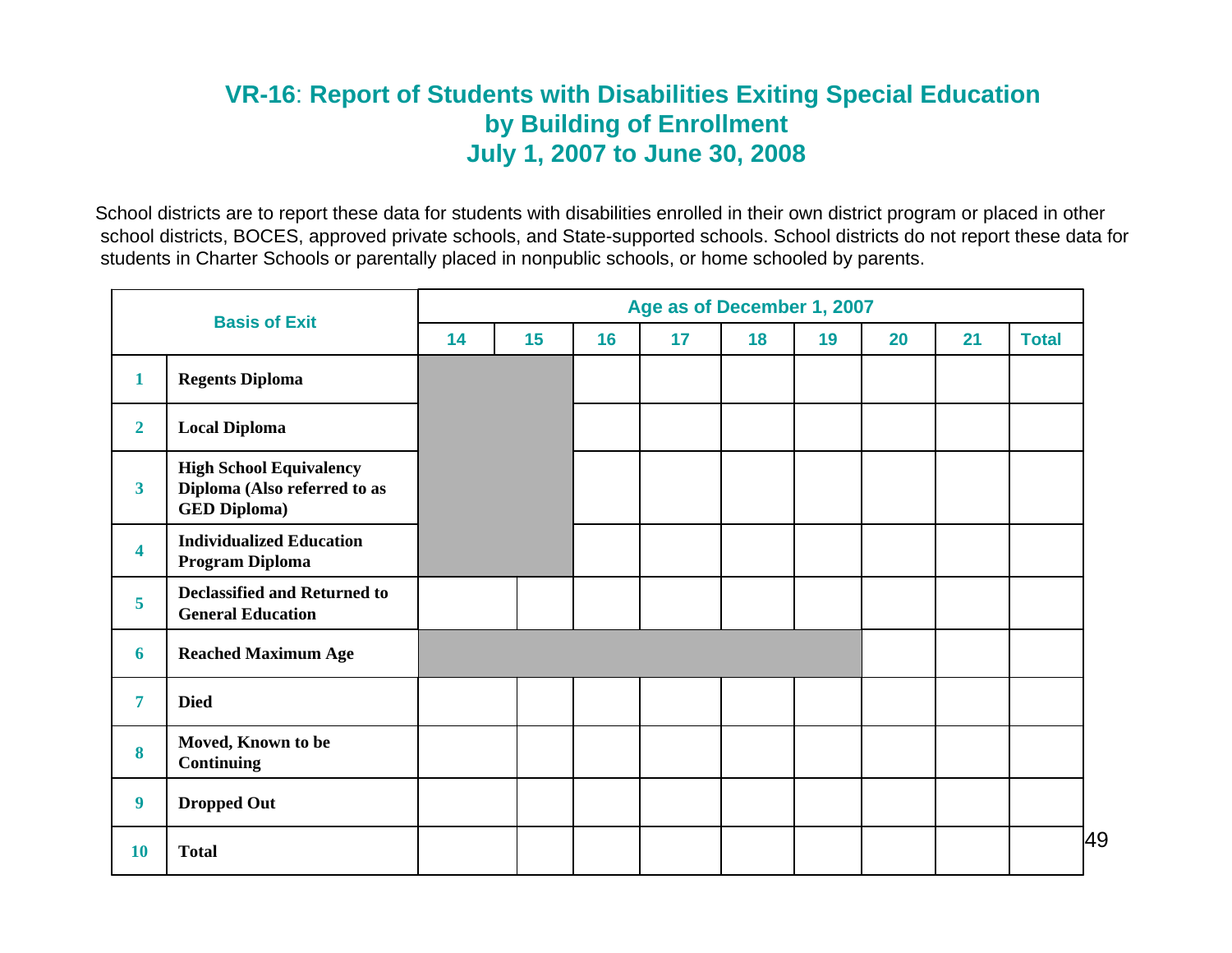#### **VR-17**: **Provider Report of Students with Disabilities Exiting Special Education by CSE Responsible District July 1, 2007 to June 30, 2008**

District reported data will be used for students with disabilities placed in other school district, BOCES, approved private schools, and State-supported schools.

| <b>Basis of Exit</b>    |                                                                                       | Age as of December 1, 2007 |    |    |    |    |    |    |    |              |
|-------------------------|---------------------------------------------------------------------------------------|----------------------------|----|----|----|----|----|----|----|--------------|
|                         |                                                                                       | 14                         | 15 | 16 | 17 | 18 | 19 | 20 | 21 | <b>Total</b> |
| $\mathbf{1}$            | <b>Regents Diploma</b>                                                                |                            |    |    |    |    |    |    |    |              |
| $\overline{2}$          | <b>Local Diploma</b>                                                                  |                            |    |    |    |    |    |    |    |              |
| $\overline{\mathbf{3}}$ | <b>High School Equivalency</b><br>Diploma (Also referred to as<br><b>GED Diploma)</b> |                            |    |    |    |    |    |    |    |              |
| $\overline{\mathbf{4}}$ | <b>Individualized Education</b><br>Program Diploma                                    |                            |    |    |    |    |    |    |    |              |
| 5                       | <b>Declassified and Returned to</b><br><b>General Education</b>                       |                            |    |    |    |    |    |    |    |              |
| 6                       | <b>Reached Maximum Age</b>                                                            |                            |    |    |    |    |    |    |    |              |
| $\overline{7}$          | <b>Died</b>                                                                           |                            |    |    |    |    |    |    |    |              |
| 8                       | Moved, Known to be<br><b>Continuing</b>                                               |                            |    |    |    |    |    |    |    |              |
| $\boldsymbol{9}$        | <b>Dropped Out</b>                                                                    |                            |    |    |    |    |    |    |    |              |
| 10                      | <b>Total</b>                                                                          |                            |    |    |    |    |    |    |    |              |

50